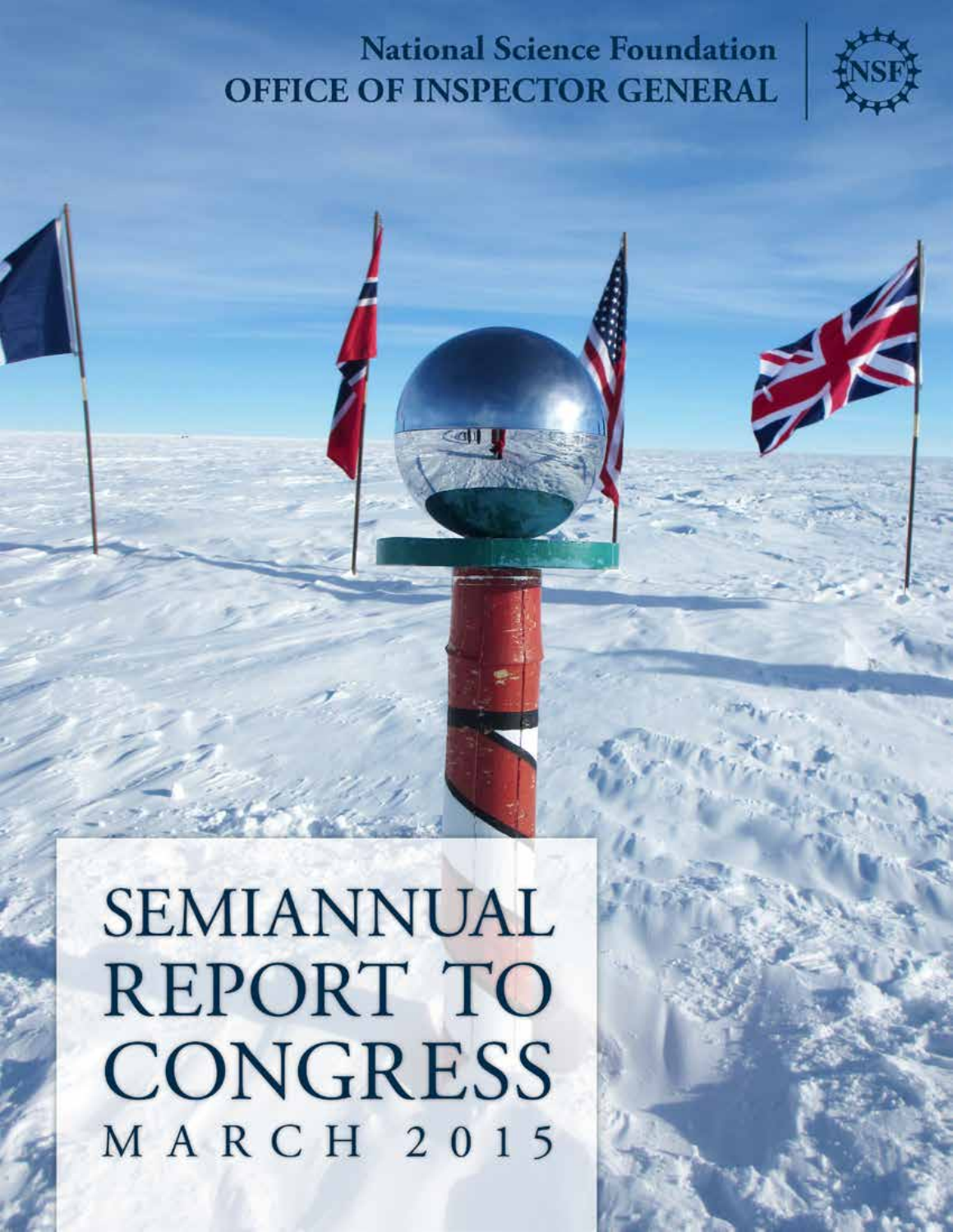#### *About the National Science Foundation...*

The National Science Foundation (NSF) is charged with supporting and strengthening all research disciplines, and providing leadership across the broad and expanding frontiers of science and engineering knowledge. It is governed by the National Science Board which sets agency policies and provides oversight of its activities.

NSF invests approximately \$7 billion per year in a portfolio of more than 35,000 research and education projects in science and engineering, and is responsible for the establishment of an information base for science and engineering appropriate for development of national and international policy. Over time other responsibilities have been added including fostering and supporting the development and use of computers and other scientific methods and technologies; providing Antarctic research, facilities and logistic support; and addressing issues of equal opportunity in science and engineering.

#### *And the Office of Inspector General...*

NSF's Office of Inspector General promotes economy, efficiency, and effectiveness in administering the Foundation's programs; detects and prevents fraud, waste, and abuse within the NSF or by individuals that receive NSF funding; and identifies and helps to resolve cases of research misconduct. OIG was established in 1989, in compliance with the Inspector General Act of 1978, as amended. Because the Inspector General reports directly to the National Science Board and Congress, the Office is organizationally independent from the agency.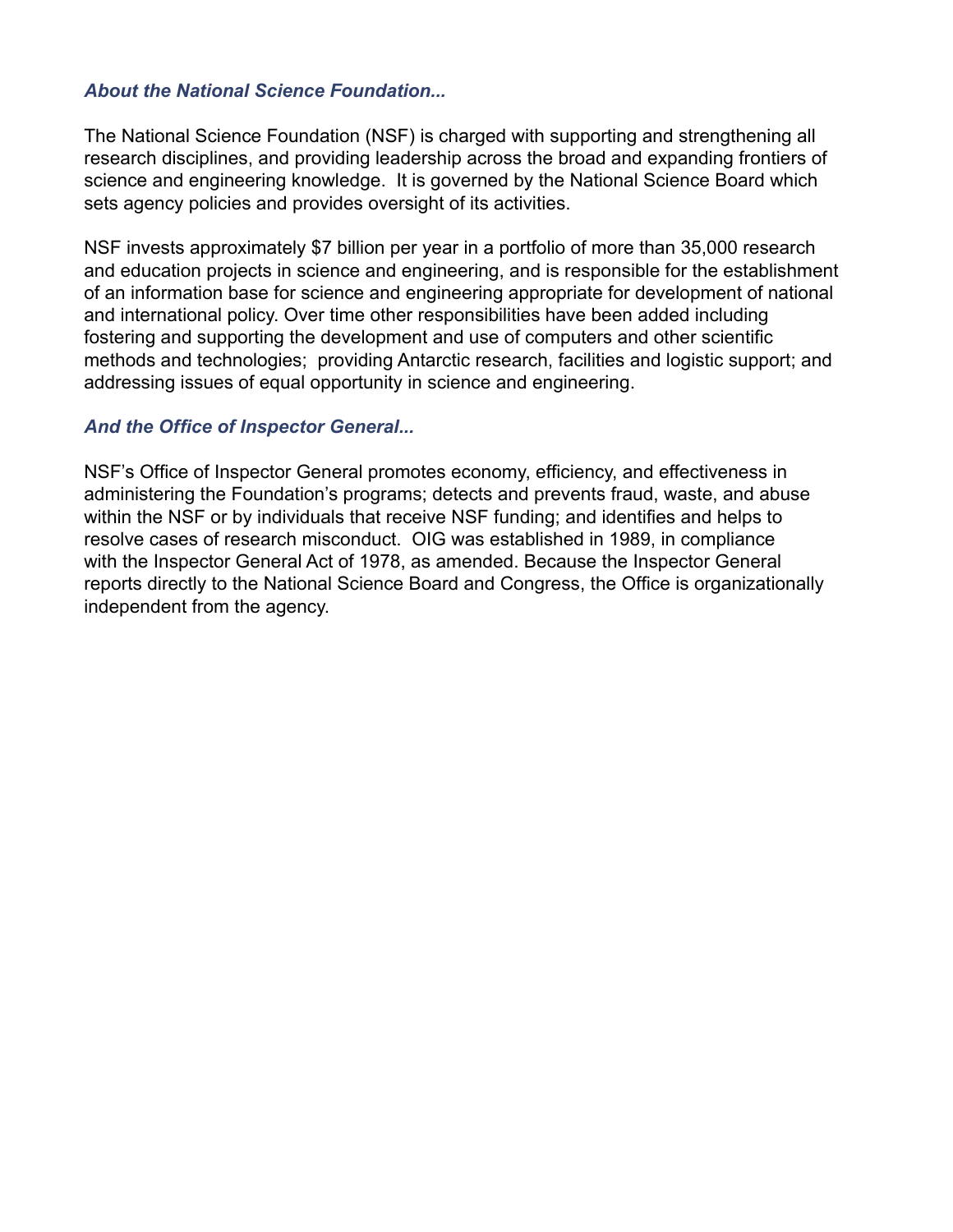# **Table of Contents**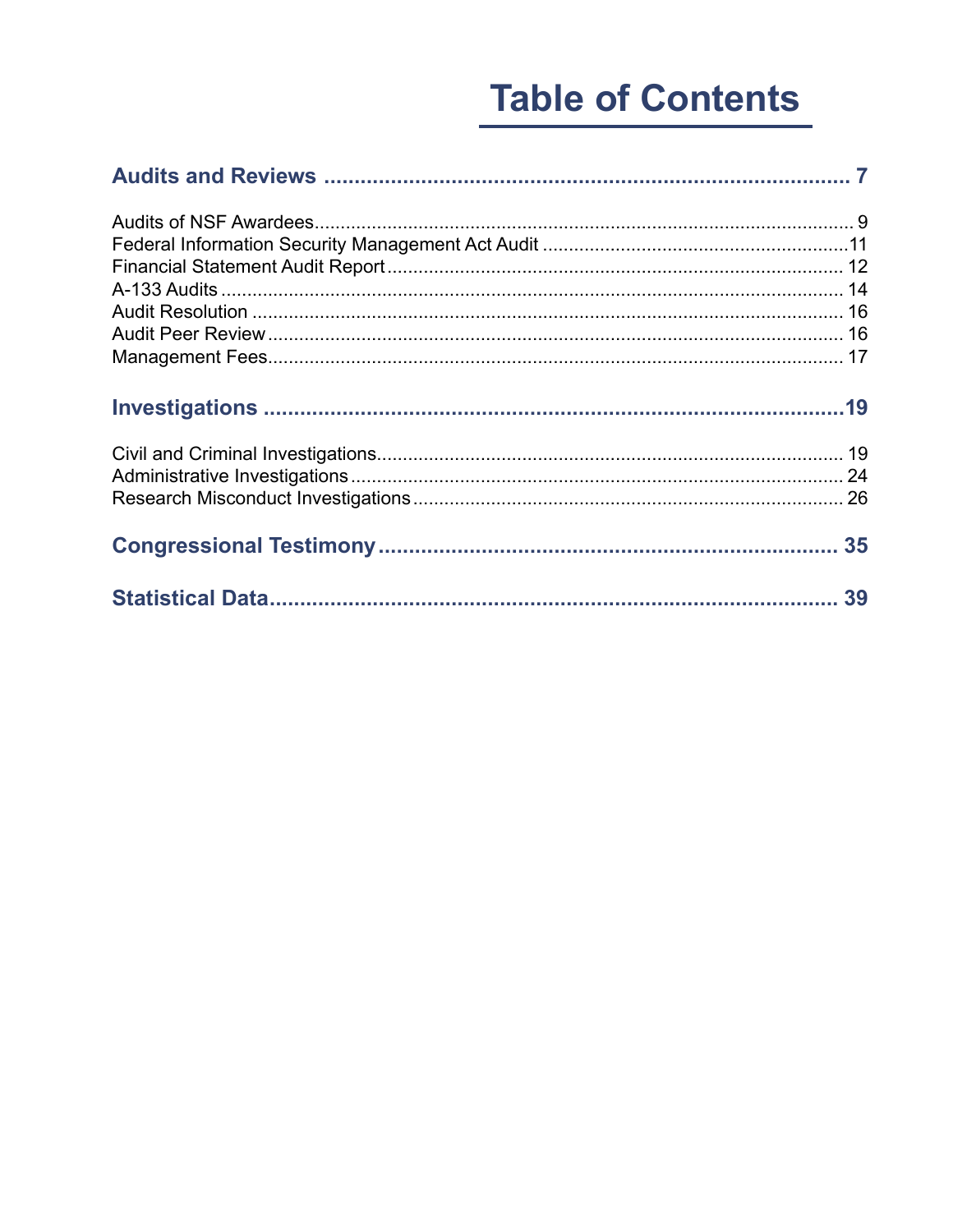# **From the Inspector General**



This Semiannual Report to Congress highlights the activities of the National Science Foundation (NSF), Office of Inspector General (OIG) for the six month period ending March 31, 2015. During this reporting period, 15 audit reports and reviews were issued, four of which questioned \$5.4 million. Our investigative staff participated in two criminal trials, closed 78 administrative and criminal/civil investigations, had seven research misconduct cases result in findings by NSF, and recovered \$2,661,983 for the government.

We continue to direct significant attention to NSF's management and oversight of its high-dollar, high-risk cooperative agreements. The Foundation's FY 2014 Financial Statement Audit cited a significant deficiency in NSF's monitoring of cooperative agreements for large facility construction projects, which has been reported as a significant deficiency each year beginning in FY 2010. For nearly five years, based on a large body of audit work, our office has been urging NSF to strengthen accountability over its high-dollar, high-risk cooperative agreements for large construction projects by requiring audits of cost proposals before approving awards and by requiring annual audits of incurred costs, among other things.

During this period the NSF Audit Follow-up Official committed the agency to take several actions to address our recommendations, including improving policies for large facility construction projects. Many of the proposed actions are planned for future projects. The agency has indicated that it will provide information about the extent to which it will expand the actions planned for future awards to cover current projects (at the construction and/or operational phase) by September 2015. We will continue to work with NSF in this area and to monitor its progress toward strengthening accountability over its large facility construction projects.

Our investigative work continues to focus on fraud in the Small Business Innovation Research program (SBIR), which provides grants to small business to undertake research with high technical risk and potentially high commercial reward. While the vast majority of individuals and companies tell the truth in their proposals and reports and spend funds properly, our investigations continue to find companies that engage in fraud or other wrongdoing.

During this reporting period, two Florida scientists were convicted following a jury trial in March 2015 on 15 counts including wire fraud, identity theft, and falsification of records in a federal investigation. The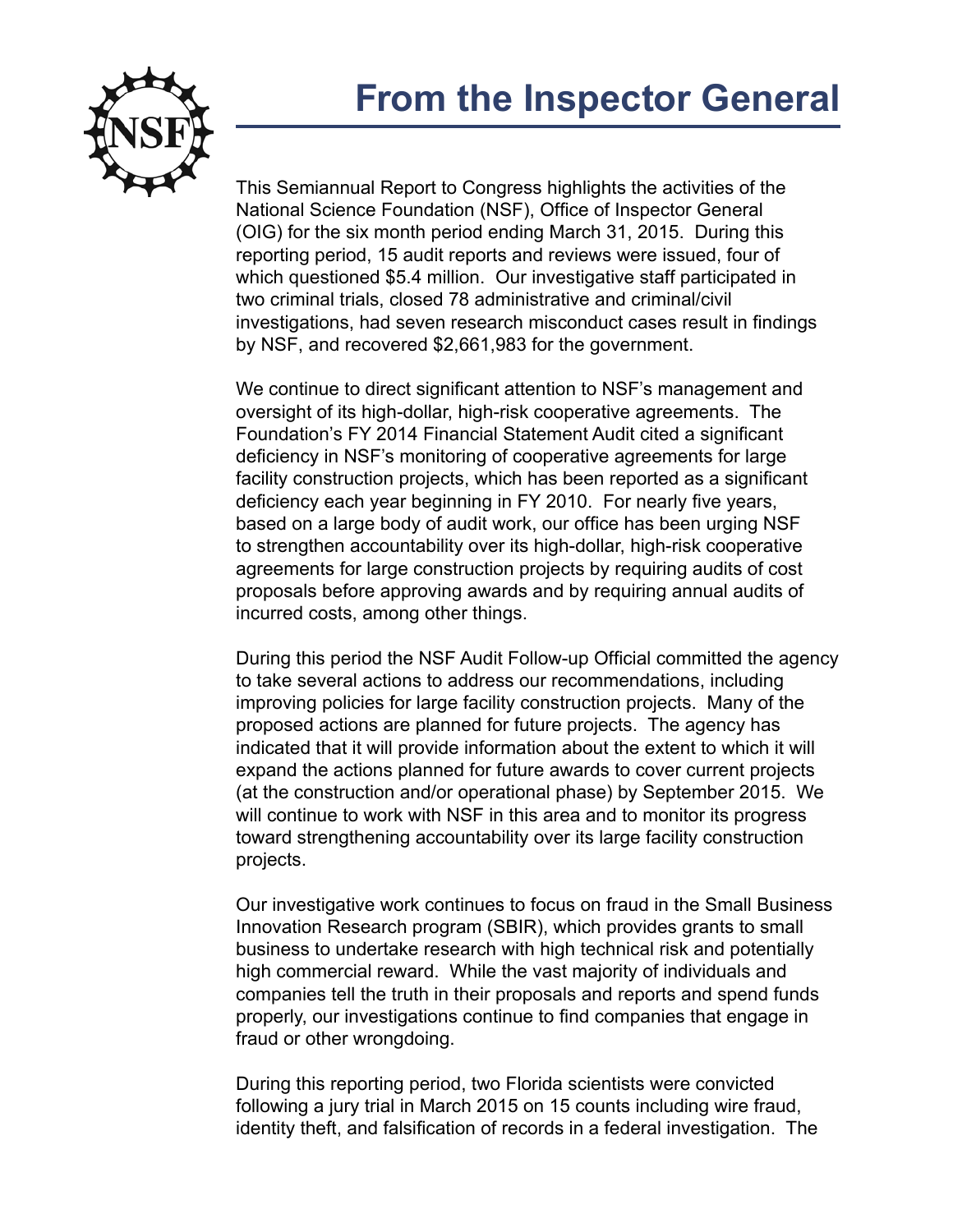scientists used two companies to fraudulently obtain SBIR awards from NSF and other federal agencies, totaling \$10 million. In addition, a South Dakota small business owner was found guilty of wire fraud and making false claims, among other things in a November 2014 jury trial. The company owner lied when he certified to NSF that a PI was primarily employed by the company, as required by the STTR program. The owner also converted most of a \$100,000 payment from NSF to his personal use.

We share a mutual goal with the Foundation and with the Congress to ensure that Federal tax dollars intended to support scientific research are spent properly and comply with federal requirements and award terms and conditions. Our independent audits, investigations, and other work reflect our robust and sustained commitment to this goal.

Allism C. lener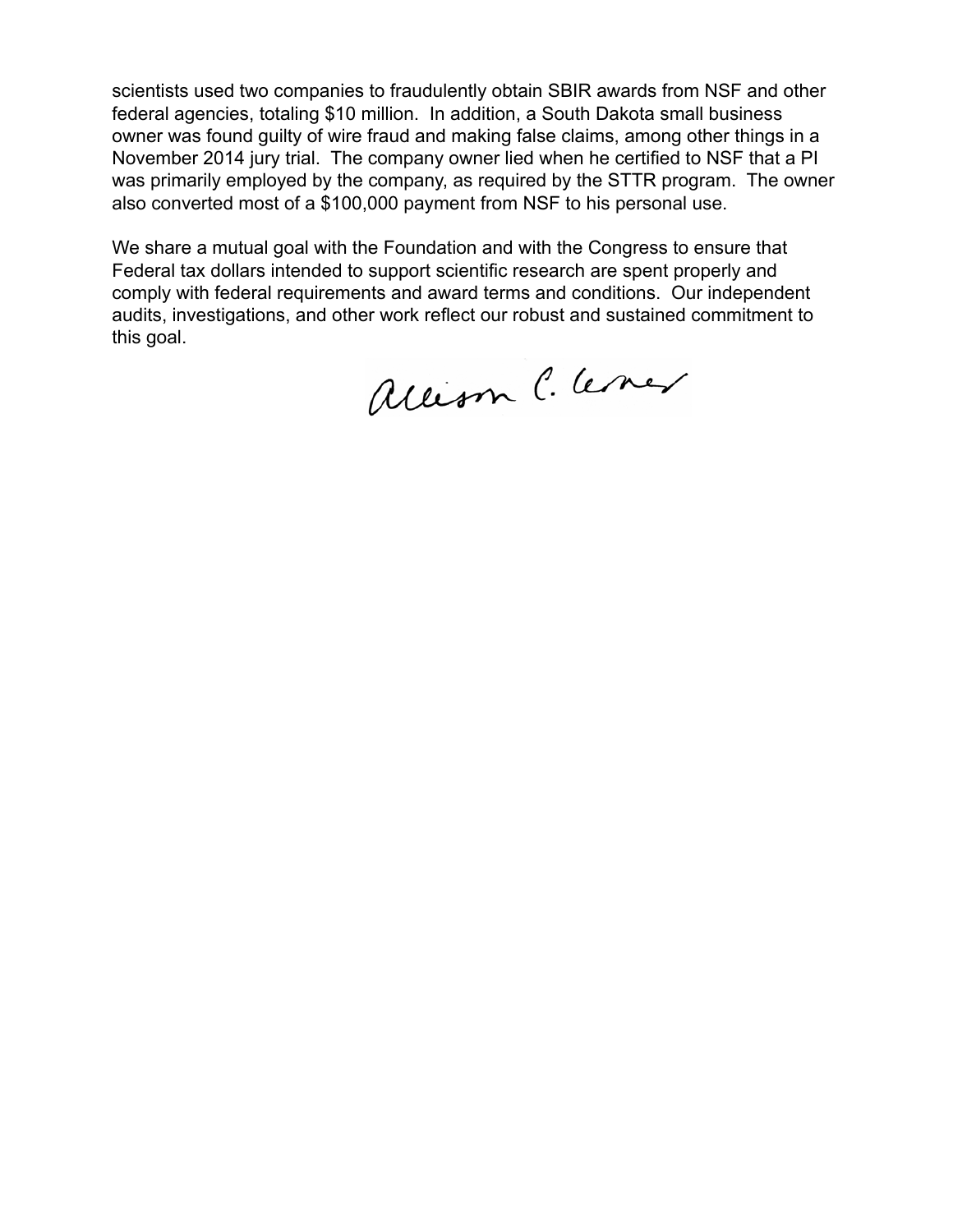# **Report Highlights**

- An audit of the accounting system for the National Ecological Observatory Network, an NSF awardee, found an end-to-end gap in accountability over contingency funds. The audit also found that NSF needs to improve accountability over management fees by more closely monitoring awardees' use of such funds.
- The FY 2014 audit of NSF's financial statements cited a significant deficiency in NSF's monitoring of cooperative agreements for large construction projects, which has been reported as a significant deficiency each year, since the FY 2010 financial statement audit. For nearly five years, based on a large body of audit effort, the OIG has been urging NSF to strengthen accountability over its high-risk, high-dollar cooperative agreements for large construction projects.
- Following a jury trial, two Florida scientists were convicted on 15 counts including wire fraud, identify theft, and falsification of records in a federal investigation. The scientists used two companies to fraudulently obtain SBIR and STTR awards from NSF and other federal agencies totaling approximately \$10.5 million. In their proposals, the scientists misrepresented their facilities, employees, costs, and the eligibility of PIs. In addition, they fraudulently used the identities of prominent researchers and industry participants to fabricate false letters of support, endorsements, and commitments to participate in the awards, which were included in the proposals.
- We analyzed over 8,000 proposals awarded by NSF in FY 2011 for evidence of plagiarism, and investigated those which appeared serious. We opened 34 plagiarism investigations, ten of which have resulted in NSF making findings of research misconduct. So far, we have recovered \$357,602 in federal funds from these investigations.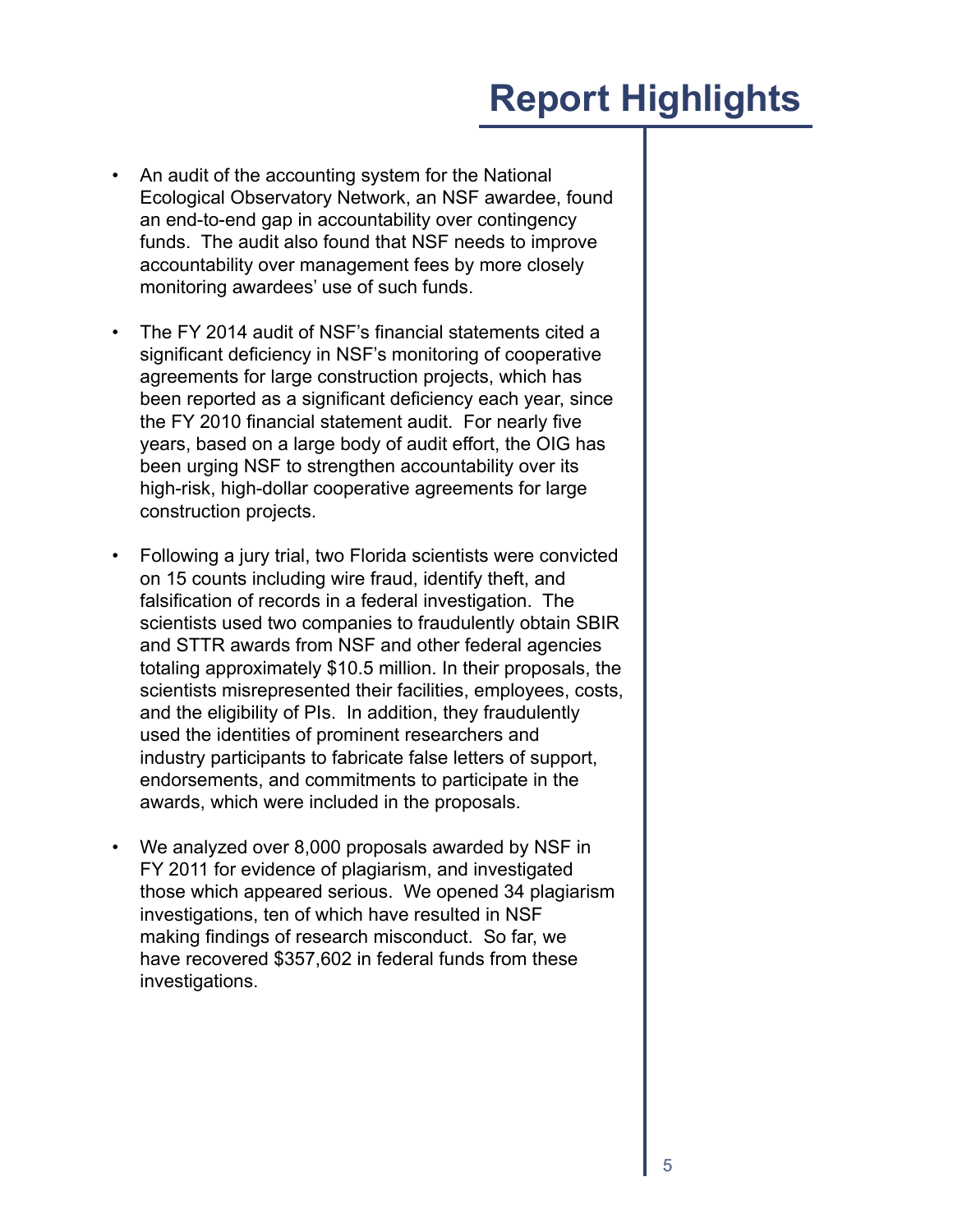#### *Deficiencies Found in Awardee's Accounting System for NSF Funds*

A 2012 audit of the National Ecological Observatory Network Inc.'s (NEON) \$433.7 million proposed construction budget rendered an adverse opinion because the proposal did not form an acceptable basis for the negotiation of a fair and reasonable price. The audit disclosed more than \$154 million in questioned and unsupported costs (nearly 36 percent of the total proposed costs).

Because of the significant problems found in the proposed budget, a post-award audit of NEON's accounting system was conducted to determine if it complied with grant terms. Accounting system audits are essential tools to ensure that an awardee has the capacity to manage federal funds in accordance with federal requirements. The audit rendered an adverse opinion because three instances of material noncompliance with grant terms were found. Specifically, the audit found that NEON's indirect cost structure and one of its accounting practices did not comply with federal requirements. In addition, NEON's practice of recording hourly time charges did not comply with its written policies. NEON addressed the indirect cost structure issue and its accounting practices during the audit and agreed to correct the third issue by revising its policy for recording hourly time charges.

The auditors also attempted to determine if NEON's accounting system properly accounted for contingency costs in accordance with applicable regulations. They were unable to reach a conclusion because they could not determine how much of NEON's \$74.2 million in contingency costs claimed from August 2011 to March 2013, may have been expended for unapproved scope changes.

In conjunction with this report, auditors also issued Observations that Warrant Attention of the NSF-OIG, which is described below.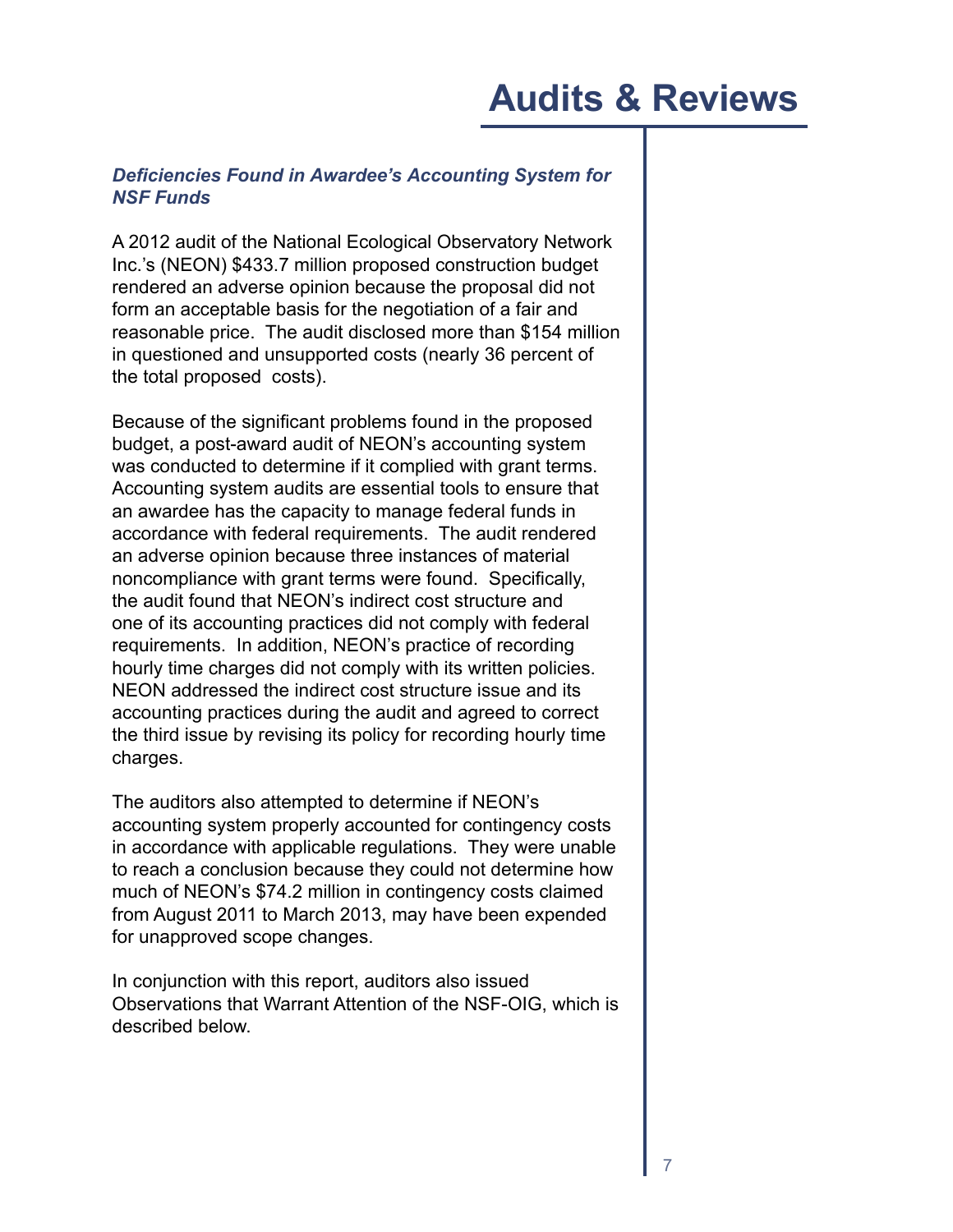#### *NSF Needs to Ensure that Awardees Improve Accountability Over Contingency Funds and Management Fees*

A prior proposal audit found that NEON did not provide fully supported bases of estimate for proposed contingencies before including them in awards. The associated accounting system audit found that NSF grant terms did not require NEON to track the actual use of contingency funds in its accounting records, nor do federal regulations specifically address tracking contingency funds. As a result, the auditors found that NSF lacks both support for the significant amounts of contingencies included in awards and documentation to support how contingency funds are spent. The absence of this information means that there is a significant end-to-end gap in accountability over contingency funds that NSF entrusts its awardees to manage. The auditors noted that requiring adequate supporting documentation for proposed contingencies and tracking how they are spent would provide NSF with more robust oversight and strengthened stewardship of taxpayer funds.

Auditors also found that NSF needs to improve accountability over management fees by more closely monitoring awardees' use of such fees. A review of NEON's use of management fee found that NEON billed NSF for unallowable costs including \$112,000 for lobbying; \$83,000 for "business development"; \$25,000 for a holiday party; \$11,000 for a coffee service for employees; and \$3,000 for Board of Directors' dinners (which included alcohol).

Finally, auditors concluded that NSF should require its awardees to provide a mechanism for their employees to report suspected fraud, waste, abuse, and non-compliance with federal requirements to the OIG.

The auditors recommended that NSF: 1) require awardees to track contingency use; adequately support contingency amounts in awards or hold contingency funds until awardees demonstrate a bona fide need for such funds, which is fully supported; 2) strengthen monitoring and controls over awarded contingency funds; and 3) more closely monitor use of all management fees.

#### *NSF Should Obtain Audits of Estimating and Accounting Systems at Non-Profit Managing Large Projects*

We issued two reports on the Association of Universities for Research in Astronomy (AURA), a non-profit which is managing the construction of two large telescope projects with combined proposed costs of \$811 million. The first report was a pre-award follow-up audit on AURA's accounting system deficiencies, which were cited in a prior 2011 audit. However, the 2011 audit was a combined pre-award audit of AURA's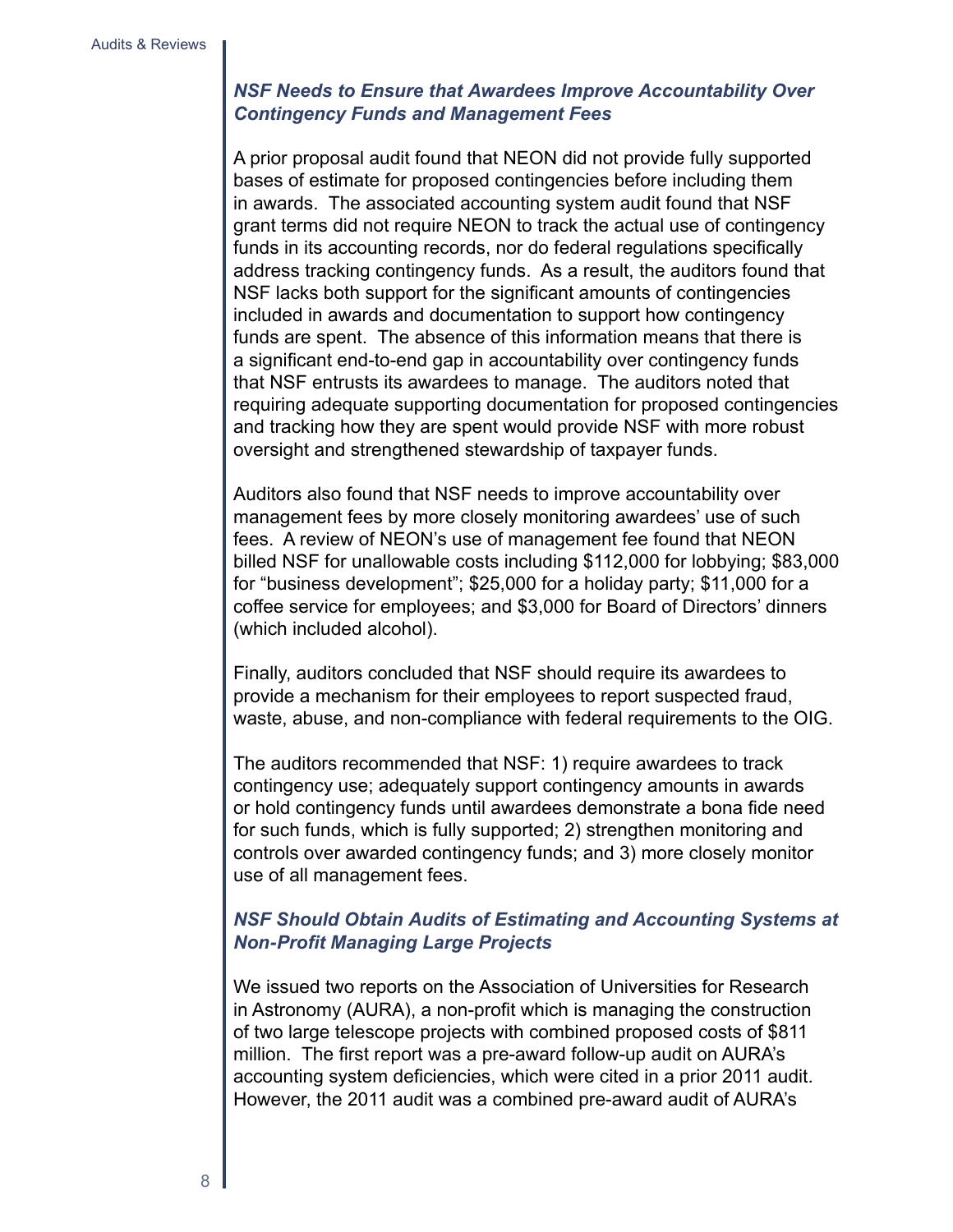accounting system and estimating practices<sup>1</sup>. While the pre-award follow-up concluded that AURA had corrected significant deficiencies in the design of its accounting system, it did not address AURA's estimating system deficiencies noted in the initial 2011 audit.

The second report was a related OIG report to emphasize that no post-award accounting system or estimating system audit had been conducted at AURA. Because of the very large sums AURA will manage for these two construction projects, and in light of a another recent audit, which disclosed estimating deficiencies that resulted in a disclaimer of opinion on AURA's \$344 million proposal for the Daniel K. Inouye Solar Telescope, OIG reiterated recommendations from prior audits of proposed costs for the projects.

We recommended that NSF obtain 1) an audit of AURA's estimating system to determine if its estimating practice deficiencies have been corrected, and if it has a system that consistently produces verifiable, supported, and timely cost estimates, which are acceptable as a basis for negotiation of fair and reasonable prices; and 2) a post-award accounting system audit to determine if AURA has implemented its written accounting procedures adequately, and to ensure that AURA's accounting system complies with grant terms. OIG has forwarded both reports to NSF for audit resolution.

#### **Audits of NSF Awardees**

Four audits were conducted of NSF awardees which had expended a total of \$979 million, of which \$69 million was Recovery Act funds, to determine the reasonableness, allowability, and allocability of costs. Auditors found that Recovery Act funds were properly accounted for and segregated, as required by law.

However, the audits identified more than \$4.6 million of questioned costs because each of the institutions audited — University of Florida, University of California at Berkeley, University of Wisconsin (Madison), and Michigan State — charged salaries to NSF awards which exceeded NSF's compensation limit for senior project personnel.

More than \$1.6 million in salaries of senior personnel that exceeded the two months of proposed salary allowable under NSF's policy was questioned at the University of California at Berkeley and nearly \$1.3 million was questioned at University of Wisconsin at Madison for the same reason. Approximately \$900,000 in senior personnel salaries was questioned at both of the other two institutions where audits

<sup>1</sup> Audit Report No. 11-1-010, Audit of Association of Universities for Research in Astronomy, Inc.'s/National Optical Astronomy Observatories' (NOAO) Accounting System and Proposal Estimating Practices, March 31, 2011.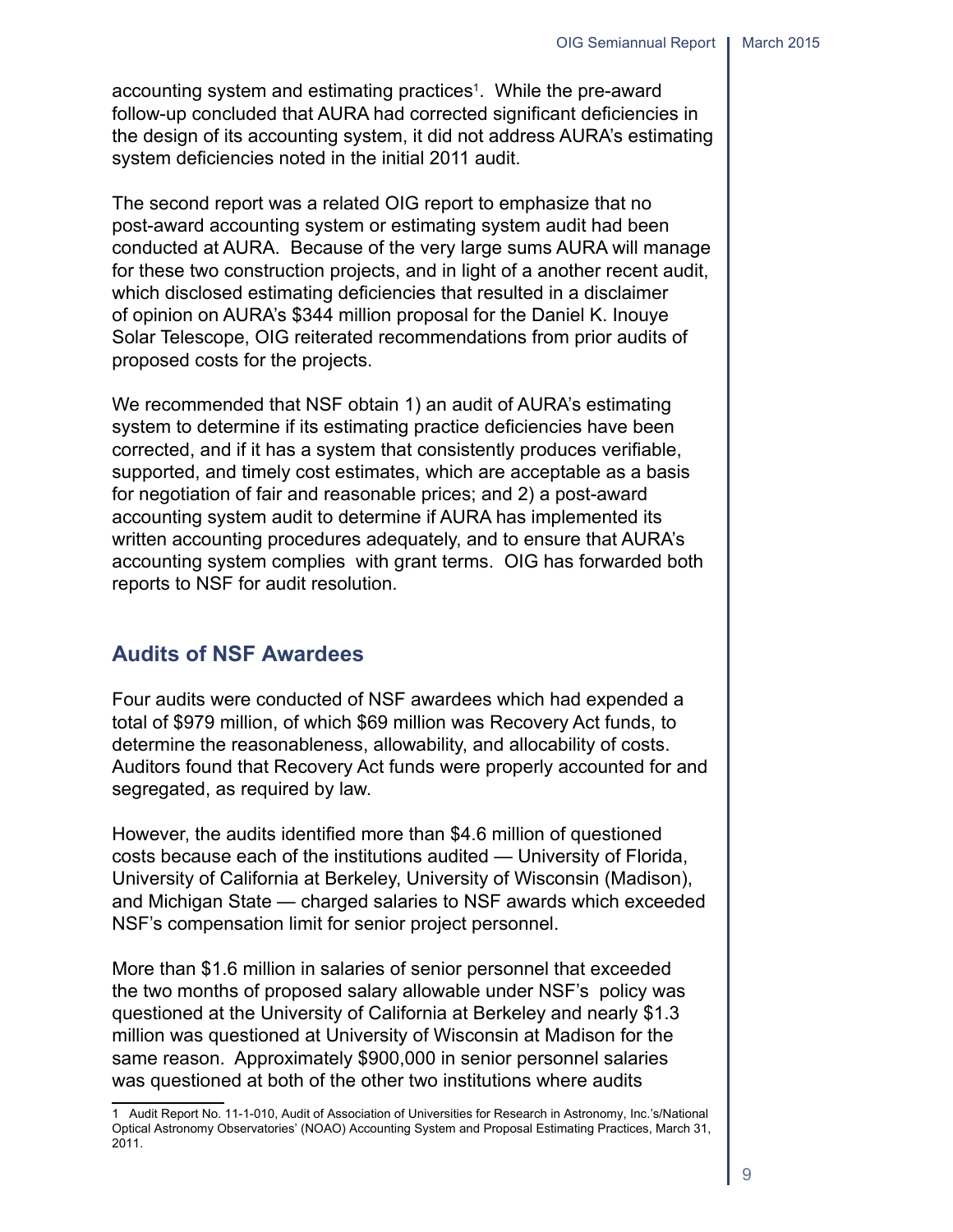were completed during this period. In response to these findings, the institutions stated that they relied on NSF's "Frequently Asked Questions" document, which stated that an awardee, under normal rebudgeting authority, could approve an increase in person months devoted to the project after an award had been made.

In addition to costs questioned for salaries exceeding NSF limits, other questioned costs included those related to equipment costs that were not well supported or equipment costs which were either unnecessary or did not appear to benefit the NSF award; consulting expenses; unallowable relocation expenses; a disproportionate amount of accumulated leave being charged to NSF awards; and certain travel expenses.

Recommendations were made for NSF to require the institutions to repay the questioned costs. The institutions generally agreed with the recommendations pertaining to questioned costs with the exception of those relating to senior personnel salaries' costs. NSF is in the process of resolving the recommendations.

#### *University of Alaska Fairbanks Generally Complied with Recovery Act Requirements, but Lacked Required Documentation to Support Approval of Expenditure of Nearly \$4.8 Million*

We conducted an audit of NSF's management and oversight of the Sikuliaq construction project in light of the large amount of Recovery Act funds awarded and because previous audits found unallowable contingency at other NSF awardees. Therefore, this audit included reviewing change order requests for contingency funds as well as other project funds to determine if such requests were executed properly and were supported by required documentation.

We found that due to moving its email system to a different provider, the University of Alaska Fairbanks' (UAF) did not have the required documentation to support approval for ten change order requests totaling nearly \$4.8 million. NSF approval was required for all change orders valued at \$50,000 or higher, and OMB requires awardees to retain "financial records, supporting documents, statistical records, and all other records pertinent to an award…for three years." NSF's internal policy also requires awardees to maintain certain documentation including "change requests and approvals." Retaining this documentation is an important project management tool for monitoring overall project costs and for tracking the use of contingency funds.

We concluded that UAF generally complied with the Recovery Act requirements. The university agreed with the recommendation to retain required documentation needed to support approval for change orders and is working with NSF to implement the recommendation.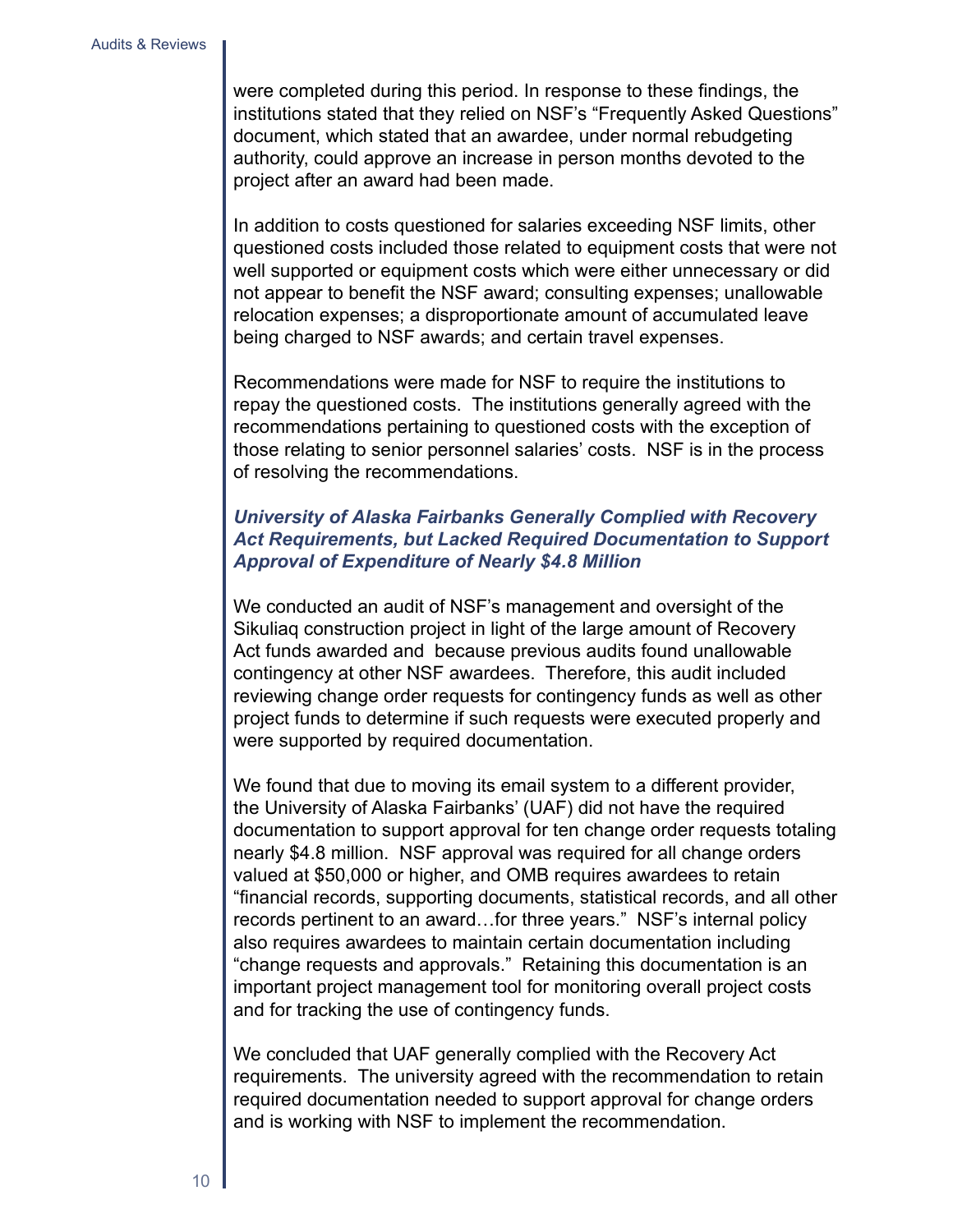#### *NSF Needs to Strengthen Information Technology Controls*

The Federal Information Security Management Act (FISMA) requires the Office of Inspector General (OIG) to conduct an independent evaluation to assess the effectiveness of NSF's information security program and practices and to determine compliance with FISMA requirements.

Areas reviewed in FY 2014 included NSF's financial accounting and grants management systems and the NSF website as well as systems supporting NSF's United States Antarctic Program (USAP).

The FY 2014 evaluation included a total of nineteen findings; eight new findings and eleven repeat findings from prior years. Three of the repeat findings are from FY 2010 or earlier. Two of these findings, both from FY 2006, pertained to USAP, which is managed by the Division of Polar Programs and its contractor Lockheed Martin. Valued at nearly \$2 billion over 13 years, the Antarctic Support Contract is NSF's largest contract. The findings related to USAP's operating environment and disaster recovery plans. The third such finding, from FY 2010, pertained to NSF's controls for ensuring that IT access for separated employees and contractors was terminated in a timely manner.

Other repeat findings included weaknesses in NSF's IT configuration management controls, which increase risk that unauthorized changes could occur and go undetected, and weaknesses in incident response controls, which could lead to unauthorized access to sensitive information.

The eight new findings cited in the FY 2014 report included six findings for NSF and two for USAP. Findings for NSF included weaknesses in contingency planning, which could increase the risk that systems may not be adequately restored in a timely manner during disasters, and delays in correcting critical system vulnerabilities, which increase the risk of IT systems being compromised. The new findings for the USAP related to weaknesses in controls to disable inactive accounts, which increase the risk that individuals may obtain unauthorized access to USAP systems, and inconsistent screening of personal computers.

NSF depends on computerized information systems to execute its scientific research and operations and to process, maintain, and report essential information. Reliability of computerized data and systems is essential and protecting information systems continues to be a challenge for NSF. The FY 2014 FISMA report recommends a number of actions necessary for NSF to continue to strengthen IT security.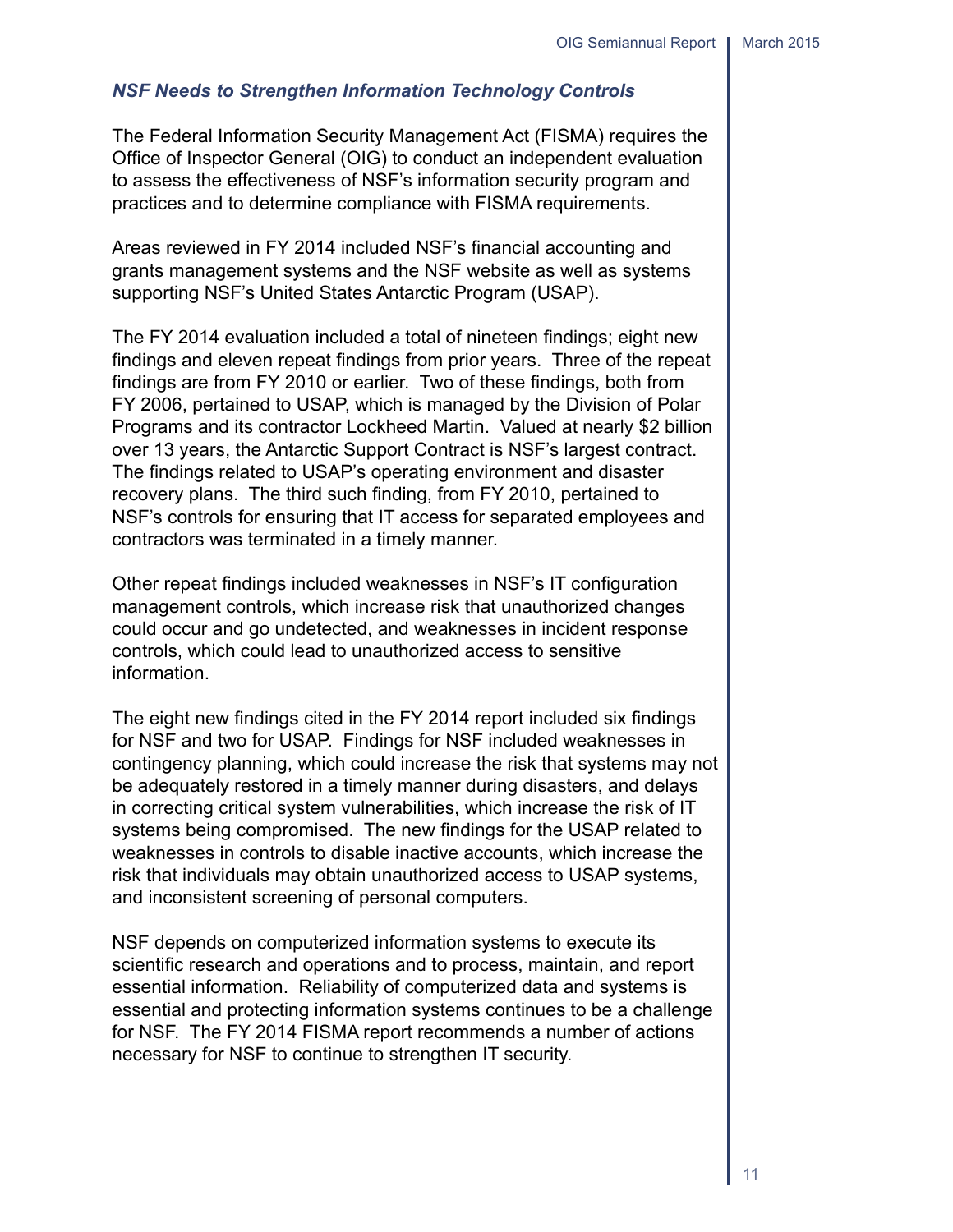### **Financial Statement Audit Reports**

Establishing and maintaining sound financial management is a top priority for the federal government because agencies need accurate and timely information to make decisions about budget, policy, and operations. The Chief Financial Officer's Act requires agencies to prepare annual financial statements which must be audited by an independent entity.

#### *NSF's FY 2014 Financial Statement Audit Finds Significant Deficiencies in Monitoring of Cooperative Agreements for Large Construction Projects and the Grant Accrual Accounting Process*

Under a contract with the OIG, CliftonLarsenAllen (CLA) conducted an audit of NSF's FY 2014 financial statements. CLA issued an unqualified opinion on the financial statements; however, the auditors reported two significant deficiencies in NSF's internal controls. The first significant deficiency was monitoring of cooperative agreements for large construction projects, which has been cited as a significant deficiency each year beginning in FY 2010. The second significant deficiency pertained to NSF's grant accrual accounting estimation process.

The auditors stated that due to substantial disagreement between OIG and NSF over resolution of issues related to NSF's management of large facility construction agreements, in May 2014 OIG escalated the recommendations to NSF's Audit Follow-up official. In addition to the conditions noted in prior year audits, the FY 2014 financial statement audit referenced the following findings:

- Review of a large NSF construction-type cooperative agreement at a non-profit entity showed that NSF approved the project without sufficient information to determine the reasonableness of the estimated project costs<sup>2</sup>;
- The audit of a cooperative agreement relating to a large construction project with contingency funding resulted in a disclaimer of opinion on the adequacy of the cost proposal due to the significance of the cost estimating deficiencies found in the proposal, including unsupported estimates, outdated vendor quotes, and unallowable contingencies<sup>3</sup>;
- Awardees continued to be able to draw down contingency funds without prior approval by NSF; and

<sup>2</sup> NSF's Management of Costs Proposed for the Large Synoptic Telescope, OIG Report 14-3-002, issued September 30, 2014.

<sup>3</sup> AURA's Rebaselined DKIST/ATST Cost Book Proposal, OIG Report 14-1-005, issued September 30, 2014.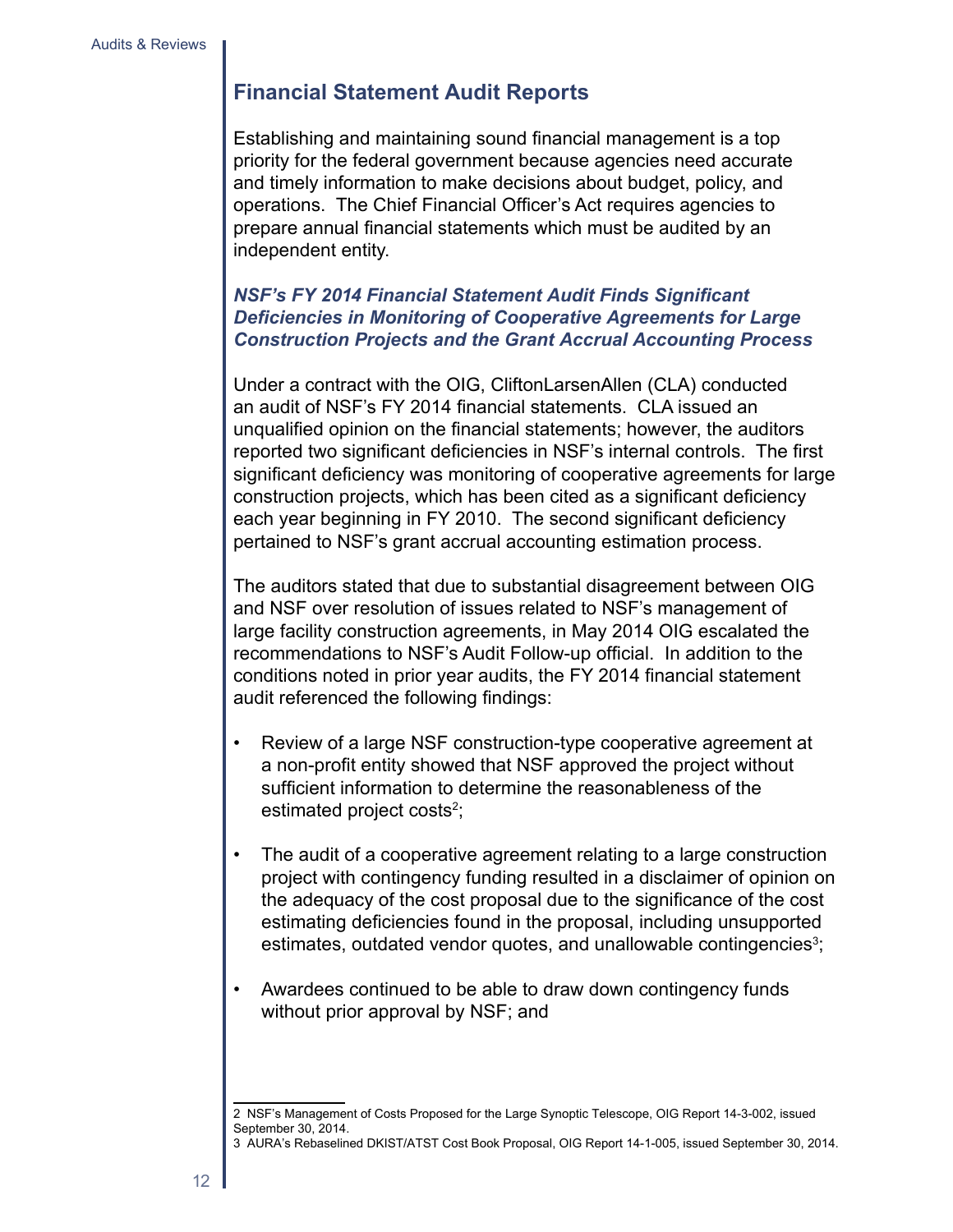NSF does not require awardees to track the expenditure of contingency funds, resulting in NSF's inability to ensure that the expenditures are in line with the awarded budget amounts.

The second significant deficiency reported by the auditors in FY 2014 concerns NSF's accounting estimation process for its accrued grant liability (i.e., the estimate of grantee expenditures incurred, but not yet reported to or drawn from NSF). Accounting principles generally accepted in the U.S. require entities to prepare financial statements on an accrual basis and to validate the assumptions made in determining significant estimates included in those financial statements.

In the FY 2013 Management Letter, the auditors raised concerns regarding NSF's methodology for estimating its accrued grant liability in response to the implementation of a new cash management system (ACM\$) in FY 2013. Upon implementation of ACM\$, long-standing historical data reported by grantees and used by NSF to estimate its accrued grant liability could no longer be utilized in the same manner. This situation required NSF to revise its methodology for estimating the accrued grant liability. However, historical grantee spending data under ACM\$ was limited and inconclusive for NSF to use in confidently estimating grantee spending patterns and the accrued grant liability for FY 2013. As a result, the method NSF used in FY 2013 was not sufficient to adequately validate the accrued grant liability amount.

In response to these concerns, during FY 2014 NSF performed a statistical validation of the accrual as of September 30, 2013. As a result, NSF determined that the FY 2013 accrual should have been significantly higher than was reported in the financial statements for that year. A substantial portion of the misstatement was caused by NSF's failure to give full consideration to all grantee spending data available to NSF during the preparation of its FY 2013 financial statements.

Following the results of the FY 2013 statistical validation process, NSF performed a similar statistically-based calculation to determine its accrued grant liability at September 30, 2014. However, due to the short time that ACM\$ has been in place, NSF has been unable to fully evaluate grantee spending patterns for use in developing a reliable methodology to estimate its accrued grant liability in FY 2015 and forward. Also, due to reporting deadlines in future years, NSF will not be able to perform similar calculations at future fiscal year ends. Therefore, NSF must take additional measures to develop a reliable methodology, based on historical data, to estimate its future accrued grant liability.

NSF stated that it will continue to work to strengthen its controls for awarding and managing construction-type cooperative agreements. Also, in noting its continued disagreement with this significant deficiency, NSF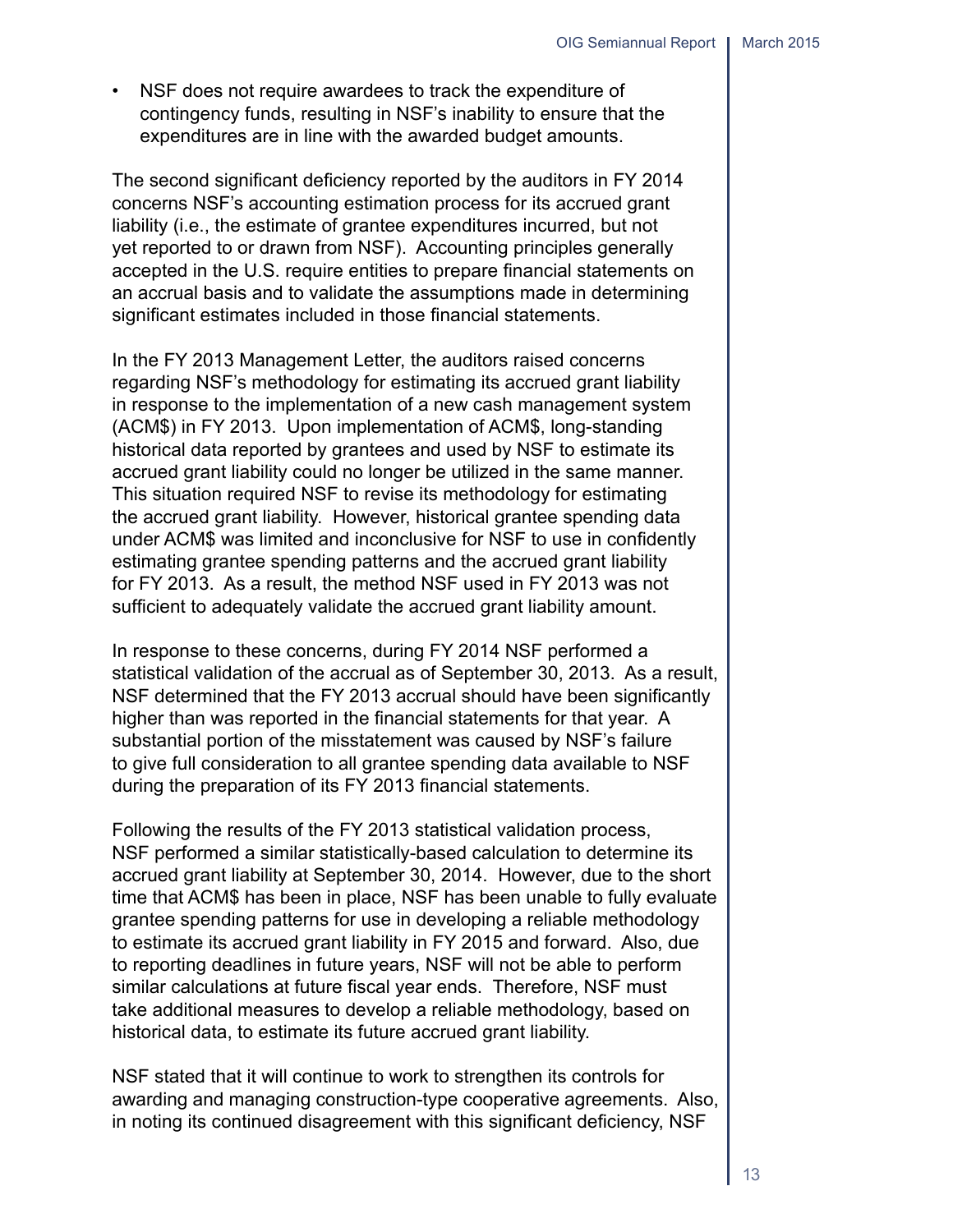stated that certain recommendations remain open pending the review of the NSF Audit Follow-up Official. In January 2015, the Audit Follow-up Official issued a final determination on the escalated recommendations. NSF generally agreed with the findings and recommendations concerning its accounting estimation process for grant expenditures and stated its commitment to further improving this process. A copy of NSF's full response is published in its FY 2014 Agency Financial Report.

### **FY 2014 Management Letter**

The auditors also issued a Management Letter in conjunction with the financial statement audit report. The purpose of this document is to communicate findings that are not included in the audit report but are important to ensuring a sound overall internal control structure and require management's attention.

Among other things, the FY 2014 Management Letter stated that NSF needed to continue to improve its policies for awarding and administering cost reimbursement contracts. Auditors recommended that NSF focus on identifying cost reimbursement contracts that need to have cost incurred audits conducted to determine if costs claimed are valid.

NSF generally concurred with the recommendations in the Management Letter and is working to resolve the findings. The FY 2015 financial statement audit will evaluate the adequacy of NSF's actions in response to the recom¬mendations.

## **A-133 Audits**

#### *Single Audits Identify Late or Inaccurate Reporting at Forty-three Percent of Awardees with Findings*

OMB Circular A-133 provides audit requirements for state and local governments, colleges and universities, and non-profit organizations receiving federal awards. Under this Circular, covered entities that expend \$500,000 or more a year in federal awards must obtain an annual organization-wide audit that includes the entity's financial statements and compliance with federal award requirements. Non-federal auditors, such as public accounting firms and state auditors, conduct these single audits. The OIG reviews the resulting audit reports for findings and questioned costs related to NSF awards, and to ensure that the reports comply with the requirements of OMB Circular A-133.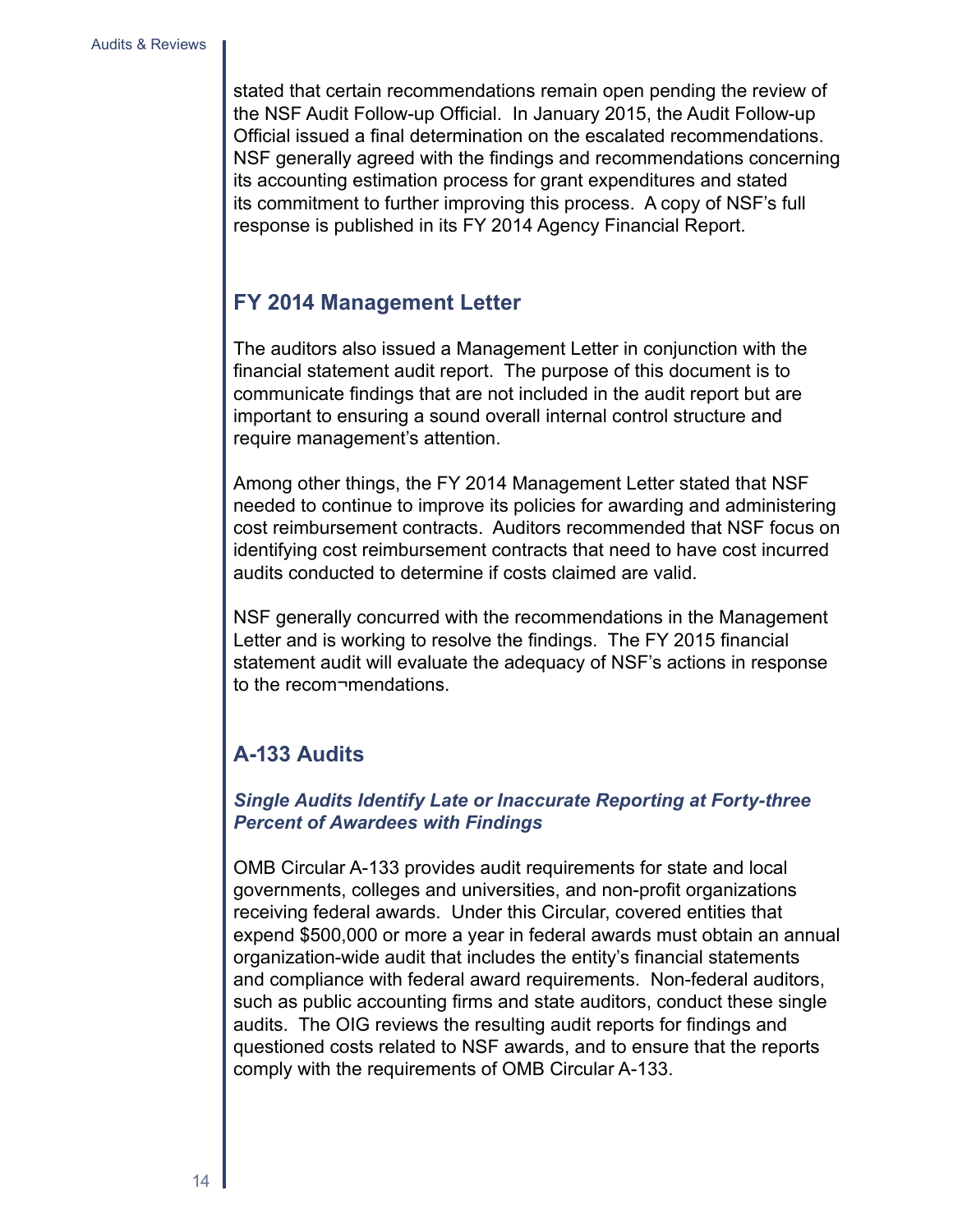The 103 audit reports reviewed and referred<sup>4</sup> to NSF's Cost Analysis and Audit Resolution (CAAR) Branch this period covered NSF expenditures of \$1.5 Billion as reported in the annual Single Audits during audit years 2013 and 2014, and resulted in 50 findings at 31 NSF awardees. The auditors disclaimed an opinion on the financial statements of one awardee. In addition, three awardees received qualified opinions on their compliance with federal grant requirements.

Fifteen of the 50 findings (30 percent), at 13 of the 31 awardees with findings (42 percent), resulted from untimely or inaccurate submission of financial and/or progress reports. Two of the 15 findings had been repeated for the 3rd consecutive year, calling into question the awardees' ability to adequately manage their NSF awards.

Awardees' lack of internal controls and noncompliance with federal requirements also included: untimely and/or incorrect reporting of time and effort; failure to ensure that property purchased with federal funds was adequately tracked and safeguarded; failure to ensure that the procurement process included verification that vendors had not been suspended or debarred; and inadequate monitoring of subrecipients.

#### *Desk Reviews Continue to Find Audit Quality and Timeliness Issues in One-Third of Single Audits*

The audit findings in A-133 reports are useful to NSF in planning site visits and other post-award monitoring efforts. Because of the importance of A-133 reports to this oversight process, the OIG conducts desk reviews on all reports for which NSF is the cognizant or oversight agency for audit, and provides guidance to awardees and auditors for the improvement of audit quality in future reports. In addition, OIG returns to the awardees reports that are deemed inadequate so that the awardees can work with the audit firms to take corrective action.

During the period, we conducted desk reviews of 61 audit reports<sup>5</sup> for which NSF was identified as the cognizant or oversight agency for audit, and found that 40 fully met federal reporting requirements. Twenty-one reports (34 percent) contained audit quality and timeliness issues. The quality issues we identified included six reports in which the Schedule of Expenditures of Federal Awards did not provide sufficient information to allow for identification of awards received from non-federal "pass-through" entities or did not adequately describe the significant accounting policies used to prepare the schedule. In addition, five reports inadequately presented the elements of the audit findings and/or the elements of the auditee management's plan to correct the

<sup>4</sup> The auditors revised one report in response to our desk review letter and resubmitted the report during the period. The revised report is included in the total number of 103.

<sup>5</sup> The audits were conducted by 45 independent public accounting firms.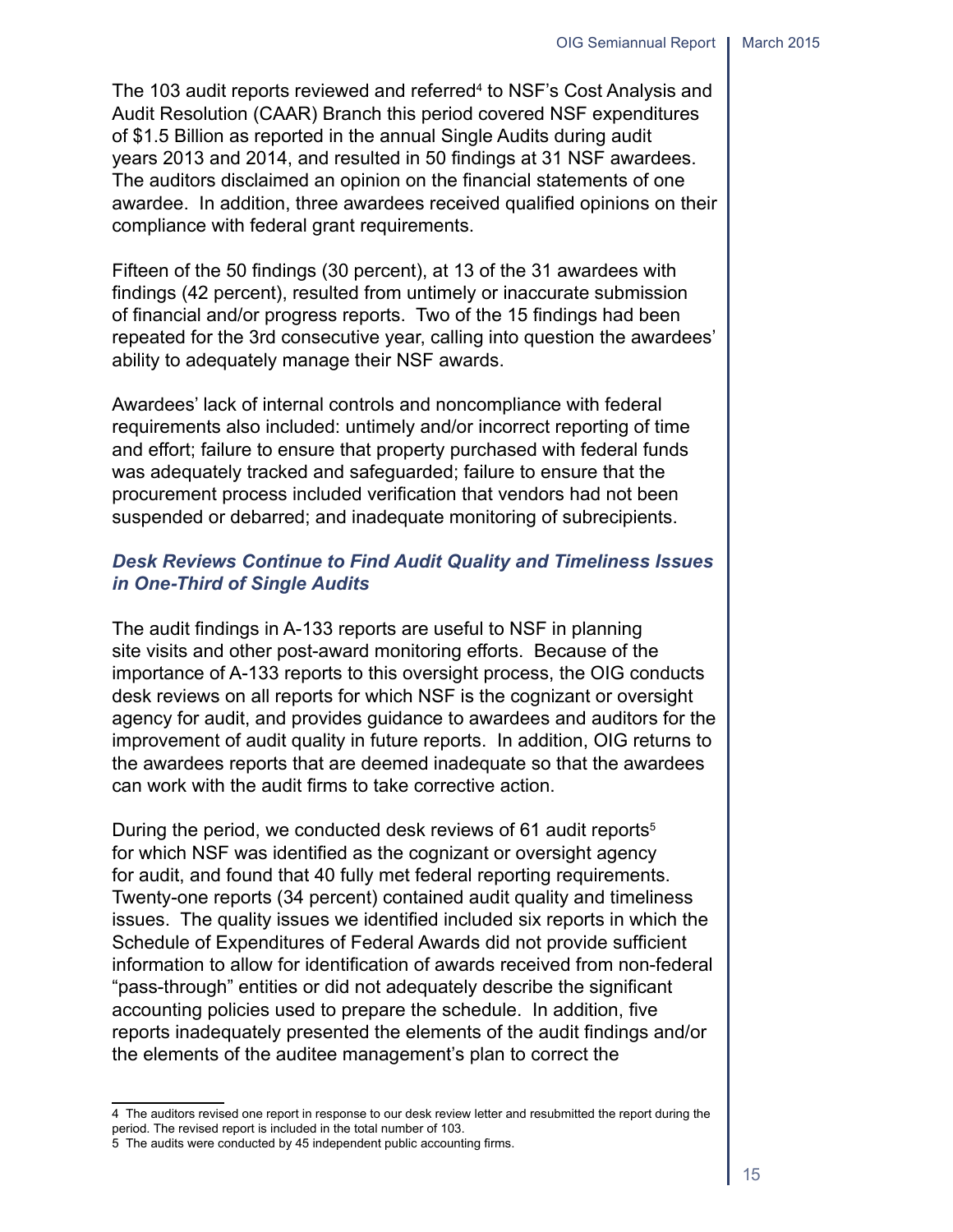deficiencies reported. Five reports were submitted to the Federal Audit Clearinghouse with an inaccurate Data Collection Form (Form SF-SAC). Finally, three reports were filed after the deadline established in OMB Circular A-133.

For those errors that potentially impacted the reliability of the audit reports, we contacted the auditors and awardees, as appropriate, for explanations of each of the potential errors. In most cases, the auditors and awardees either provided adequate explanations and/or additional information to demonstrate compliance with federal reporting requirements. After completion of all 61 reviews, we issued a letter to each auditor and awardee informing them of the results of our review and the specific issues on which to work during future audits to improve the quality and reliability of the report.

### **Audit Resolution**

#### *NSF Sustains \$1.5 million of Questioned Costs on Raytheon Contract for U.S. Antarctic Program*

In response to our recommendations, NSF sustained \$1.5 million of the \$1.9 million of questioned fringe benefit and general and administrative costs that Raytheon, the logistical support contractor for NSF's Antarctic Program from FY 2000-FY 2012, claimed in FY 2002. The resolution of these costs completes the resolution of all \$56 million questioned on audits of the contract from FY 2000-2004. The settlement of all sustained costs for these audits will occur after Raytheon's final invoice is audited, and when NSF closes out the contract.

#### *NSF Sustains \$19.8 Million of Questioned Funds in Proposed Budget for the National Ecological Observatory Network*

NSF sustained about \$20 million of costs questioned in a pre-award audit of the proposal budget for the National Ecological Observatory Network (NEON). Unallowable proposed costs included \$8.5 million of equipment costs, \$4.3 million of escalation costs, \$5.6 million of other direct costs, and \$1.4 million of indirect costs.

#### *Office of Audit Quality Control System Passes External Peer Review*

During this semiannual period, the Office of Audit successfully passed external peer review for the year ended September 30, 2014. The review was conducted by the Amtrak Office of Inspector General, which found that the Office's quality control system provided reasonable assurance that it complied with professional standards and applicable legal and regulatory requirements.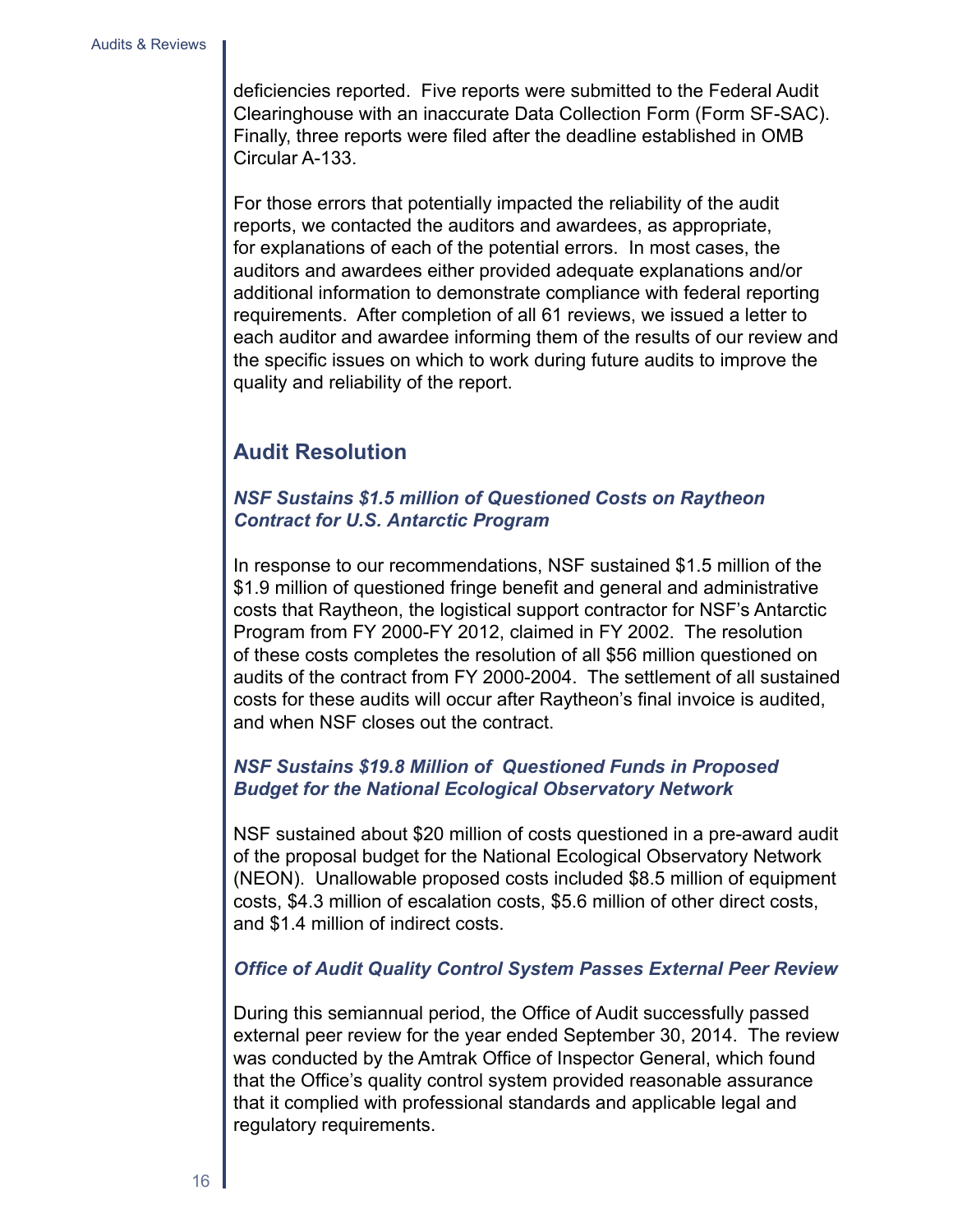Federal audit organizations performing work in accordance with Government Auditing Standards must have an external peer review by reviewers independent of the organization every three years. The reviews are conducted in accordance with guidelines established by the Council of the Inspectors General on Integrity and Efficiency and focus on the audit organization's quality control system. A quality control system includes the office's organizational structure as well as policies and procedures that facilitate compliance with Government Auditing Standards. On external peer reviews, audit organizations can receive a rating of pass, pass with deficiencies, or fail. The Office received a rating of pass. A copy of the final peer review report is posted on the OIG website.

#### **White Paper on Management Fees**

As part of our review of management fees in NSF awards, we issued a white paper in November 2014 which detailed the historical context giving rise to management fees and NSF management fee policy and practices, among other things. As non-profit entities almost wholly dependent upon government funding, Federally Funded Research and Development Centers (FFRDC), which were created in the 1960s to perform research and development and to provide services the government was unable to undertake, could incur costs that could not be reimbursed. The concept of a management fee was developed to bridge the gap between what could be reimbursed under the award as a direct or indirect cost and what could not be reimbursed, but was still needed.

Concerns about the use of management fees to cover FFRDC's nonreimbursable costs have arisen since their inception. As a result of these persistent concerns, the Government Accountability Office has recommended that since federal agencies have attempted to address concerns about FFRDCs' management fees in a variety of ways government-wide guidelines should be established.

NSF has reported that between FY 2010 and FY 2013, the total amount of management fees awarded for six recipients was approximately \$4.9 million. NSF has stated that because it views fees awarded as "discretionary funds," the Foundation does not require awardees to report how those funds are spent and thus it does not require awardees to submit an accounting of how management fees may be used to cover otherwise unallowable costs. NSF has revised its policy on management fee, and the proposed policy was published in the Federal Register on December 30, 2014. OIG provided observations on the draft policy to NSF in a January 29, 2015, memo. NSF forwarded updates to the policy based on public comments to OMB on March 16, 2015. OIG will review the management fee policy once it is final.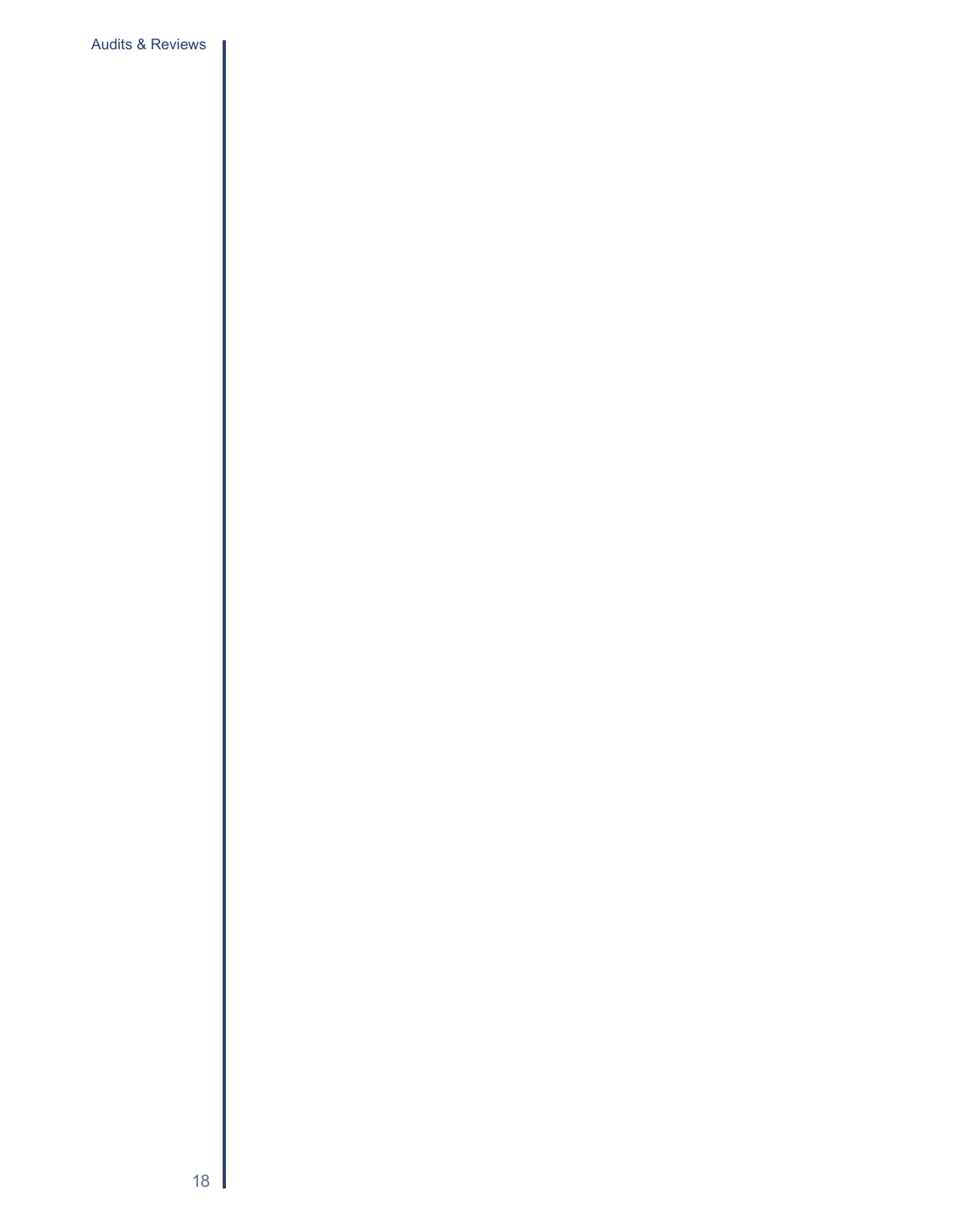# **Investigations**

### **Civil and Criminal Investigations**

#### *Two Florida Scientists Convicted on All Counts for SBIR Fraud*

We previously reported<sup>6</sup> that two Florida scientists were indicted for seven counts of wire fraud, one count of conspiracy to commit wire fraud, five counts of aggravated identity theft, and two counts of falsification of records in a federal investigation. Following a four-week jury trial, both scientists were convicted on all 15 counts.

The scientists used two companies to fraudulently obtain SBIR and STTR awards from NSF and other federal agencies totaling approximately \$10.5 million. In their proposals, the scientists misrepresented their facilities, employees, costs, and the eligibility of PIs. In addition, they fraudulently used the identities of prominent researchers and industry participants to fabricate false letters of support, endorsements, and commitments to participate in the awards, which were included in the proposals.

The case arose from a proactive investigative review of SBIR and STTR companies. In response to our request for information, the scientists provided falsified and backdated documents, including a joint venture agreement and timesheets, in an attempt to influence our investigation.

The case was jointly investigated with the Army Criminal Investigation Command and OIGs for DoD, NASA, DOE, DHS, and EPA. Sentencing will occur summer 2015.

#### *South Carolina Man Pleads Guilty to Theft of NSF SBIR Award Funds*

A PI, who previously was indicted for false claims, false statements and theft<sup>7</sup>, pled guilty to theft in relation to false effort information he provided in official project reports submitted to NSF to obtain grant payments. He was sentenced to three years of probation and fined \$5,000.

<sup>6</sup> September 2014 Semiannual Report, pp.19-20.

<sup>7</sup> September 2013 Semiannual Report, p.15.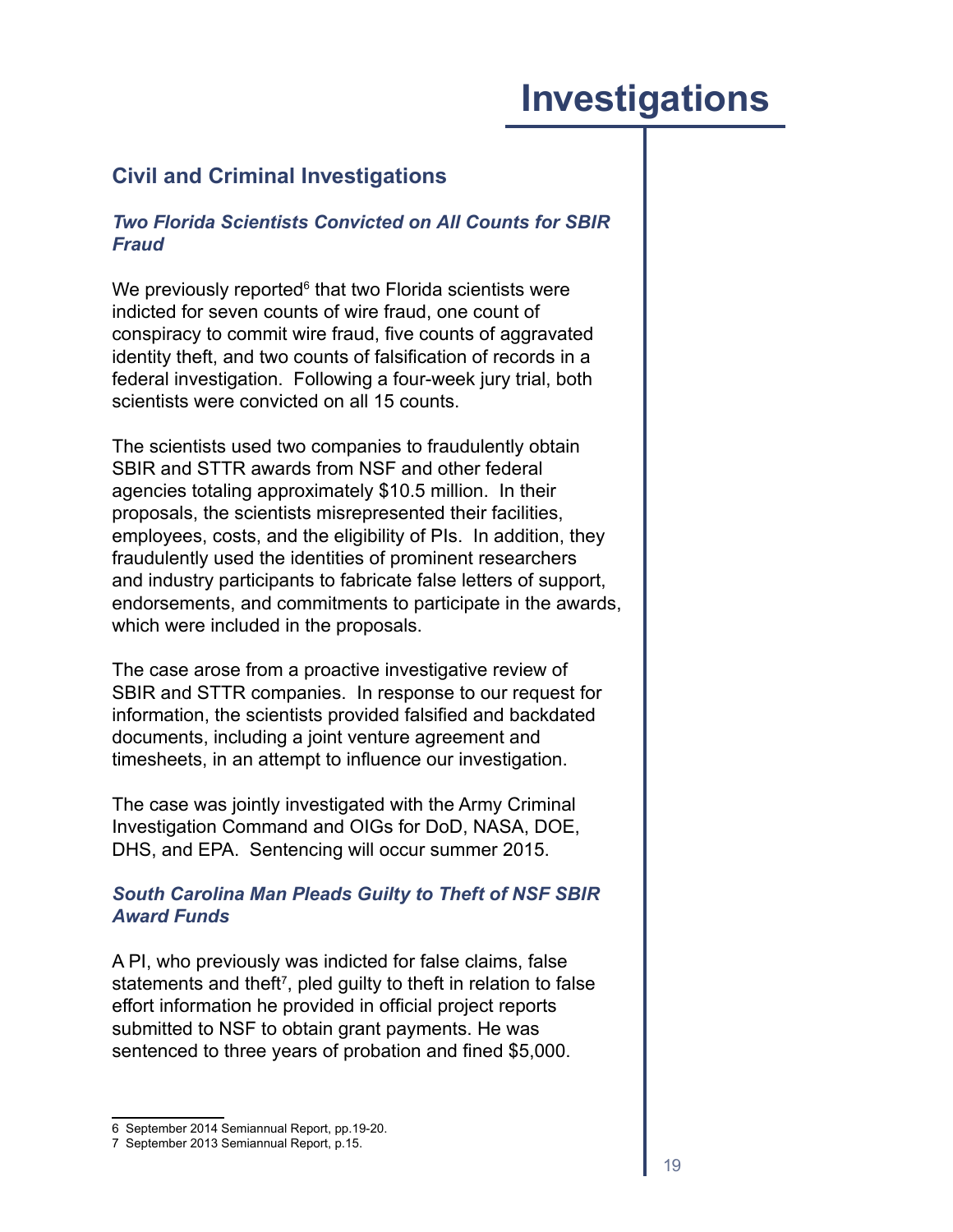#### *South Dakota Man Convicted for Fraudulently Obtaining Award Money from NSF STTR Program*

We previously reported<sup>8</sup> that a South Dakota small business owner was indicted for falsely certifying the hiring of a PI for an STTR project and converting the majority of the award funds for personal gain. Following a jury trial, the business owner was found guilty of one count of receipt of stolen government money and two counts each of false statements, false claims, and wire fraud. Sentencing is scheduled for May 2015.

#### *University Agrees to Repay \$497,000 for Alleged Duplicate Funding*

A California university agreed to repay \$497,000 to settle allegations that a PI failed to disclose overlapping funding and submitted duplicate reports for NSF and Department of Energy (DOE) awards — NSF will receive \$111,500 of that amount.

The settlement agreement resulted from mediation among the Department of Justice, DOE, NSF, and the university. The university agreed to institute a three-year compliance program to train employees on the proper administration of federal awards. In addition, for three years, the PI cannot serve as an NSF reviewer and is required to have her NSF proposals and progress reports internally reviewed and certified prior to submission to NSF.

#### *Suspended Awards Terminated, PIs Prosecuted*

In two multi-agency investigations, NSF terminated awards that had been suspended in accordance with our recommendations, resulting in \$567,833 of funds put to better use. In both cases the PIs were prosecuted for charges related to other agencies' awards.

#### *Company Agrees to Civil Settlement for Misrepresenting Its Accounting and Timekeeping Systems*

NSF STTR awards involve a small business awardee that works in partnership with a non-profit research institution subawardee. We previously reported<sup>9</sup> that a university repaid \$54,076 related to unauthorized equipment purchases on an STTR subaward. During this reporting period, the company that received the STTR award repaid \$170,923 in response to allegations that it misrepresented to NSF that its accounting system would separately track the expenditure of grant funds and that time records would be maintained for employees working on the grant.

<sup>8</sup> September 2011 Semiannual Report, p.8.

<sup>9</sup> September 2013 Semiannual Report, p.15.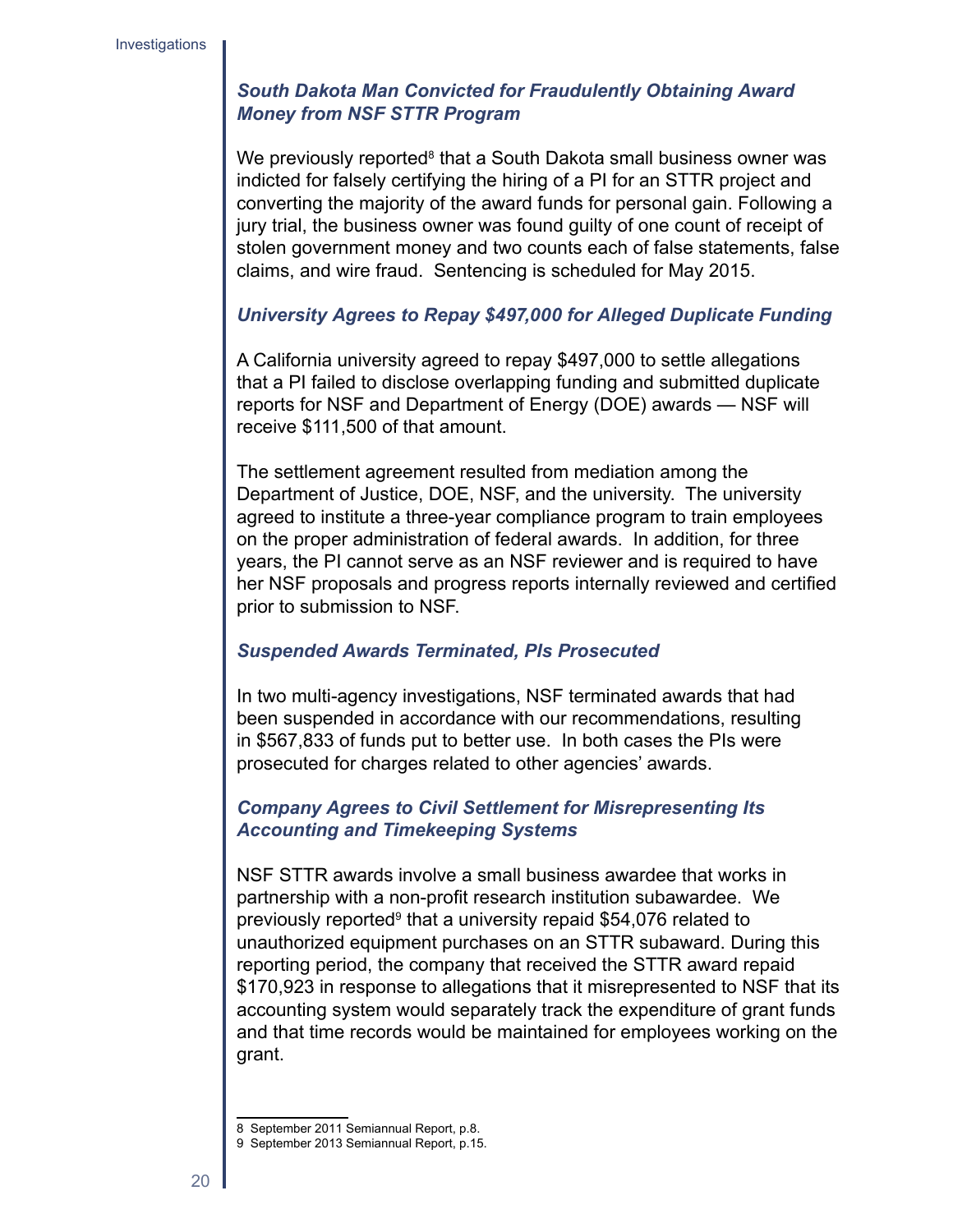Although it had not tracked the award funds or maintained time records, the company submitted effort and expenditure information to NSF in its project reports. In addition to the company's repayment, the company's CEO personally repaid \$25,000 and agreed to a 3-year government-wide voluntary exclusion as a part of the settlement.

#### *Former NSF Employee Sentenced to 30 Days Incarceration*

A former NSF employee who had been indicted<sup>10</sup> pled guilty to three counts of felony embezzlement in the local county court and was sentenced to 30 days incarceration, three years' probation, and ordered to pay restitution of \$5,090 to NSF. We recommended that NSF debar the individual for five years, and NSF's decision is pending.

#### *Former NSF Employee Sentenced after Pleading Guilty to One Felony Count of Embezzlement*

An NSF employee, who used her coworker's government purchase card to buy electronic equipment and other items for personal use, had been indicted in the local county court and subsequently resigned from her job at NSF<sup>11</sup>. She pled guilty to one felony count of embezzlement, and was sentenced to: two years' incarceration with both years suspended; two years' probation; 100 hours of community service; and payment of restitution of \$1,940 to NSF. She also agreed to a five-year governmentwide voluntary exclusion.

#### *NSF Debars Former Program Officer*

We previously reported<sup>12</sup> that an NSF program officer resigned following an investigation into conflicts of interests and bribery. In this reporting period, NSF followed our recommendation and debarred the former program officer for three years.

#### *SBIR Company Owner Enters Into Pre-Trial Diversion Agreement*

We previously discussed<sup>13</sup> a company owner and the PI of an NSF SBIR awardee company who were indicted based upon proposals, reports, and payment requests they submitted which contained false information. During this semiannual period, the company owner entered into a pretrial diversion agreement with DOJ, pursuant to which the owner: repaid \$60,000; and for 18 months must regularly report to a pretrial services officer and may not apply or serve as PI on any federal grant.

<sup>10</sup> September 2014 Semiannual Report, p.23

<sup>11</sup> September 2014 Semiannual Report, p.23.

<sup>12</sup> March 2014 Semiannual Report, p.16; September 2014 Semiannual Report, p.24.

<sup>13</sup> March 2013 Semiannual Report, p.23.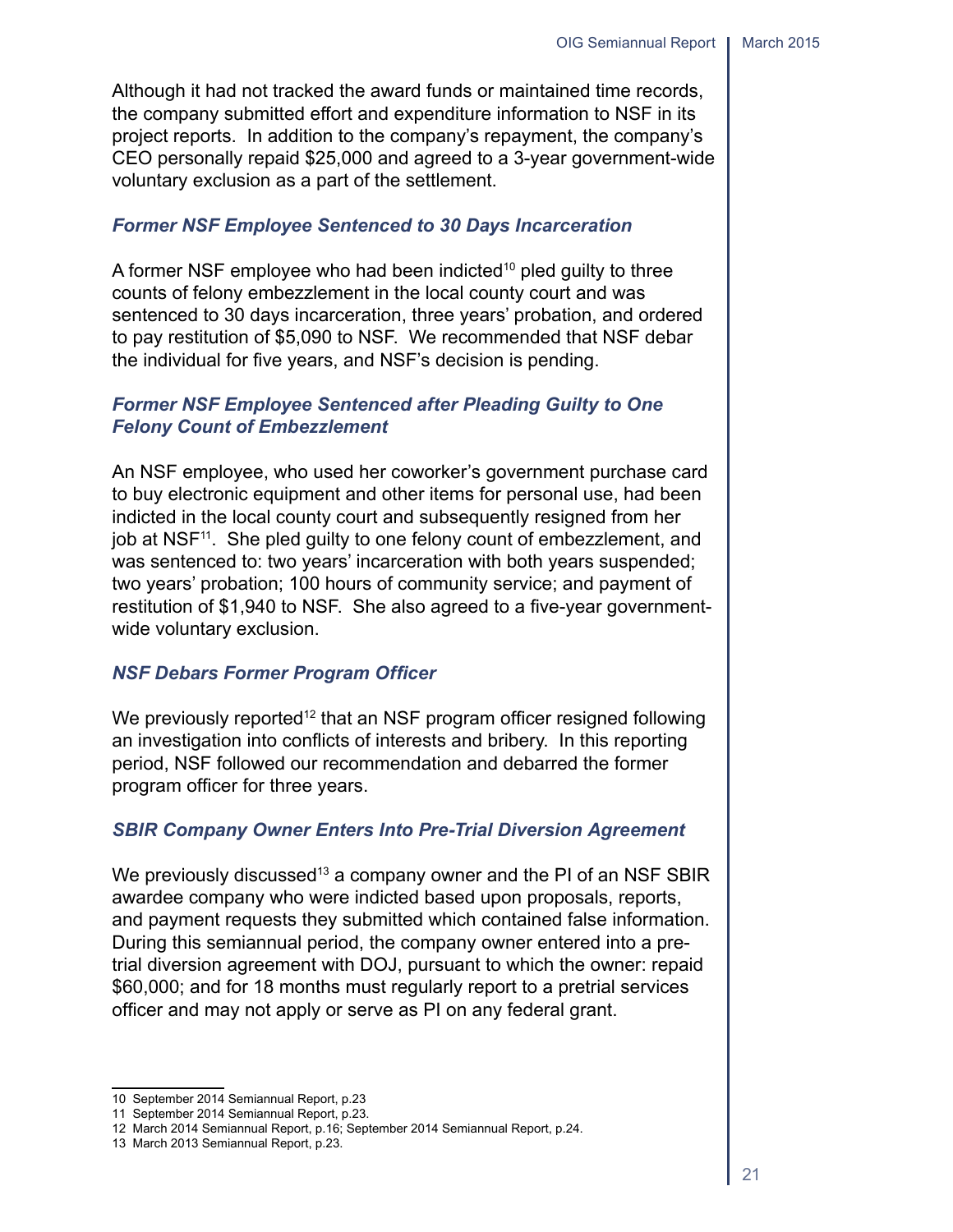#### *Post-Settlement Audit Results in Return of Additional Funds*

As previously reported<sup>14</sup>, a university in the District of Columbia entered into a settlement agreement under which it repaid \$530,000 to NSF for unsupported expenditures on an award. The university also agreed to have an external audit conducted of a related award, and that audit identified \$59,439 of unsupported costs, which the university returned.

#### *College Repays over \$86,000 for Unsupported Costs*

A California college repaid \$86,460 after our investigation identified unsupported expenditures to subcontractors under an NSF award. The college is improving training for employees to help ensure appropriate grant oversight and control.

#### *University Returns \$151,201 to NSF for Terminated Supplemental Award*

Our investigation found that a PI at a New Jersey university continued to spend supplemental award funds after NSF informed him that the award project had been cancelled. The university refunded \$151,201 to NSF.

#### *PI Returns over \$46,000 for Violating Small Business Program Rule*

Our investigation into SBIR and STTR awards made to a Florida small business determined the PI violated the requirement that he must be primarily employed by the company throughout the period of the awards. However, because the violations occurred outside of the applicable statute of limitations, and due to conflicting and missing records of his primary employer, the STTR subawardee, we pursued this matter administratively. We notified the PI of the violations and he returned \$46,397 (the amount of salary he was paid from the grants during the time when he was primarily employed by his university) to NSF.

#### *University Repaid over \$22,000 for Unsupported Costs*

A North Carolina university repaid \$22,183 after our investigation identified unsupported salary expenditures under an NSF award. The university has implemented extra review procedures to improve the accuracy of time and effort reporting for federal grants.

<sup>14</sup> March 2013 Semiannual Report, p.21.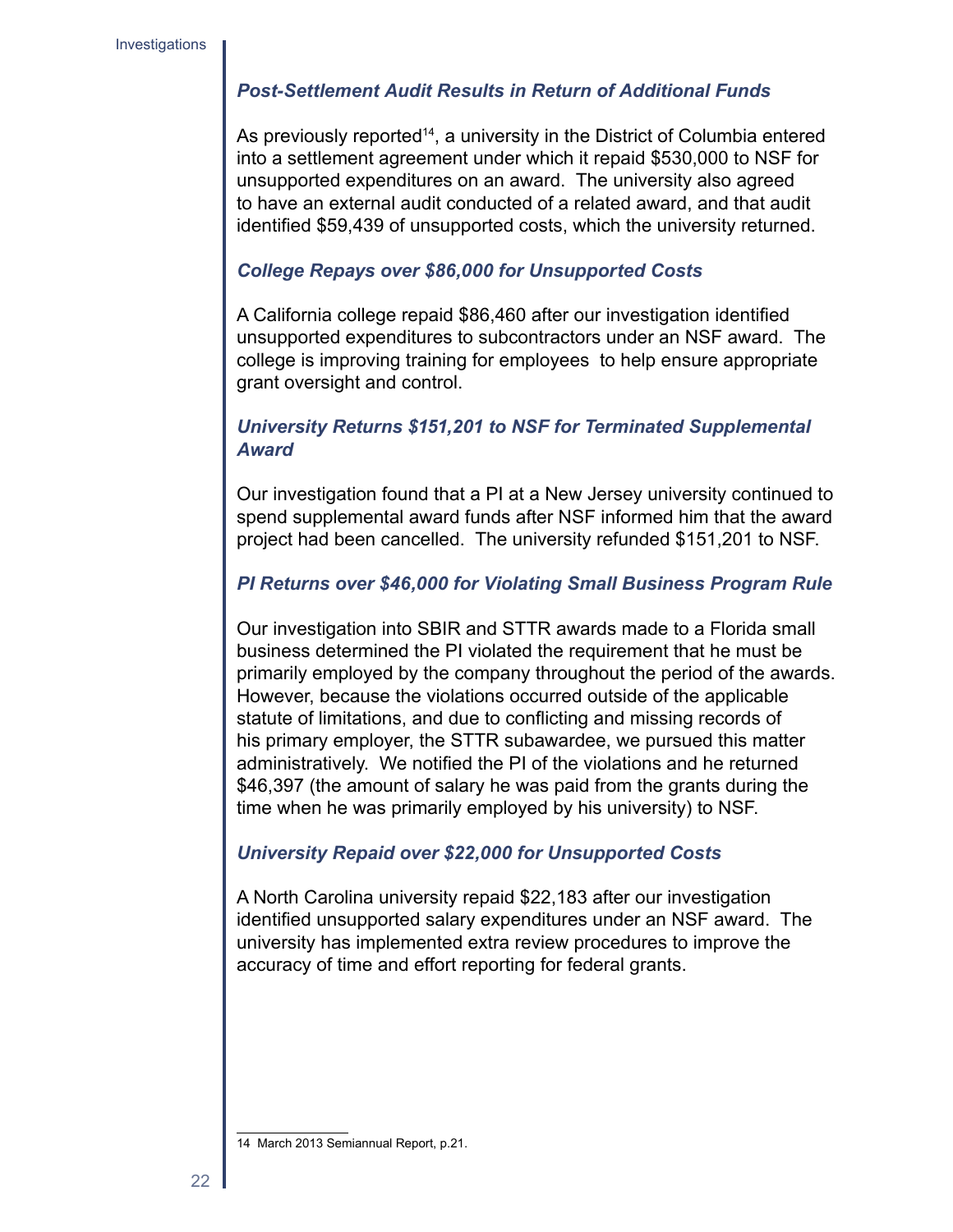#### *NSF Debars Professor for Two Years*

We previously reported<sup>15</sup> that a professor at a Tennessee university appealed an NSF finding of research misconduct and a notice of proposed debarment based on plagiarism and receipt of duplicate travel reimbursements. NSF denied the appeal and debarred the professor for two years.

#### *NSF Terminates Previously Suspended Award*

We previously reported<sup>16</sup> that NSF suspended four awards to an institution and two awards to a company due to possible fraud in obtaining, spending, and reporting on NSF and other federal award funds. Two of the suspended awards were terminated previously, and during this reporting period NSF followed our recommendation to terminate the third due to the PI's retirement from the institution, resulting in \$147,335 of funds put to better use. Our investigation is ongoing.

#### *University Repays NSF for Unallocable International Travel Charges*

A California university repaid \$5,787 for international travel expenses a PI and his spouse charged to an NSF award. Our investigation determined that the travel charges for the PI and his spouse, who was also a faculty member, were not allocable to the award for which they were charged. In addition to repaying the funds to NSF, the university agreed to examine its conflict-of-interests policies governing the management of co-workers who are related to one another.

#### *NSF Withholds Final Payment of SBIR Phase II Award Due to Company Ineligibility*

To be eligible to receive an SBIR award, a business must be at least 51 percent owned and controlled by one or more individuals. Our investigation revealed that a New Mexico company which received an SBIR Phase II award was not eligible to receive SBIR funds because it was majority owned by multiple venture capital firms, not individuals. NSF agreed with our recommendation to withhold the final payment due to the company, which resulted in \$73,763 of funds put to better use. Additionally, NSF informed the company that the previously distributed award funds must be repaid. Negotiations on repayment terms are ongoing.

<sup>15</sup> March 2014 Semiannual Report, p.23; September 2014 Semiannual Report, p.30.

<sup>16</sup> March 2014 Semiannual Report, p.20.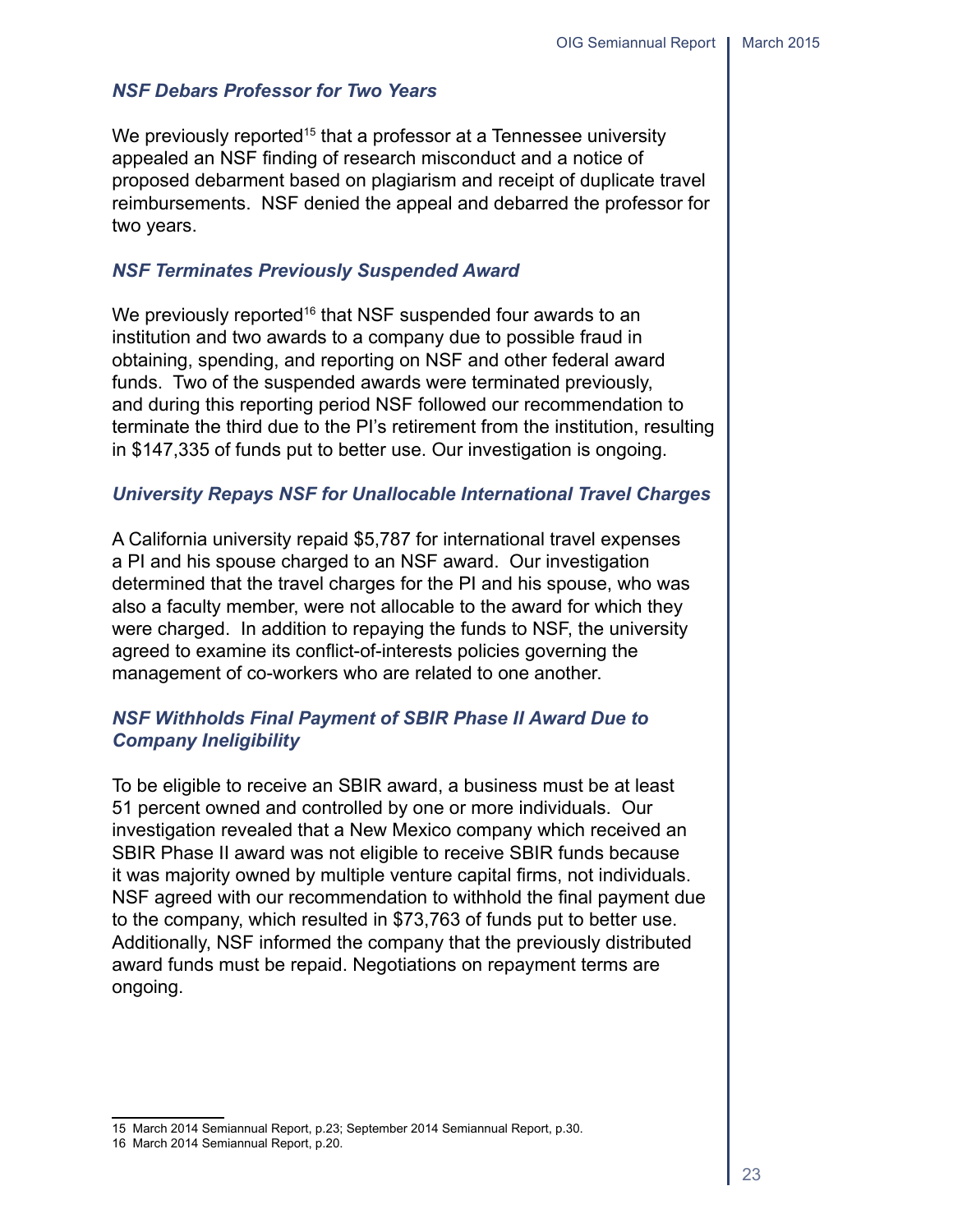### **Administrative Investigations**

#### *Terminated Awards Result in More than \$1 Million Put to Better Use*

Our investigation revealed that a PI with four NSF awards at an Illinois institution had used virtually none of the funds from two of the awards and only a moderate amount from the other two over a several-year period, while claiming significant achievements and support from all awards in his progress reports and publications to NSF.

After we discussed this spending pattern with the NSF program officers, they did not approve the PI's request to transfer the awards to his new institution. The institution terminated two of the awards early and allowed the other two to expire without further drawdowns, resulting in \$1,048,300 of funds put to better use. Our investigation into the grant expenditures is ongoing.

#### *Former Rotator Convicted of Conflict of Interests*

Based on a recent conflict of interests (COI) conviction in California, we recommended that NSF debar a former part-time rotator who served as a program director at NSF. As we noted in a previous semiannual report<sup>17</sup>, the rotator did not disclose his own company or his financial interest in a foreign company to either NSF or his university, while representing the university in a contracting matter involving the foreign company. The former rotator pled guilty in the local county court to a COI violation for his role in the contract between the university and the foreign company. Based on his conviction as well as his previous actions at NSF, we recommended that NSF debar the former rotator and his company for five years. NSF's decision is pending.

#### *Suspension of Award Due to Absence of PI*

We received information that a university failed to properly disclose to NSF the departure of the PI on an NSF award. In response to our recommendation, NSF suspended the award pending the results of our investigation, with \$293,011 remaining unexpended.

#### *Panelist Violated Confidentiality of NSF Review Process*

We concurred with a Pennsylvania university's conclusion that one of its faculty members (the reviewer) violated the confidentiality of NSF's merit review process. NSF asked the reviewer to review ten proposals; he then asked two of his staff to assist him and provided them with access to the proposals to facilitate their reviews. During the university's inquiry, the reviewer admitted what he had done. Because the reviewer

<sup>17</sup> March 2011 Semiannual Report, p.22.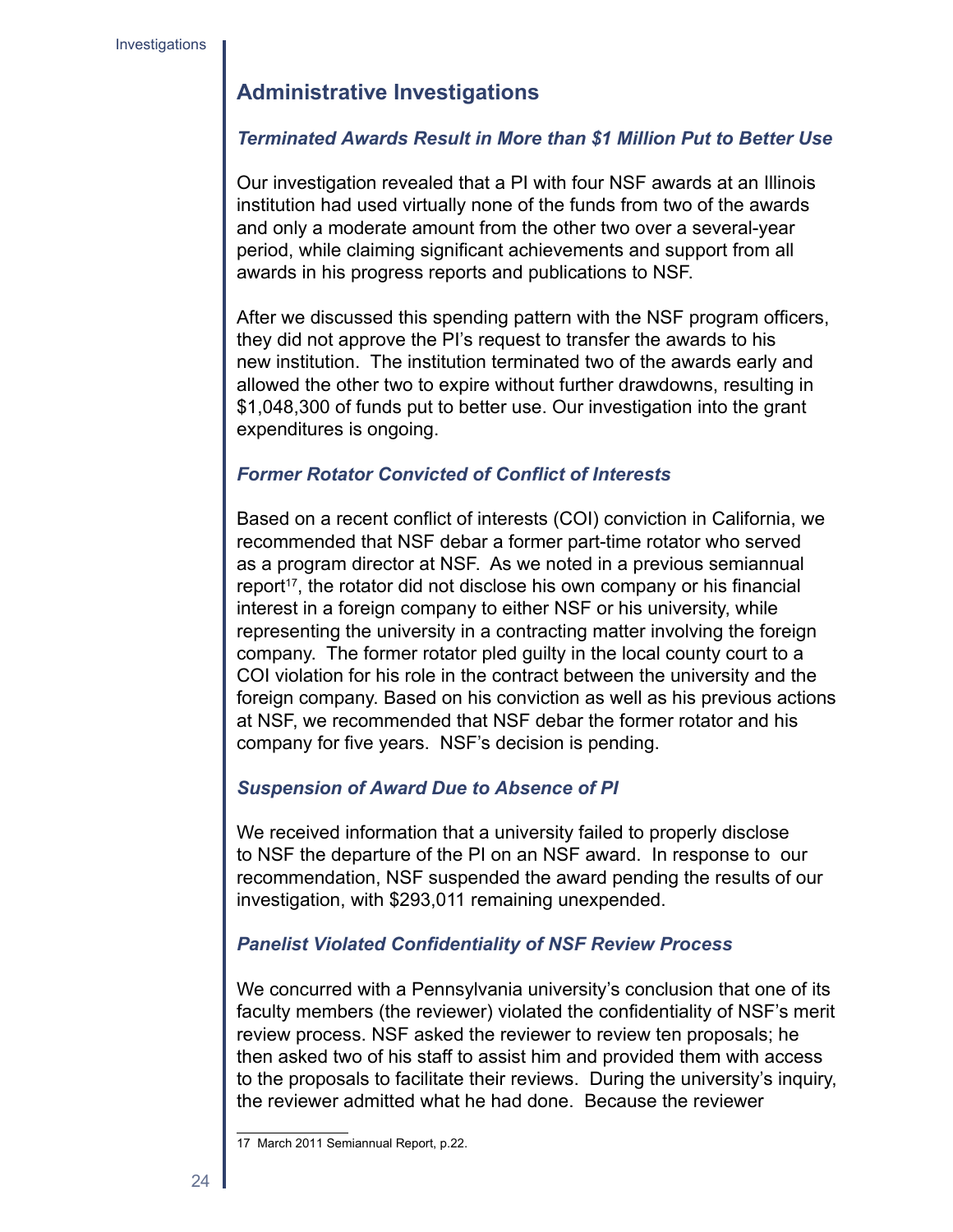### **Human Subjects Research**

Human subjects violations occurring in studies utilizing NSF funds are of great concern to NSF and our office. In accordance with NSF's implementation of the federal policy known as the Common Rule, all projects involving human subjects must either have approval from the organization's Institutional Review Board (IRB) before issuance of the NSF award, or must affirm that the IRB declared the research exempt from IRB oversight.

In past and ongoing cases, we learned about a variety of incidences of IRB-related noncompliance: failure to obtain informed consent; use of unapproved consent forms; overenrollment of participants; inadequate privacy or confidentiality safeguards; failure to obtain IRB approval for changed or revised protocols; insufficient management and oversight of the research by the PI; initiation of human subjects research without finalized IRB approval; threatening and harassing a research participant who withdrew from the study; and falsification of IRB approvals.

In these cases, the institutional IRBs made determinations on corrective action plans such as: remedial training of the PI and research personnel; restrictions on or destruction of the research data collected; scheduled IRB site-visits; requirements to submit a revised or new IRB protocol; and restriction, suspension or termination of human subjects research. In addition, we have recommended suspension or termination of NSF grants when appropriate, which NSF has implemented.

subsequently retired, the university took no action. We recommended that NSF send a letter of reprimand to the subject notifying him that NSF has made a finding that he violated NSF's confidentiality rules for panelists, and prohibit him from serving as a reviewer for one year.

#### *PI Fabricated IRB Approval Document Submitted to NSF*

A PI at a Pennsylvania university fabricated a document showing his project's required IRB approval, and submitted the fabricated document to NSF. The PI admitted he had fabricated the IRB approval and the university has initiated an investigation. In respose to our recommendation, NSF suspended the award — with \$1,619,844 unexpended — pending conclusion of our investigation.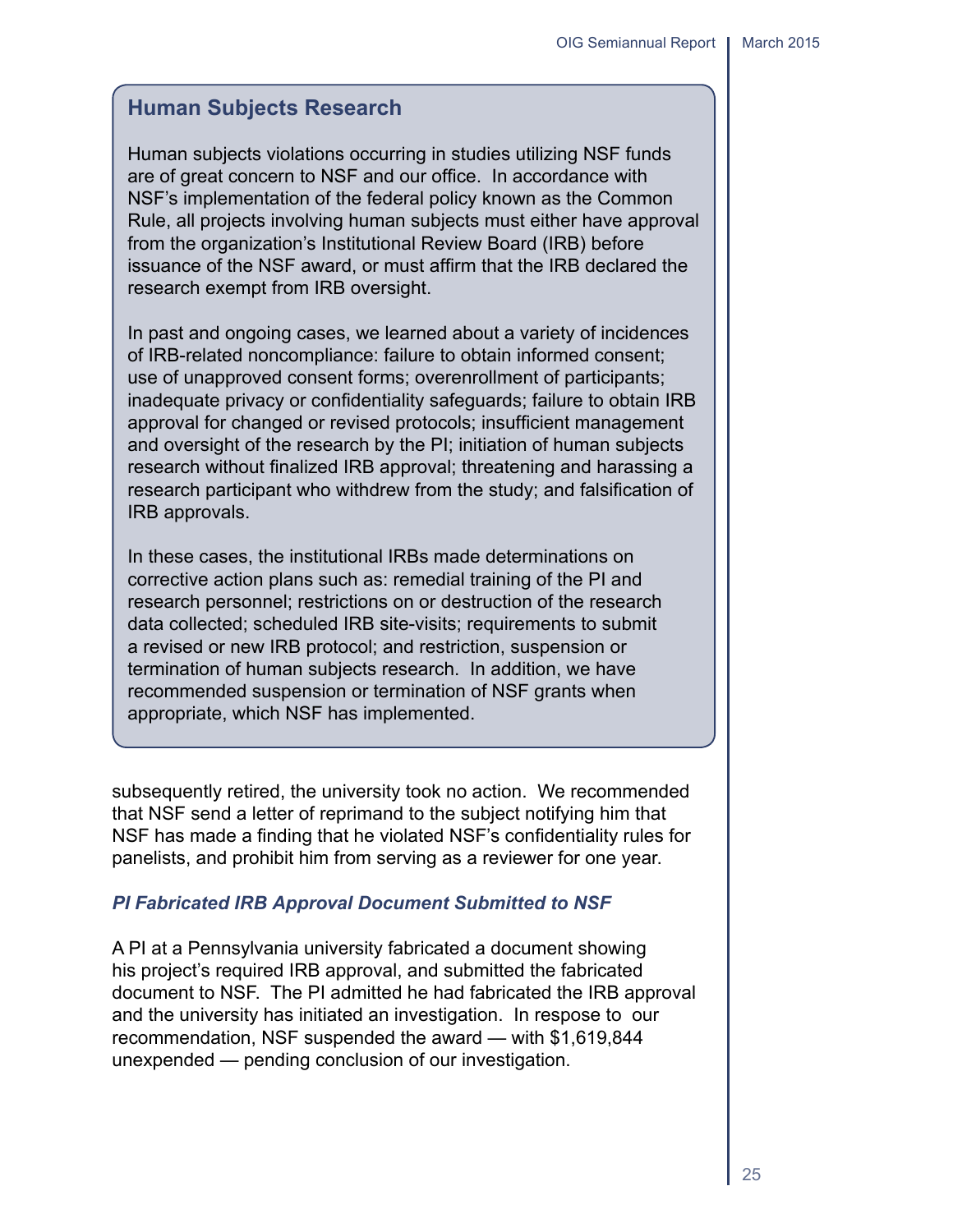#### *NSF Proposed Termination of Two Employees*

In a previous Semiannual Report<sup>18</sup>, we described the actions of two NSF employees: a supervisor who lied to OIG, his supervisors, and his staff and colleagues; and a program officer who released a sensitive document to the press. Based on an analysis of all the facts, NSF proposed termination of both employees, and both retired.

### **Research Misconduct Investigations**

Research misconduct damages the scientific enterprise, is a potential misuse of public funds, and undermines the trust of citizens in government-funded research. It is imperative to the integrity of research funded with taxpayer dollars that NSF-funded researchers carry out their projects with the highest ethical standards. For these reasons, pursuing allegations of research misconduct (plagiarism, data fabrication, and data falsification) by NSF-funded researchers continues to be a focus of our investigative work. In recent years, we have seen a significant rise in the number of substantive allegations of research misconduct associated with NSF proposals and awards.

NSF takes research misconduct seriously, as do NSF's awardee institutions. During this reporting period, institutions took actions against individuals found to have committed research misconduct, ranging from letters of reprimand to termination of employment. NSF's actions in research misconduct cases ranged from letters of reprimand to a proposed three-year debarment. In every case, we recommended that NSF make a finding of research misconduct, issue a letter of reprimand, and require the subject to complete a Responsible Conduct of Research (RCR) training program. We also recommended additional significant actions as summarized below.

#### *Proactive Review Identifies Plagiarism in Multiple Proposals*

As part of a proactive review, we analyzed over 8,000 proposals awarded by NSF in FY 2011 for evidence of plagiarism. We processed these proposals using commercial plagiarism software, and ranked them by the amount of apparently-copied text. We determined that many proposals contained some amount of copied text, but opened cases only on the more apparently serious violations that might constitute research misconduct.

We opened 34 plagiarism investigations, ten of which have resulted in NSF making findings of research misconduct. From these cases we have recovered \$357,602 in federal funds to date. We issued questionable research practice letters in six cases in which the copying

<sup>18</sup> September 2014 Semiannual Report, p.17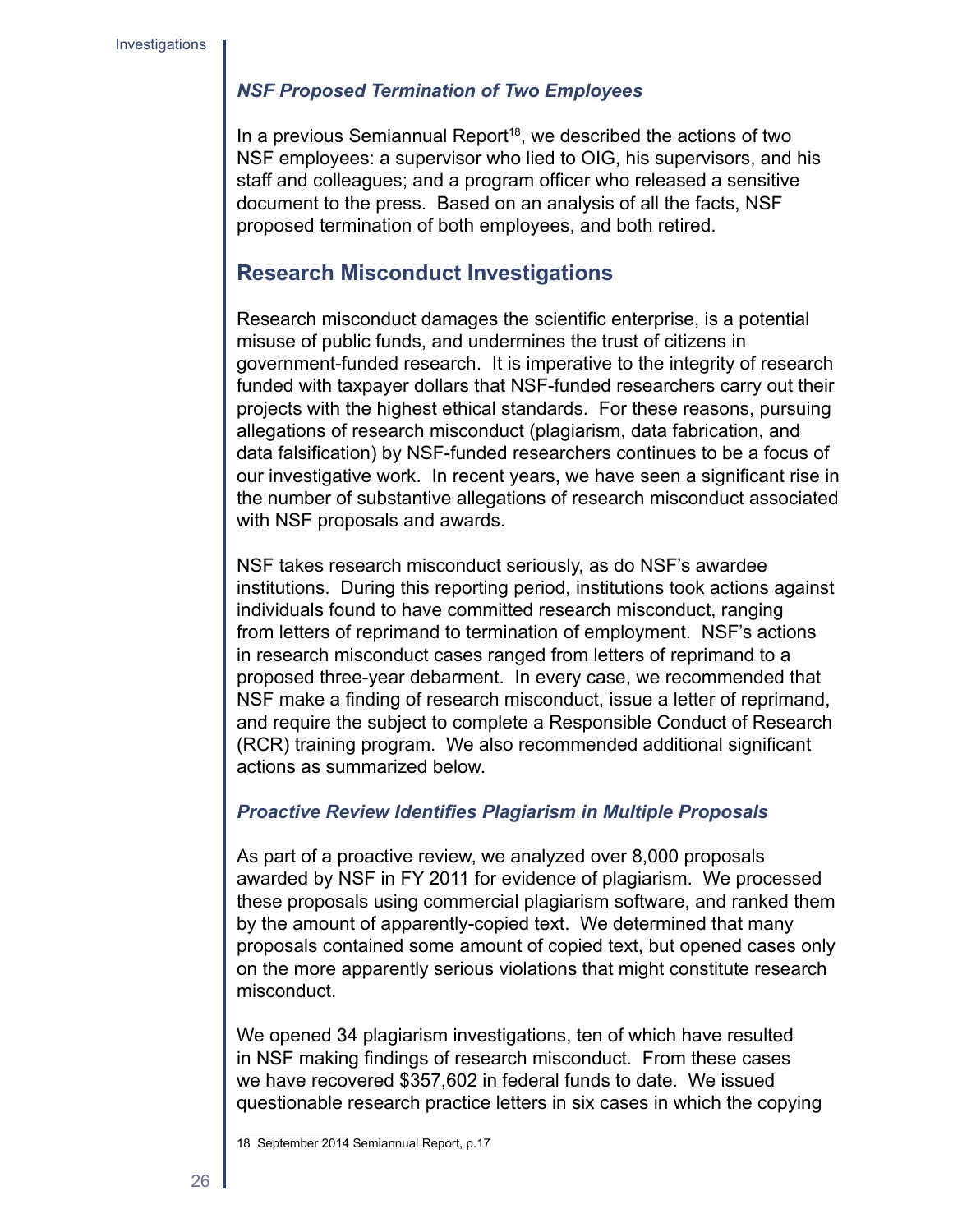was considered plagiarism, but did not rise to the level of research misconduct. Ten cases are still pending. One of the pending plagiarism investigations uncovered significant financial issues, and is being pursued for possible civil/criminal prosecution.

Overall, less than one half of one percent of the funded proposals contained enough plagiarism to constitute research misconduct. This percentage is less than the results from our earlier proactive reviews which included declined proposals.

#### *Graduate Student Misrepresents Data to Advisor Who Published It*

A graduate student at a Rhode Island university provided falsified data to his NSF-funded advisor, who included it in a journal article. A reader of the article first identified the problems with the data presented in a figure, and reported to the advisor his inability to repeat the reported calculations based upon that data. The advisor and a colleague were unable to reproduce the student's results when asked to review the data, and the advisor retracted the article.

The university initiated its investigation, but shortly thereafter the student returned to his home country. Other than two written explanations for how he had arrived at his results, the student did not participate further in the investigation. The university concluded that the student knowingly falsified the curve-fitting results that ultimately appeared in the article, retroactively dismissed the student from the university, and prohibited him from readmission.

We concurred with the university that the student committed research misconduct and we recommended NSF debar the student for 3 years.

#### *Professor Fabricates Data and Falsifies Status of Manuscripts*

A professor at a Maryland university fabricated data and falsified the status of manuscripts in NSF proposals. The university's investigation determined the professor intentionally fabricated data in one NSF proposal and intentionally misrepresented the status of manuscripts in several NSF proposal and award documents. The university concluded the professor's acts constituted research misconduct and the university's disciplinary actions included oversight, remedial training, and prohibition of applying for funds.

Our further investigation established that the professor falsified the status of manuscripts in four NSF proposals and four annual reports. We concluded that the professor's fabrication of data and falsification of manuscripts' status were intentional acts, representing a pattern of research misconduct. We recommended that NSF debar him for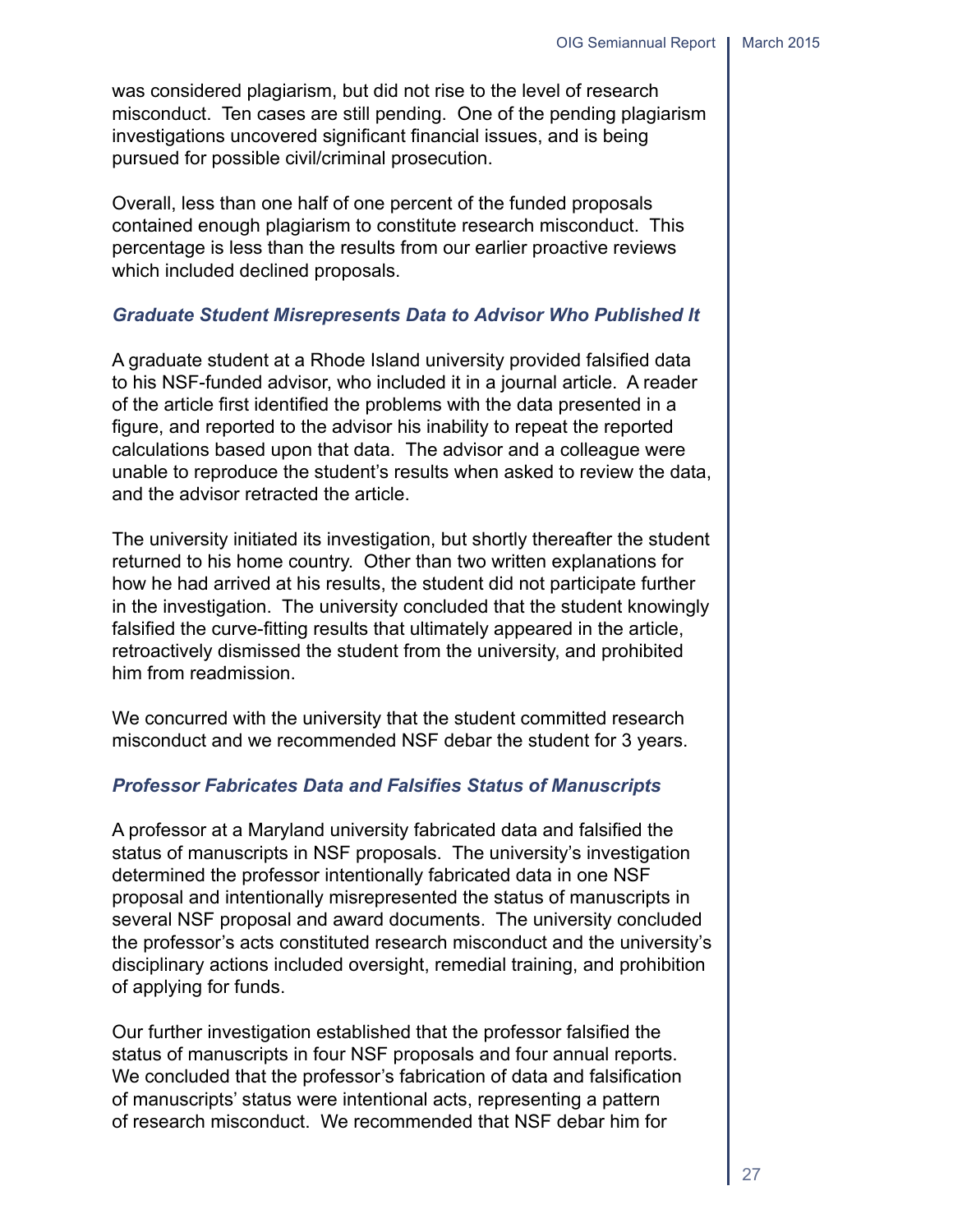one year and that for three years after the debarment, NSF: require certifications and assurances; require submission of a detailed data management plan with annual certifications of adherence for any resulting awards; and bar him from participating as a peer reviewer, advisor, or consultant for NSF.

#### *PI Plagiarizes from Former Colleagues in NSF Proposal*

A PI at a Pennsylvania university plagiarized a significant amount of material from a colleague's declined proposal submitted to another agency into her own NSF proposal. The university declined to conduct an investigation because it did not have a research misconduct policy. The PI admitted to us that she knowingly plagiarized material from a former advisor and another colleague, blaming time constraints and inexperience in proposal writing. We concluded that the PI committed plagiarism and recommended that NSF debar her for one year, require certifications and assurances for three years after the debarment, and bar her from participating as a peer reviewer, advisor, or consultant for NSF.

#### *Postdoc Falsifies Data To Make Results "Look Better"*

A post-doctoral scholar at a Pennsylvania university falsified NSF-funded research data in a manuscript submitted to a journal. When confronted by his mentor, the postdoc admitted that he had changed the data because it "would make the results in the paper look better."

The university concluded that the post-doc knowingly committed research misconduct, but found mitigating circumstances. It sent the postdoc a letter of reprimand and required his lab director to monitor his research; however, the postdoc left the university and returned to his home country. We concurred with the university's assessment and recommended NSF debar the post-doc for one year, and require he provide certifications and assurances for four years.

#### *PI Falsifies Accomplishments under Grants*

A Missouri university's investigation determined that a PI's annual reports were inaccurate and misrepresented the publications supported from his grant. It concluded that the PI's extensive misrepresentations constituted falsification, made a finding of research misconduct, and required the PI to provide quarterly progress reports for all externallyfunded projects for one year. In addition, for three years he must have all annual reports reviewed by the university.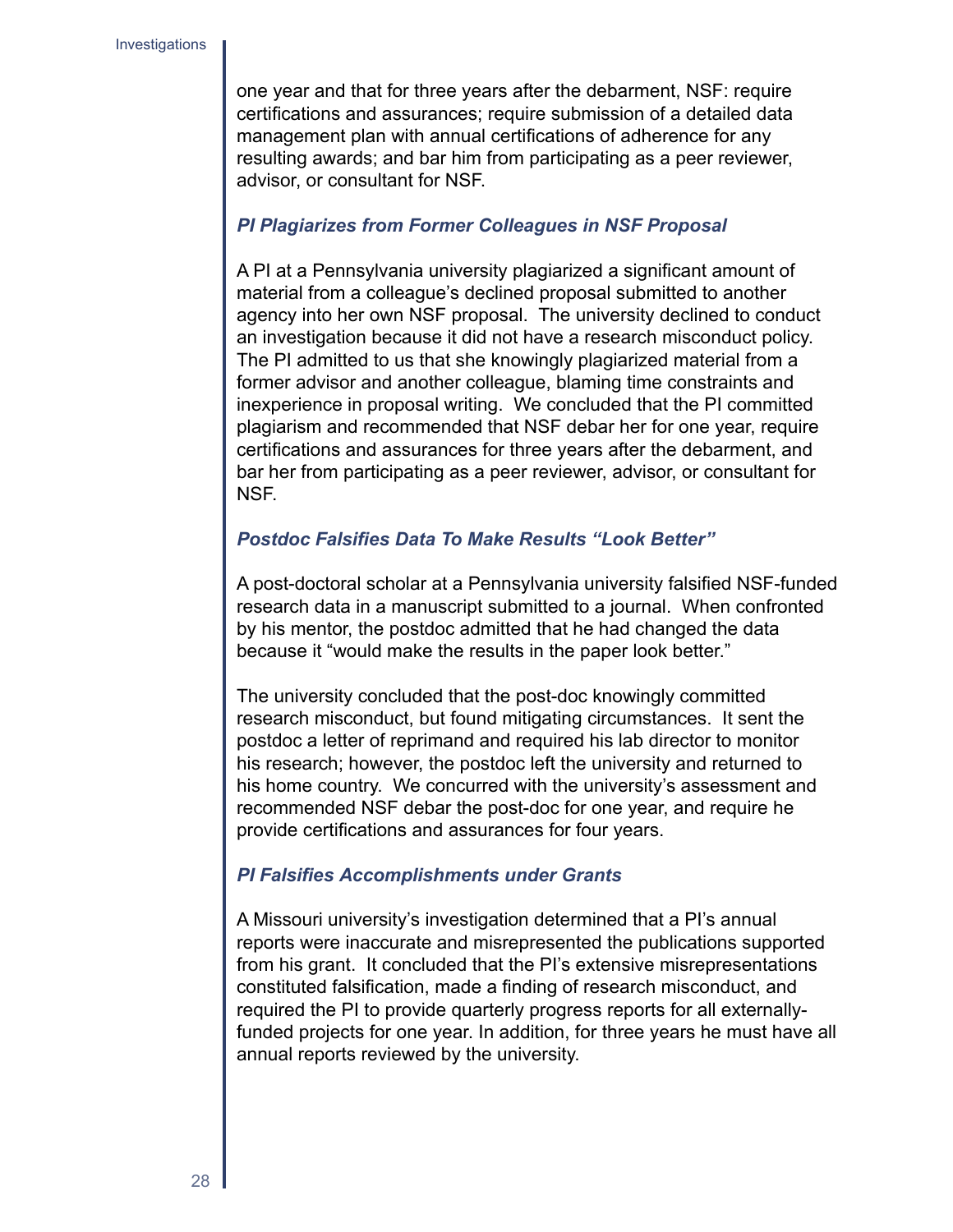We concurred with the university's finding of research misconduct. The PI overwhelmingly misrepresented his accomplishments in his publications listed in his progress reports to NSF. For one grant, more than 90% of the publications listed in his first annual report and 80% of the publications in his second annual report were falsified; the publications were either inaccurate or not attributable to his NSFfunded research. Further, approximately 90% of the publications listed in the annual and final reports for a second NSF grant were also falsified, establishing a pattern of misrepresenting his publications. We recommended that NSF require the PI to provide certifications and assurances for three years.

#### *Texas Professor Claims Wrong Version of Proposal Submitted to NSF*

Our investigation determined that a Texas PI plagiarized in two NSF proposals. The PI told us he mistakenly submitted a version of the proposal in which he used placeholders for copied text, and that proper citations and references were present in a "final" version. The "final" version that he provided showed changes only to the text which we had originally identified, suggesting that the final version was created after we contacted the PI. The PI's university determined that plagiarism also existed in a proposal submitted by the PI to another agency. Because the proposals were used as support in his tenure package, the university dismissed the professor. We recommended that NSF require certifications and assurances for three years, and a concurrent prohibition from service to NSF as a reviewer, consultant, or advisor.

#### *Professor Copies Portions of His Proposal's Proposed Research Plan*

A professor at a Virginia university submitted two NSF proposals containing plagiarism. One of the proposals contained copied text in the research plan taken from another researcher's proposal. The professor told us that his citation was adequate, and that he "had no intention of taking the author's technical idea or copying his writing without giving him full credit."

The university investigation concluded the professor plagiarized and that his actions represented a pattern of plagiarism. It required him to submit all of his proposals, papers, and manuscripts for plagiarism review for five years.

We concurred with the university's conclusions and recommended that NSF require the professor to provide certifications and assurances for two years, and require he certify compliance with the university-imposed requirements.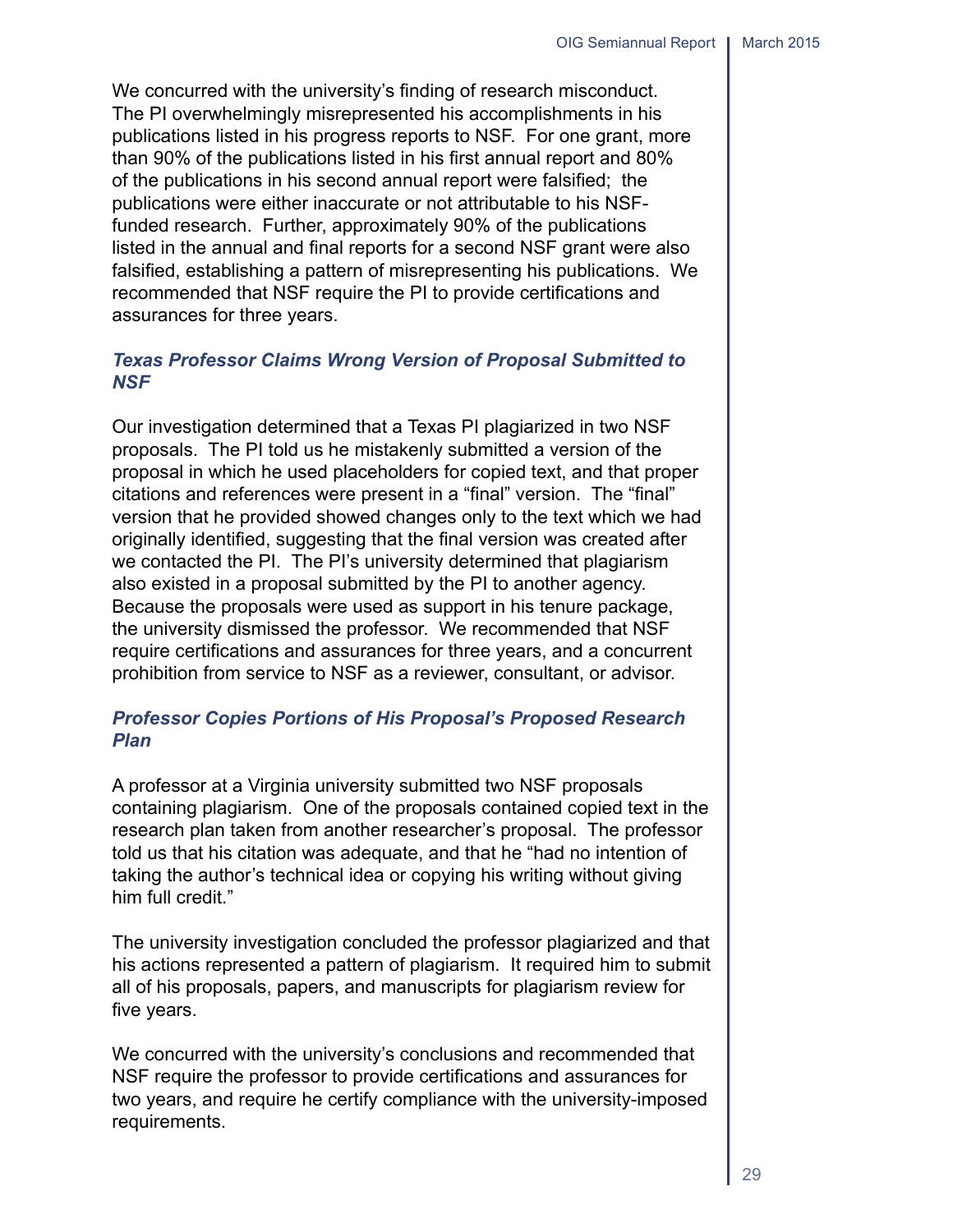#### *Full Professor Claims Ignorance of Quotation Marks*

A full professor at a Michigan university who plagiarized text into an NSF proposal asserted that he was unaware of the need for quotation marks, stating, "I really didn't know actually when you copy, you need to put quotation." The university rejected this excuse after finding the professor attributed text properly in 22 of his other papers, also noting the professor had already completed RCR training. They imposed three years of certifications and assurances, and required him to attend inperson remedial training at his own expense.

The NSF program officer determined that the plagiarized text would have been material to the funding decision. We concluded that the professor knowingly plagiarized and recommended that NSF terminate the award early, recover funds already spent, impose two years of certifications and assurances, and impose a ban of the same length on serving as an NSF reviewer, consultant, or advisor.

#### *Professor's Claim of Technically-Constrained Language Dispelled*

An Illinois PI plagiarized into four NSF proposals. The PI claimed that the copied text was technically constrained, or that he had permission to use the text verbatim without citing its source. The university investigation determined the PI knowingly committed plagiarism in two of the four proposals. The university concluded that the copied text in the other two proposals was technically constrained — that is, it could only be expressed in a limited number of ways. The university also determined that the permission the PI described was solicited after we initiated our investigation.

The university required that for one year the PI's department chair must certify that his submitted proposals are free of plagiarism. Additionally, the PI was directed to write a report to the investigation committee on proper citation practices. We recommended that NSF impose a two-year period of certifications and assurances, and a concurrent prohibition from service to NSF as a reviewer, consultant, or advisor.

#### *University Removes Professor from Funded Project Due to Plagiarism*

A professor at a Georgia university submitted two NSF proposals containing plagiarism, one of which NSF funded. The university investigation concluded that the professor committed plagiarism, removed her from the awarded project, excluded her from receiving or applying for federal funding for one year, and required her to implement a university-approved responsible conduct of research plan.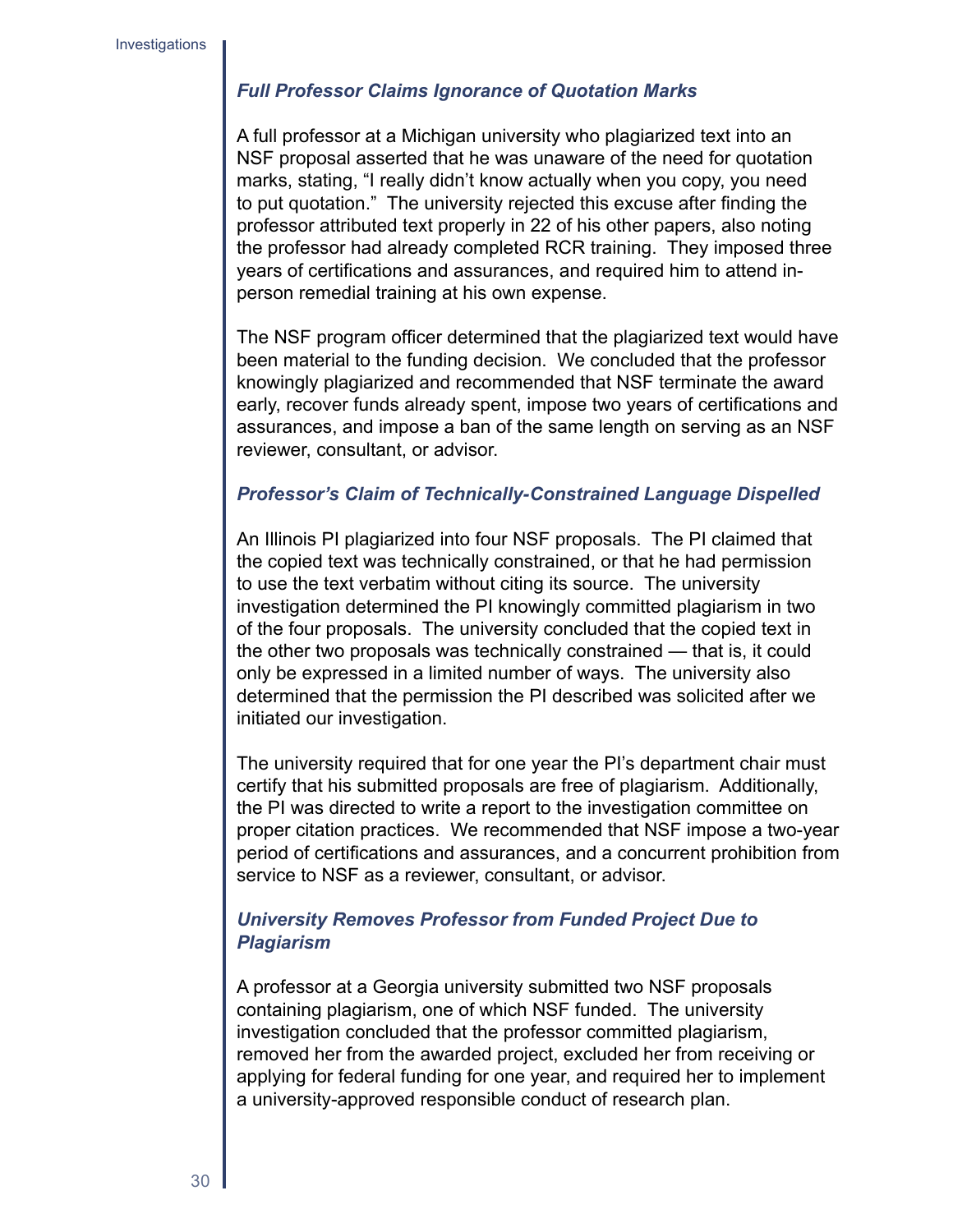We concurred with the university and found that a journal article the professor authored also contained plagiarism, which directly contradicted statements she made to her university. We recommended NSF require the professor to provide certifications and assurances for two years, and require that she certify compliance with university-imposed requirements.

#### *Professor Claims Quotation Marks Not Needed for Directly Copied Text*

A Mississippi PI plagiarized in multiple NSF proposals. He explained to us that his community standards allowed verbatim copied text to be attributed by including a reference to the author at the end of the block of text, and did not require quotation marks. The university committee which investigated the matter disagreed with that interpretation of professional standards, and identified numerous examples of copied text appearing in the NSF proposals without reference attribution.

The university concluded that the PI committed research misconduct and imposed a formal reprimand, a prohibition from writing and submitting grant proposals for one year, completion within one year of courses on ethics in scientific research, responsible conduct of research, and scientific writing, three-years monitoring of grant activities by a university Dean, and enlistment of the services of a professional editor. We recommended that NSF impose certifications and assurances for two years, and a concurrent prohibition from service to NSF as a reviewer, consultant, or advisor.

#### *PI Responsible for Copied Text in Funded NSF Proposal*

An associate professor at a Massachusetts university was solely responsible for plagiarism in multiple NSF proposals. The university investigation concluded that the PI recklessly engaged in acts constituting a pattern of plagiarism. The university required the PI to develop, obtain approval, and then present a workshop related to responsible conduct of research in STEM proposals; and, for three years, to submit external research proposals to the university's research administration office three days before the internal deadlines. We concurred that the PI recklessly committed plagiarism and recommended that NSF require the PI to provide certifications and assurances for one year.

#### *Alleged Plagiarism Leads to Award Suspension*

A PI from a Puerto Rican university included a significant amount of apparently copied material in a funded NSF proposal. We interviewed the program officer, who concluded that the allegedly plagiarized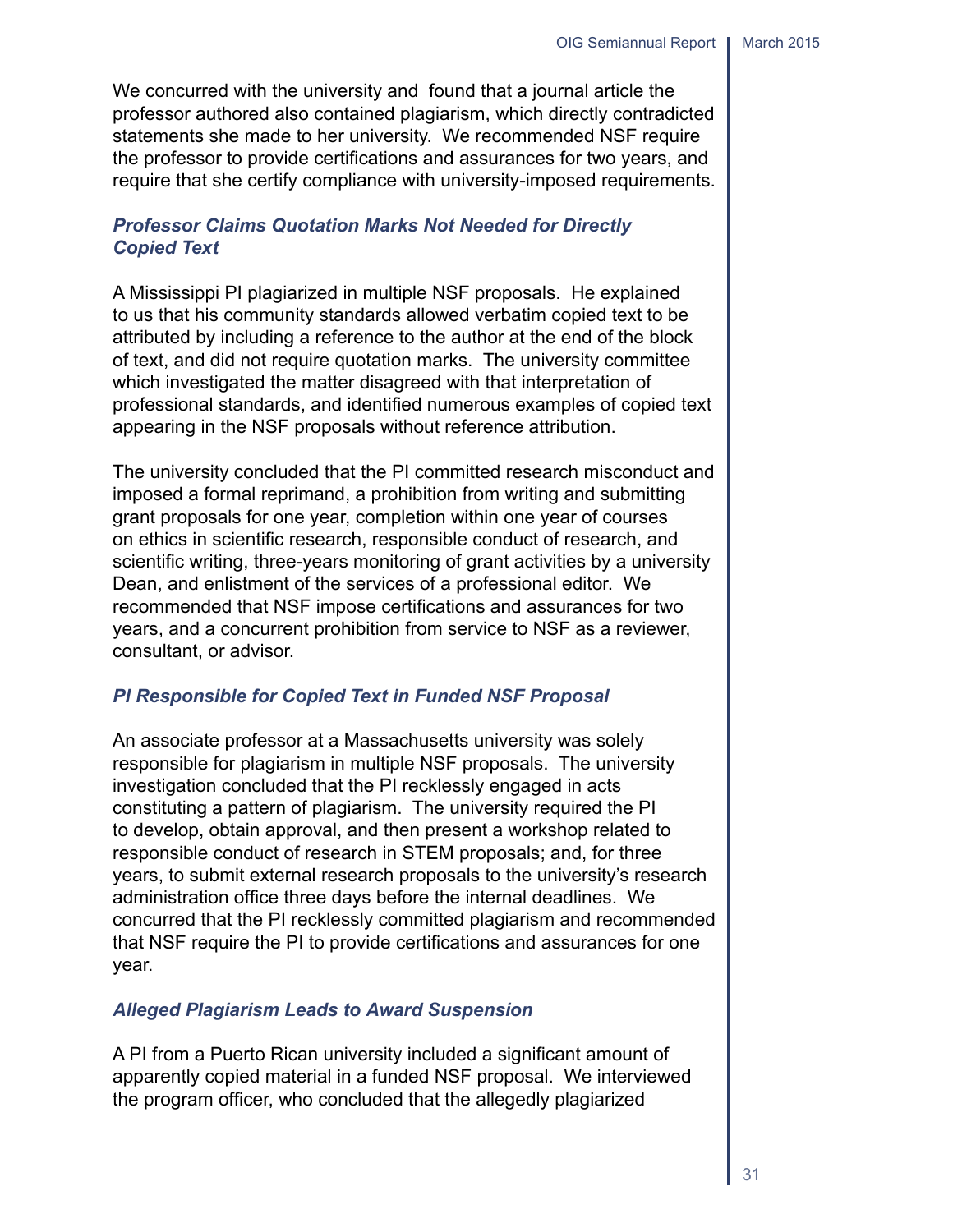text was material to her decision to fund the award. Based on our recommendation, NSF suspended the award — with \$150,637 unexpended — pending completion of our investigation.

#### *Actions by NSF Management on Previously Reported Research Misconduct Investigations*

NSF has taken administrative action to address our recommendations on 7 research misconduct cases reported in previous semiannual reports. In each case, NSF made a finding of research misconduct, issued a letter of reprimand, and required RCR training. NSF also took additional significant actions in response to our recommendations as summarized below.

- In the case of a Florida PI and co-PI who plagiarized material into multiple NSF proposals<sup>19</sup>, NSF proposed a one-year debarment for each, and four years of certifications and assurances. The co-PI appealed the action, and NSF's decision is pending.
- In the case of an associate professor at a California university who plagiarized text into four proposals to NSF, one of which was awarded<sup>20</sup>, NSF imposed two years of certifications and assurances and also barred the professor from service to NSF as a reviewer, consultant, or advisor for two years.
- In the case of a professor at a Florida university who plagiarized text in eight proposals to  $NSF<sup>21</sup>$ , NSF imposed a one-year debarment followed by three years of certifications and assurances. For three years NSF also barred the professor from service to NSF as a reviewer, consultant, or advisor.
- In the case of an assistant professor in Maine who plagiarized text into five NSF proposals $^{22}$ , NSF imposed three years of certifications and assurances, and a ban on serving as an NSF reviewer, consultant, or advisor.
- In the case of a Missouri graduate student who falsified data that appeared in multiple (now retracted) publications<sup>23</sup>, NSF proposed a five-year debarment and three subsequent years of certifications and assurances.

<sup>19</sup> September 2014 Semiannual Report, p.26.

<sup>20</sup> September 2014 Semiannual Report, p.29.

<sup>21</sup> March 2014 Semiannual Report, p.23.

<sup>22</sup> September 2014 Semiannual Report, pp.28-29.

<sup>23</sup> September 2014 Semiannual Report, p.26.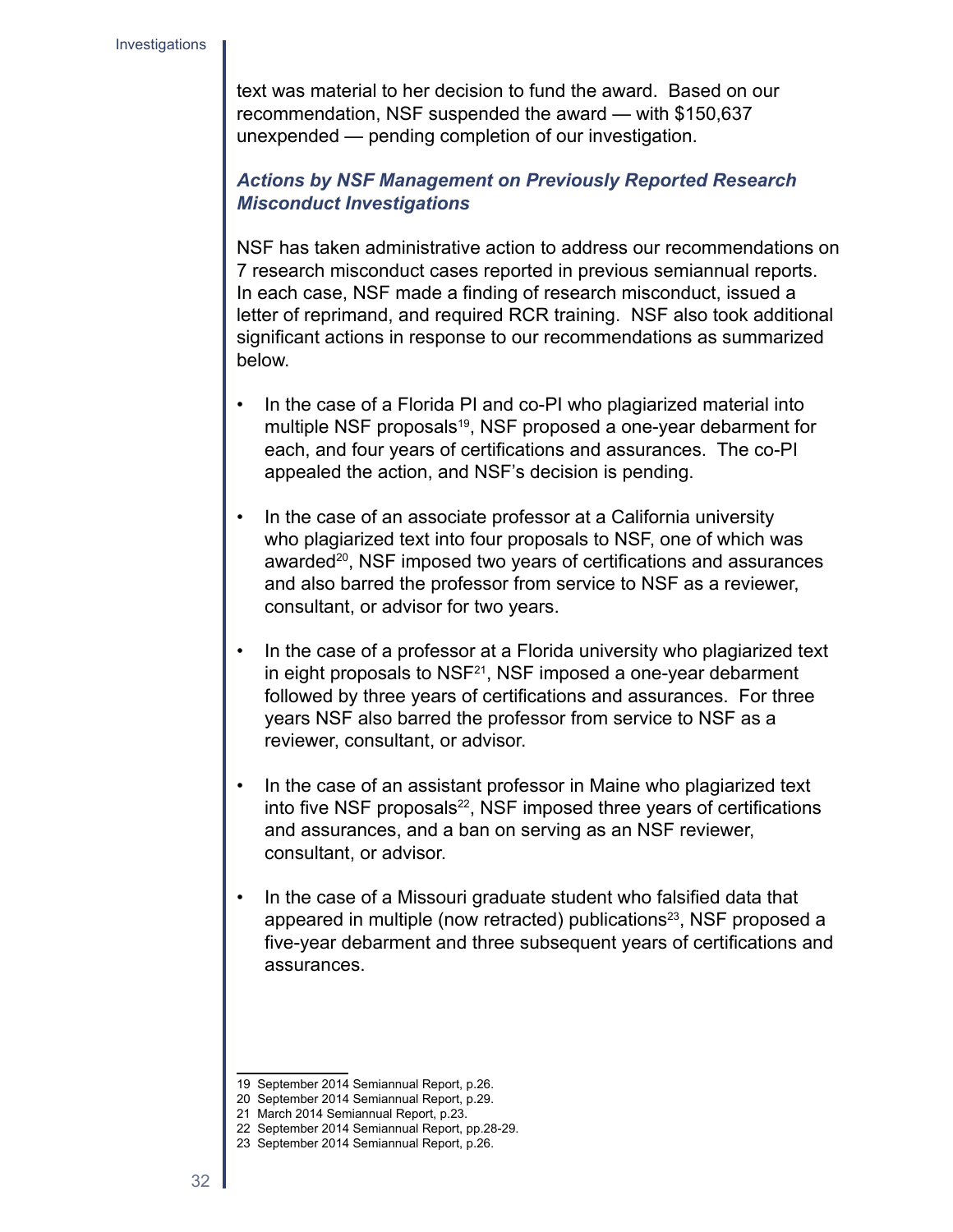- In the case of a Kansas professor who extensively plagiarized in two review articles citing NSF support<sup>24</sup>, NSF required two years of certifications and assurances.
- $\cdot$  In the case of a New York PI who plagiarized<sup>25</sup>, NSF required certifications and assurances for three years, and prohibited the PI from serving as a reviewer, consultant, or advisor for three years.

<sup>24</sup> September 2014 Semiannual Report, p.28.

<sup>25</sup> September 2014 Semiannual Report, p.28.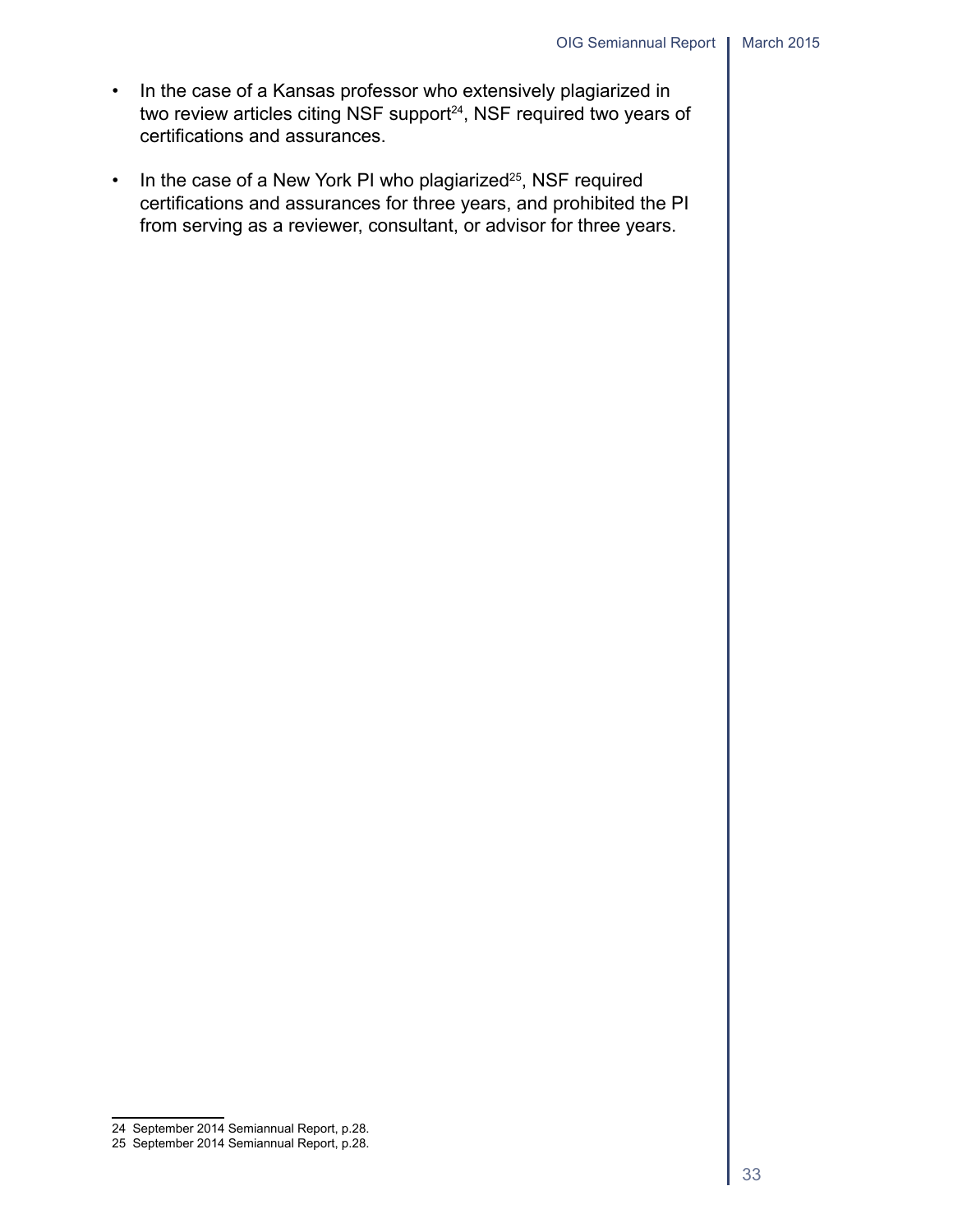Investigations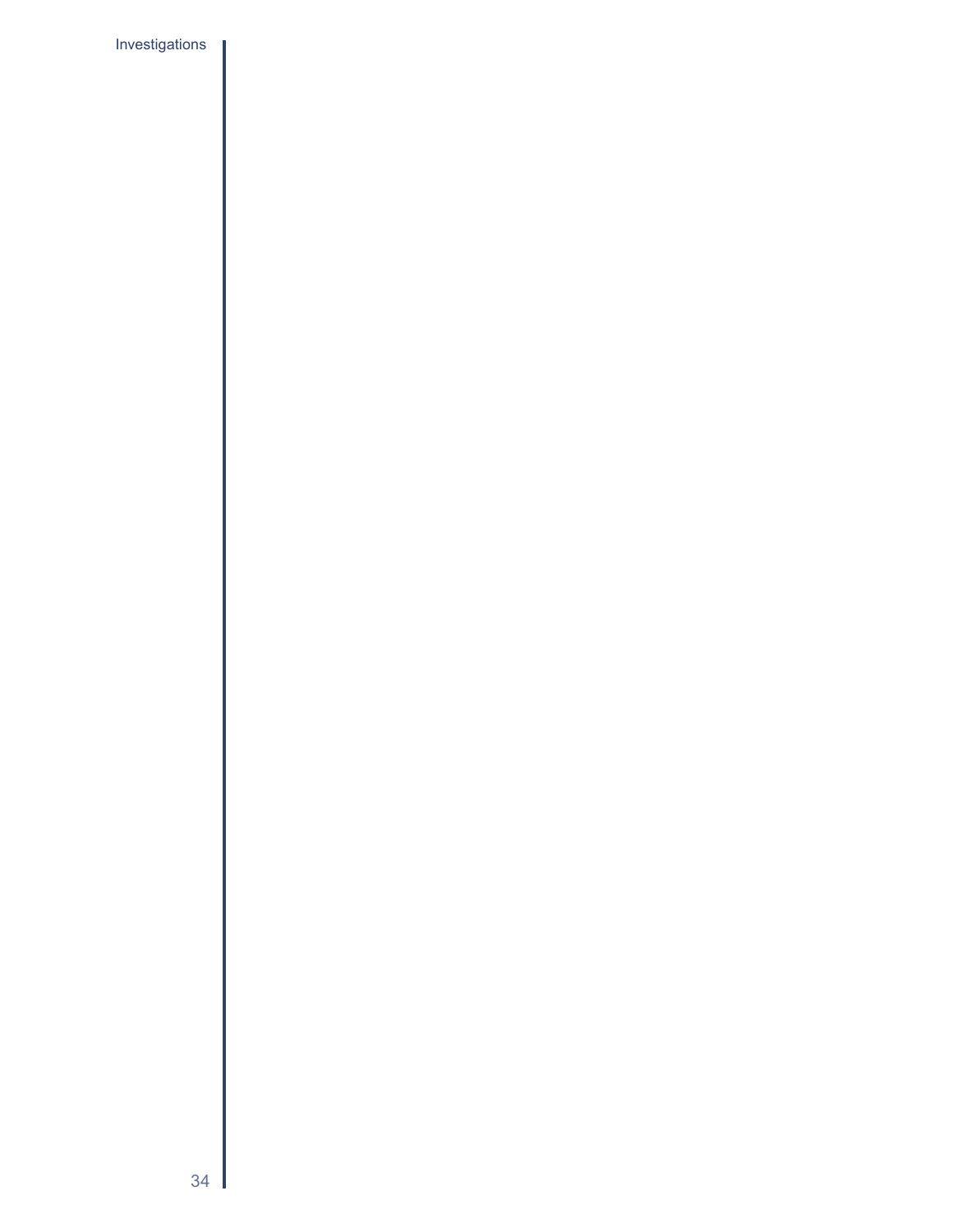# **Congressional Testimony**

In December 2014, the Inspector General testified before the House Committee on Science, Space, and Technology at a hearing on two audits of the National Ecological Observatories Network (NEON). NEON is a non-profit organization, funded by NSF in 2011 under a Cooperative Support Agreement to build and operate a continent-wide network of ecological observatories. The Inspector General also discussed related systemic issues, including NSF's overall management and oversight of its high-dollar, high-risk cooperative agreements.

OIG contracted with DCAA in 2011 to perform an audit of NEON's \$433.7 million proposed budget to determine if it was prepared in accordance with federal requirements and formed an acceptable basis for negotiation of a fair and reasonable price. From July through September 2011, DCAA issued three inadequacy memoranda stating that NEON's proposed budget could not be audited because the proposed budget amounts lacked supporting cost and pricing data.

The final report found NEON's cost proposal was inadequate for audit because none of the proposed cost elements for labor, overhead, equipment, and other items reconciled to supporting data. DCAA also found the proposal included more than \$74 million in unallowable contingency costs, and more than \$1 million in unallowable honoraria costs.

In light of the problems with the NEON budget, OIG commissioned DCAA to audit NEON's accounting system. As the audit was proceeding, DCAA informed us that management fee had been awarded and used for unallowable costs, including \$112,000 for lobbying and \$25,000 for a holiday party. Investigations examined the allegations and referred them to the Justice Department, which declined to accept the case. Auditors have added a review of the award and use of management fees to their FY 2015 audit work plan.

In addition to the work on NEON, for the past four years OIG has directed significant attention to proposed construction budgets for three of NSF's other high-risk, high-dollar cooperative agreements for large construction projects. It is essential for cost information for proposed budgets to be accurate, current, and adequately supported because the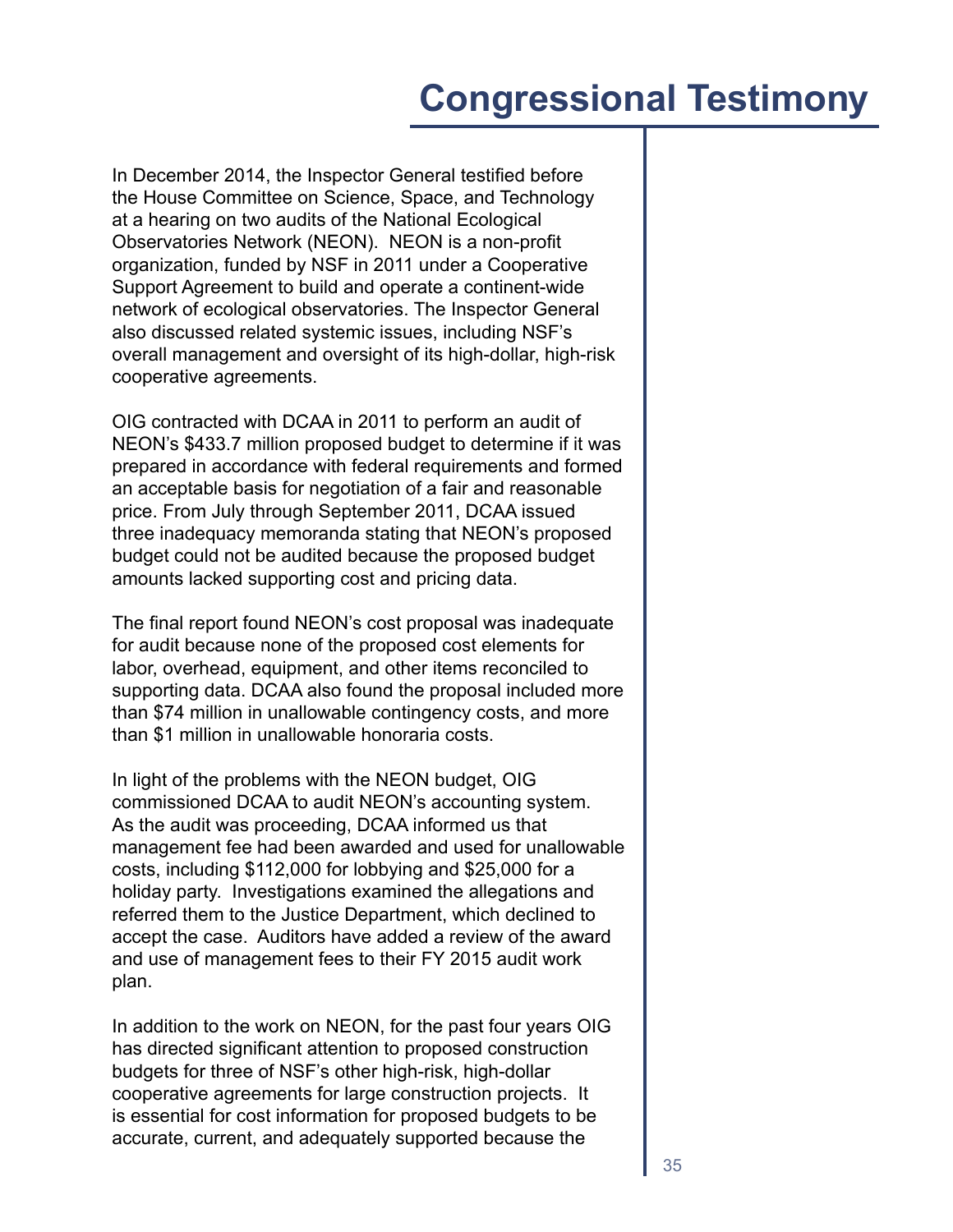budget is basis for charging costs to NSF. Auditors found that NSF approved proposed budgets for four major projects, totaling more than \$1.6 billion (including NEON), although significant questions existed as to the adequacy of the proposed budgets. As a result, while NSF knows what it will spend on these projects, it is not clear whether it knows what they should cost.

In light of the serious concerns raised by this work and our recommendations to NSF that it strengthen accountability over the millions of dollars invested in its high-risk construction projects, OIG watched closely to see what NSF would do to ensure the adequacy of the \$467.7 proposed cost for the Large Synoptic Survey Telescope, the first construction project the Foundation considered since our recommendations. NSF's own internal review for the project's costs could not find support for any of the 136 transactions it sampled, which included labor charges, fringe benefits, and contingencies.

As OIG staff worked to resolve recommendations in audits of proposed costs for NSF's large facility projects, they identified weaknesses in NSF's pre- and post-award monitoring processes for high-risk projects that compounded our concern that unallowable costs could be charged to awards. At the pre-award stage, NSF does not require a proposal or accounting system audit for high-risk, high-dollar cooperative agreements prior to award. Without such audits, NSF is left making funding decisions without adequate information to confirm the reasonableness of the cost estimates.

At the post-award stage, NSF does not routinely obtain incurred cost submissions or audits to determine if costs claimed by awardees are allowable. While not required by law or regulation, such submissions and audits are essential tools for ensuring accountability in high-risk, high-dollar projects. In their absence, unallowable costs charged to these awards may go undetected because NSF lacks sufficient visibility over incurred costs.

NSF has asserted that its existing practices were sufficient to ensure adequate oversight for such cooperative agreements and disagreed with OIG's recommendations to strengthen accountability. However, the actions NSF has proposed to take to address these recommendations fall short of the standard necessary to adequately safeguard federal funds and leave millions of dollars at risk.

Therefore, following the audit resolution process under OMB Circular A-50, on May 22, 2014, OIG escalated the unresolved recommendations from this work -- including recommendations in the NEON proposal audit, and the Alert Memorandum -- to the Audit Follow-up Official, NSF's then-Deputy Director. At the time of the hearing, OIG had not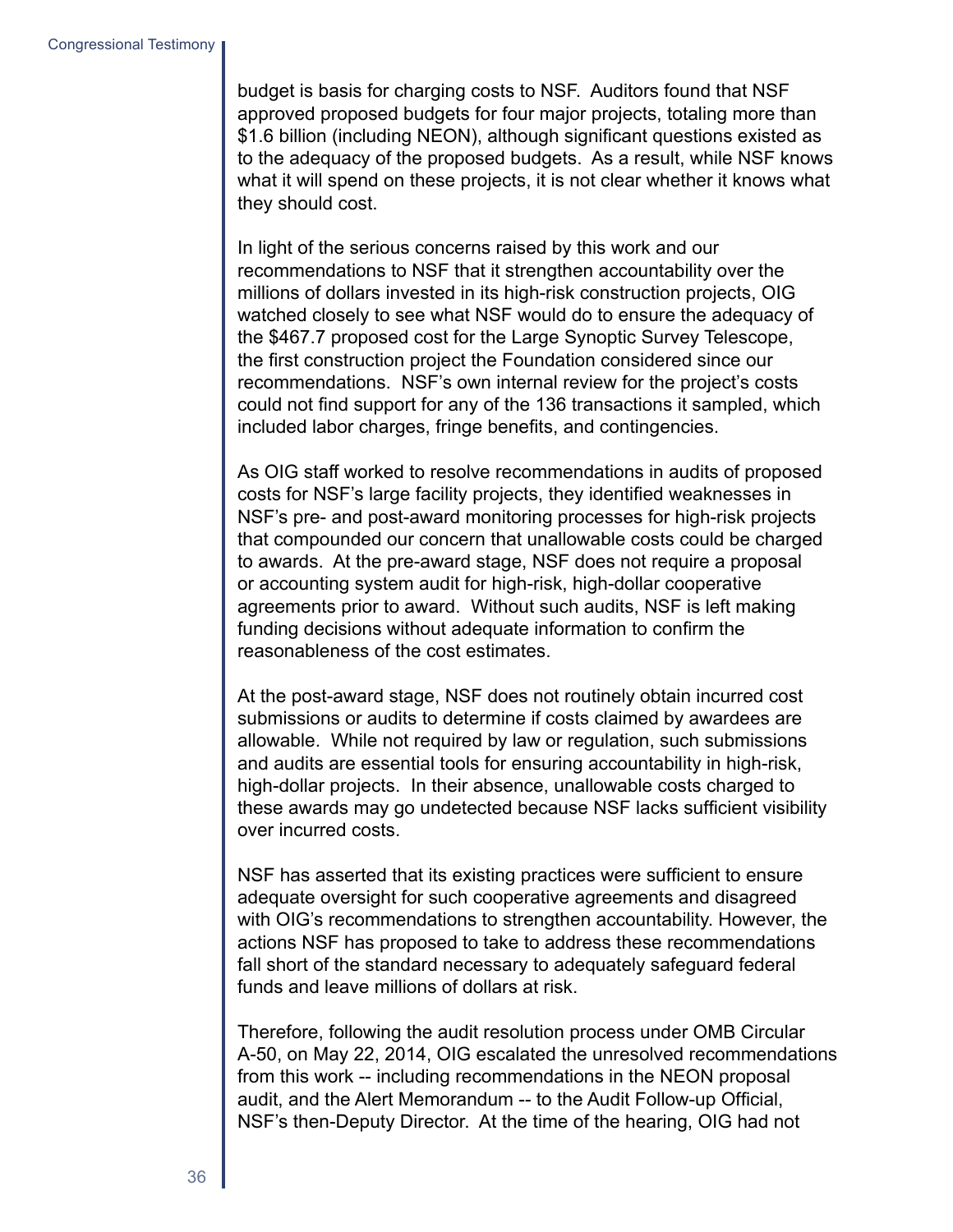received NSF's response to the escalated recommendations. Escalation of OIG recommendations is the final step available to the OIG in an attempt to urge NSF to strengthen accountability and to exercise proper stewardship of federal funds. OIG took this step in light of the serious risk to federal funds posed by NSF's current processes and practices. We continue to work with the Foundation to address our recommendations.

OIG has been urging NSF for the past four years to strengthen accountability over its high-dollar, high-risk cooperative agreements for its large facility construction projects. NSF applies its highest level of attention and scrutiny to determine the scientific merit of the projects it decides to fund. It is imperative that NSF apply the same rigorous attention and scrutiny to its financial management of these projects, prior to requesting NSB approval for award. The stakes are too high for the Foundation to continue its current practice of requesting NSB approval and making awards before it ensures that project costs are reasonable, are supported by adequate documentation, and will use taxpayer dollars efficiently.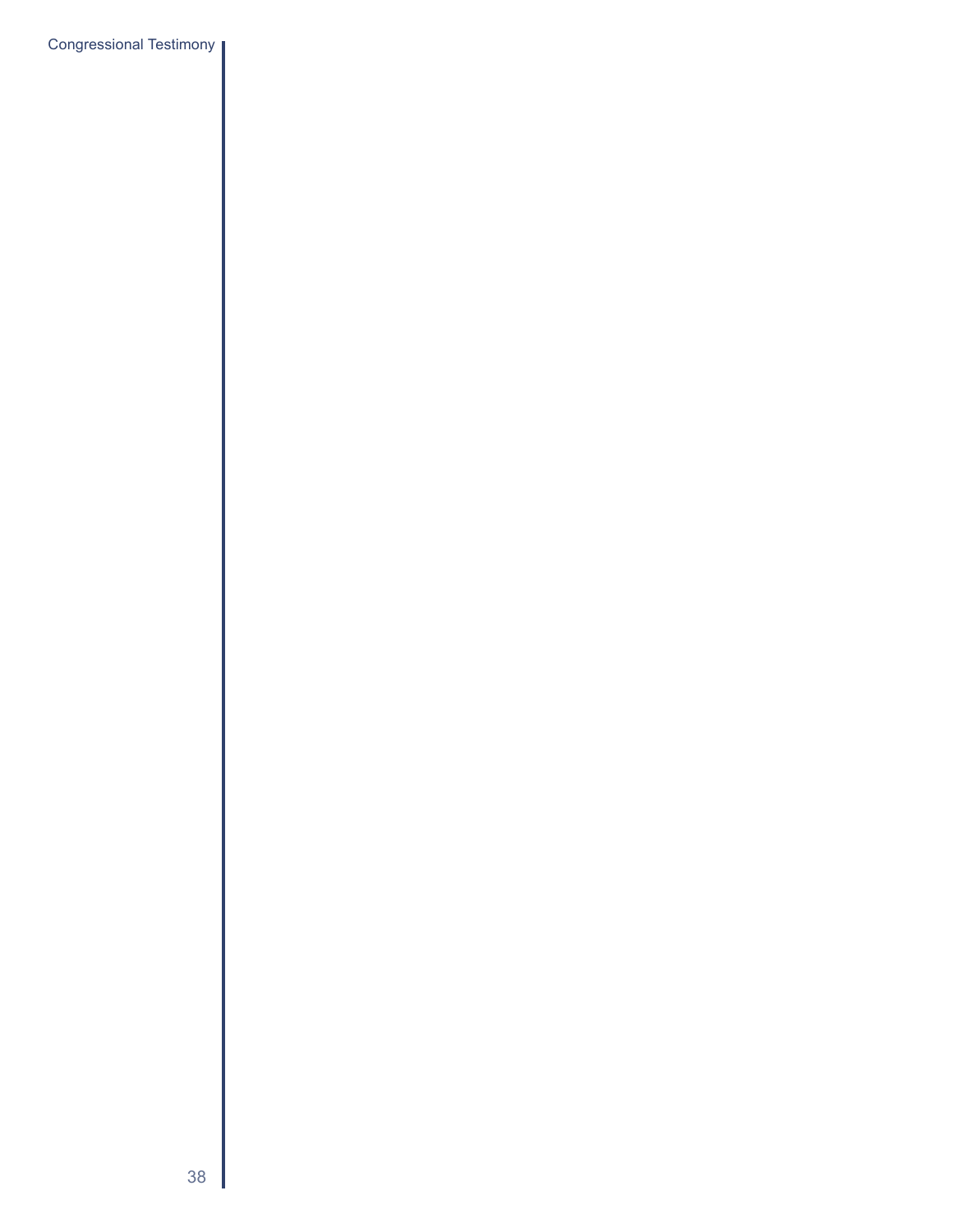# **Statistical Data**

# **Audit Data**

#### **Audit Reports Issued with Recommendations for Better Use of Funds**

|                                                                                            |                                                                                               |                                                                                       | <b>Dollar Value</b> |
|--------------------------------------------------------------------------------------------|-----------------------------------------------------------------------------------------------|---------------------------------------------------------------------------------------|---------------------|
| А.                                                                                         | For which no management decision has been made by the commencement<br>of the reporting period |                                                                                       | \$93,469,411        |
| В.                                                                                         |                                                                                               | Recommendations that were issued during the reporting period                          | \$0                 |
| C.                                                                                         | Audit <sup>26</sup>                                                                           | Adjustments related to prior recommendations 12-1-008 NEON Proposal                   | \$6,651,894         |
| Subtotal of A+B+C                                                                          |                                                                                               | \$100,121,305                                                                         |                     |
| D.                                                                                         |                                                                                               | For which a management decision was made during the reporting period                  | \$88,406,625        |
|                                                                                            | i)                                                                                            | Dollar value of management decisions that were consistent with OIG<br>recommendations | \$19,824,636        |
|                                                                                            | ii)                                                                                           | Dollar value of recommendations that were not agreed to by<br>management              | \$68,581,989        |
| Е.<br>For which no management decision had been made by the end of the<br>reporting period |                                                                                               |                                                                                       | \$11,714,680        |
| For which no management decision was made within 6 months of issuance                      |                                                                                               |                                                                                       | \$11,714,680        |

#### **Audit Reports Issued with Questioned Costs**

|                                                                          |                                                                                                  | <b>Number of</b><br><b>Reports</b> | <b>Questioned</b><br><b>Costs</b> | <b>Unsupported</b><br><b>Costs</b> |
|--------------------------------------------------------------------------|--------------------------------------------------------------------------------------------------|------------------------------------|-----------------------------------|------------------------------------|
| А.                                                                       | For which no management decision has been<br>made by the commencement of the reporting<br>period | 15                                 | \$12,553,687                      | \$2,517,314                        |
| В.                                                                       | That were issued during the reporting period                                                     | 7                                  | \$5,456,192                       | \$29,859                           |
| С.                                                                       | Adjustment related to prior recommendations                                                      |                                    | \$51,36427                        | \$13,19628                         |
| Subtotal of A+B+C                                                        |                                                                                                  |                                    | \$18,061,243                      | \$2,560,369                        |
| D.                                                                       | For which a management decision was made<br>during the reporting period                          | 6                                  | \$2,075,588                       | \$2,581                            |
|                                                                          | dollar value of disallowed costs                                                                 | N/A                                | \$1,653,392                       | N/A                                |
|                                                                          | dollar value of costs not disallowed                                                             | N/A                                | \$422,196                         | N/A                                |
| Е.                                                                       | For which no management decision had been<br>made by the end of the reporting period             | 17                                 | \$15,985,655                      | \$2,557,788                        |
| For which no management decision was made within<br>6 months of issuance |                                                                                                  | 12 <sup>2</sup>                    | \$10,532,044                      | \$2,530,510                        |

<sup>26</sup> During audit resolution, NSF questioned \$6,651,894 more than was questioned in the audit report.

<sup>27</sup> Questioned costs on Report No. 14-5-105 were inadvertently omitted from prior semiannual reports. An additional \$252.22 was questioned during audit resolution on Report No. 14-1-001.

<sup>28</sup> There were \$13,196 of additional unsupported costs on Report No. 14-1-006. The total questioned costs on this report are unchanged, since unsupported costs is a subset of questioned costs.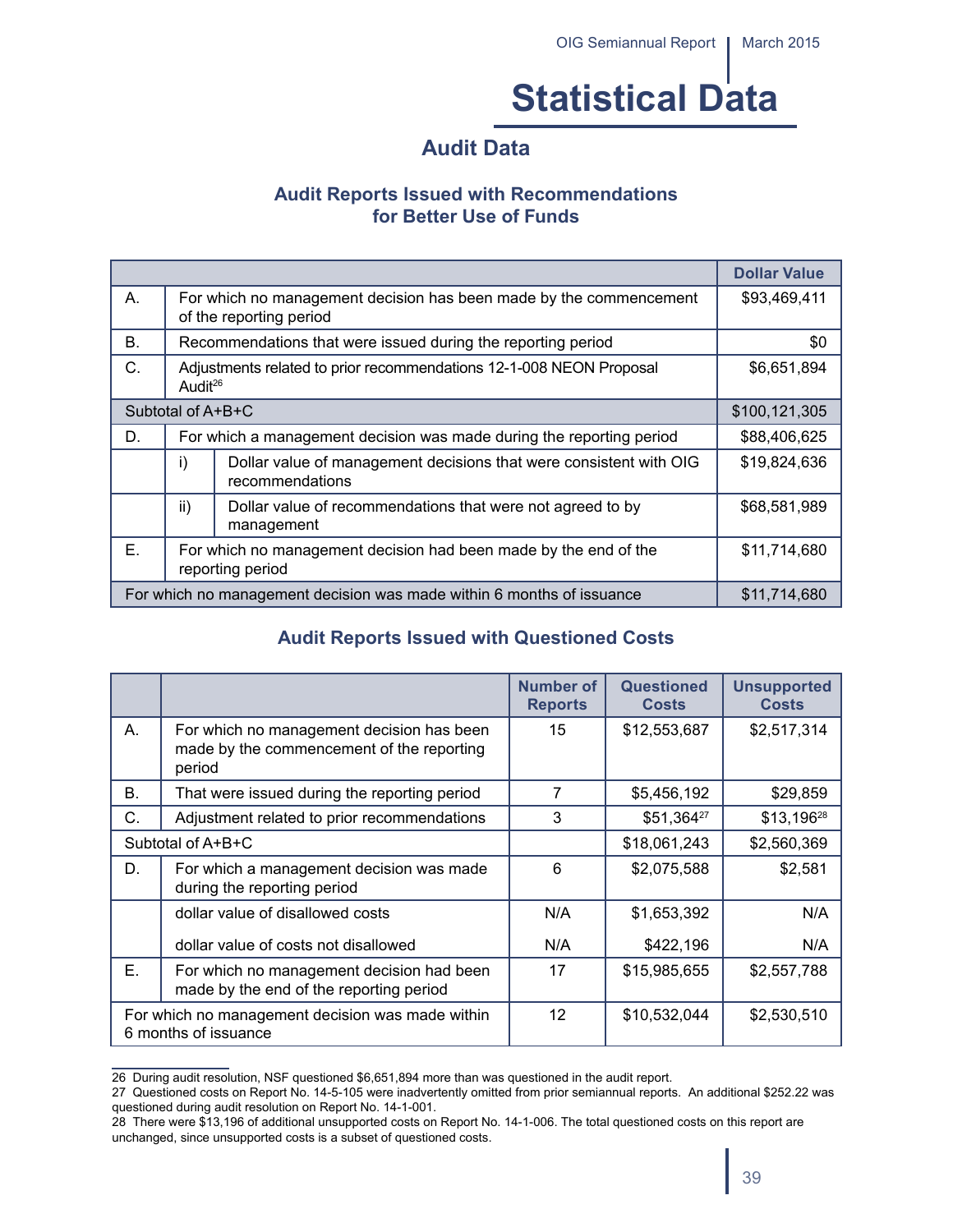#### **Status of Recommendations that Involve Internal NSF Management Operations**

| Open Recommendations (as of 09/30/2014)                       |       |
|---------------------------------------------------------------|-------|
| Recommendations Open at the Beginning of the Reporting Period | 10729 |
| New Recommendations Made During Reporting Period              | 42    |
| Total Recommendations to be Addressed                         | 149   |
| <b>Management Resolution of Recommendations</b> <sup>30</sup> |       |
| <b>Awaiting Resolution</b>                                    | 27    |
| <b>Resolved Consistent With OIG Recommendations</b>           | 102   |
| Management Decision That No Action is Required                | 0     |
| Final Action on OIG Recommendations <sup>31</sup>             |       |
| <b>Final Action Completed</b>                                 | 48    |
| Recommendations Open at End of Period (03/31/2015)            | 101   |

#### **Age of Open Recommendations**

| <b>Aging of Open Recommendations</b>          |    |
|-----------------------------------------------|----|
| <b>Awaiting Management Resolution</b>         |    |
| 0 through 6 months                            | 18 |
| 7 through 12 months                           | 4  |
| More than 12 months                           | 5  |
| <b>Awaiting Final Action After Resolution</b> |    |
| 0 through 6 months                            | 24 |
| 7 through 12 months                           | 3  |
| More than 12 months                           | 47 |

<sup>29</sup> This number differs from the number reported in the 9/14/15 Semiannual as the closing balance of open recommendations (98), for two reasons.

<sup>1)</sup> Two recommendations reported as open as of 9/30/14 had been closed/had final action by 9/30/14. Those two were: Report No. 14-2-001, Finding 1, recommendation 4, and Report No. 12-2-002, Finding 1, recommendation 2.

<sup>2)</sup> In addition, for the first time, we are reporting new types of recommendations to NSF, such as inspections and alert memoranda. There were 11 of these open as of 9/30/14.

Thus, the number of open recommendations as of  $9/30/14$  is 107 (98-2) + 11 = 107.

<sup>30 &</sup>quot;Management Resolution" occurs when the OIG and NSF management agree on the corrective action plan that will be implemented in response to the audit recommendation.

<sup>31 &</sup>quot;Final Action" occurs when management has completed all actions it agreed to in the corrective action plan.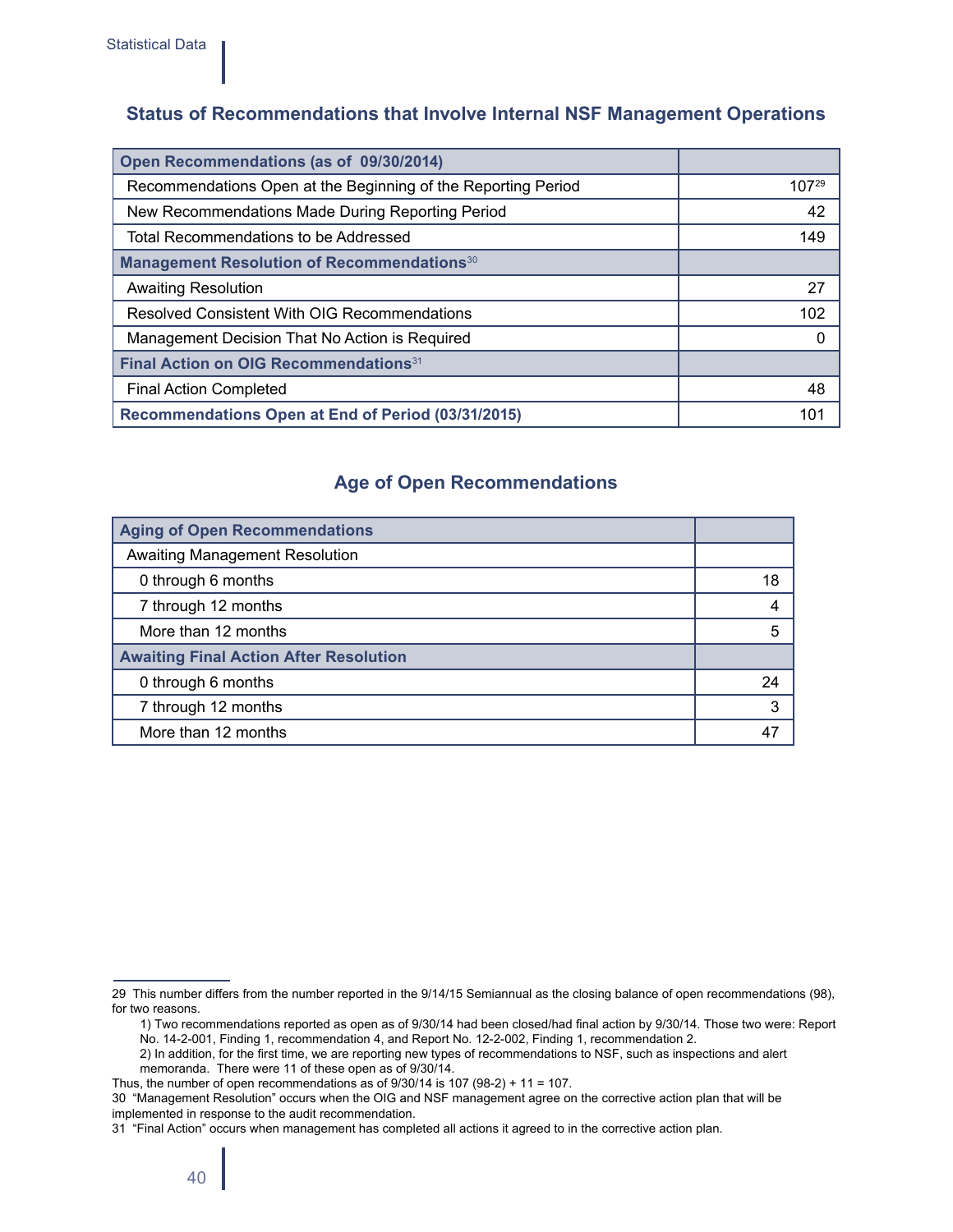#### **List of Reports**

# **OIG and CPA-Performed Reviews**<sup>32</sup>

| <b>Report</b><br><b>Number</b> | <b>Subject</b>                                                                 | <b>Questioned</b><br><b>Costs</b> | <b>Unsupported</b><br><b>Costs</b> | <b>Better Use</b><br>of Funds |
|--------------------------------|--------------------------------------------------------------------------------|-----------------------------------|------------------------------------|-------------------------------|
| 15-1-001                       | <b>NEON's Accounting System</b><br>Independent Audit Report                    | \$0                               | \$0                                | \$0                           |
| 15-1-002                       | Sikuliaq - University of Alaska<br>Fairbanks' Management and<br>Oversight      | \$0                               | \$0                                | \$0                           |
| 15-1-003                       | <b>ARRA Michigan State University</b>                                          | \$913,210                         | \$0                                | \$0                           |
| 15-1-004                       | REVISED University of Florida                                                  | \$992,462                         | \$23,278                           | \$0                           |
| 15-1-012                       | University of California, Berkeley                                             | \$1,863,351                       | \$4,000                            | \$0                           |
| 15-1-013                       | <b>AURA Pre-Award Accounting System</b><br>Follow-up                           | \$0                               | \$0                                | \$0                           |
| 15-1-014                       | University of Wisconsin - Madison                                              | \$1,669,588                       | \$0                                | \$0                           |
| 15-2-001                       | FY 2014 Financial Statement Audit                                              | \$0                               | \$0                                | \$0                           |
| 15-2-002                       | FY 2014 Financial Statement Audit<br><b>Closing Package</b>                    | \$0                               | \$0                                | \$0                           |
| 15-2-003                       | FY 2014 FISMA Metrics                                                          | \$0                               | \$0                                | \$0                           |
| 15-2-004                       | FY 2014 FISMA Independent<br>Evaluation                                        | \$0                               | \$0                                | \$0                           |
| 15-2-005                       | FY2014 Financial Statement<br>Management Letter                                | \$0                               | \$0                                | \$0                           |
| 15-2-006                       | FY 2014 Information Technology<br>Management Letter                            | \$0                               | \$0                                | \$0                           |
| 15-6-001                       | <b>Observations that Warrant NSF's</b><br>Attention Found during Audit of NEON | \$0                               | \$0                                | \$0                           |
| 15-6-002                       | Routine Activity for AURA Pre-Award<br>Accounting System Follow-up             | \$0                               | \$0                                | \$0                           |
| N/A                            | White Paper on Management Fees                                                 |                                   |                                    |                               |
| N/A                            | Observations on NSF's Proposed<br><b>Management Fee Policy</b>                 |                                   |                                    |                               |
|                                | <b>Total:</b>                                                                  | \$5,438,611                       | \$27,278                           | \$0                           |

<sup>32</sup> The Office issued 15 reports this semiannual period.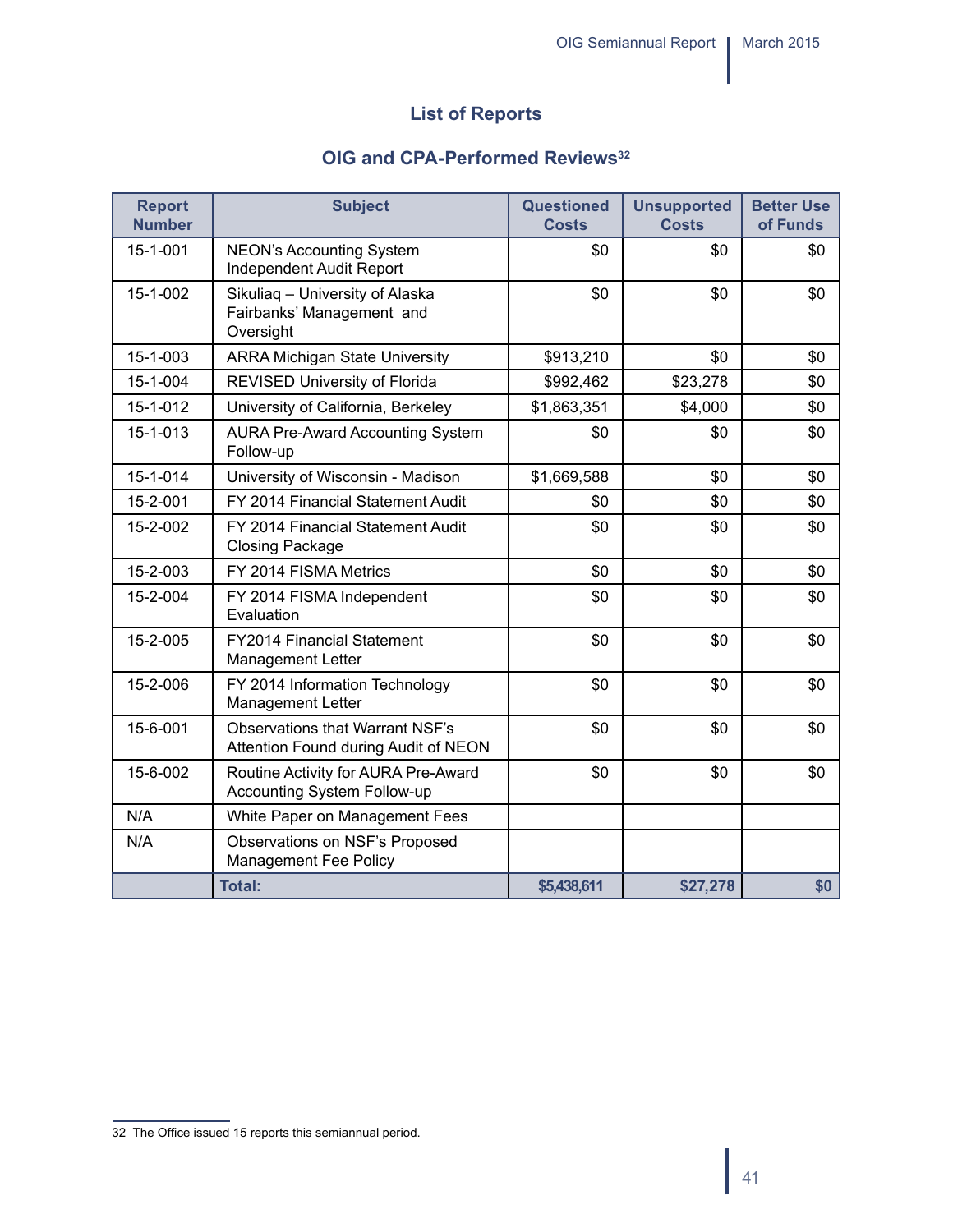I

# **NSF-Cognizant Reports**

| <b>Report</b><br><b>Number</b> | <b>Subject</b>                                                                            | <b>Questioned</b><br><b>Costs</b> | <b>Unsupported</b><br><b>Costs</b> |
|--------------------------------|-------------------------------------------------------------------------------------------|-----------------------------------|------------------------------------|
| 15-4-001                       | 12-13 Woods Hole Oceanographic Institution - MA                                           | \$0                               | \$0                                |
| 15-4-002                       | 12-13 Boyce Thompson Institute for Plant Research - NY                                    | \$0                               | \$0                                |
| 15-4-003                       | 6-13 Paleontological Research Institution - NY                                            | \$0                               | \$0                                |
| 15-4-004                       | 12-13 Astrophysical Research Consortium - WA                                              | \$0                               | \$0                                |
| 15-4-005                       | 12-13 CUASHI Consortium of Universities for the<br>Advancement of Hydrologic Science - MA | \$0                               | \$0                                |
| 15-4-006                       | 12-13 Learning Games Network - MA                                                         | \$0                               | \$0                                |
| 15-4-007                       | 12-13 Mozilla Foundation - MA                                                             | \$2,362                           | \$2,362                            |
| 15-4-008                       | 12-13 Stroud Water Research Center - PA                                                   | \$0                               | \$0                                |
| 15-4-009                       | 12-13 The Shodor Education Foundation - NC                                                | \$0                               | \$0                                |
| 15-4-010                       | 3-14 Berkeley Geochronology Center - CA                                                   | \$0                               | \$0                                |
| 15-4-011                       | 12-13 World Technology Evaluation Center - PA                                             | \$0                               | \$0                                |
| 15-4-012                       | 12-13 Youth Radio - CA                                                                    | \$0                               | \$0                                |
| 15-4-013                       | 12-13 AIM American Institute of Mathematics - CA                                          | \$0                               | \$0                                |
| 15-4-014                       | 6-14 AACU Association of American Colleges &<br>Universities - DC                         | \$0                               | \$0                                |
| 15-4-015                       | 6-14 Cal Poly Corporation - CA                                                            | \$0                               | \$0                                |
| 15-4-016                       | 6-14 CCAT Observatory - NY                                                                | \$0                               | \$0                                |
| 15-4-017                       | 6-14 Museum of Science - MA                                                               | \$0                               | \$0                                |
| 15-4-018                       | 12-13 Triangle Coalition for Science and Technology<br>Education - VA                     | \$0                               | \$0                                |
| 15-4-019                       | 6-14 Maine Mathematics and Science Alliance - ME                                          | \$0                               | \$0                                |
| 15-4-020                       | 6-14 NISS National Institute of Statistical Sciences - NC                                 | \$0                               | \$0                                |
| 15-4-021                       | 6-14 Old Dominion University Research Foundation - VA                                     | \$0                               | \$0                                |
| 15-4-022                       | 3-14 ASTC Association of Science Technology Centers - DC                                  | \$0                               | \$0                                |
| 15-4-023                       | 5-14 OMSI Oregon Museum of Science and Industry - OR                                      | \$0                               | \$0                                |
| 15-4-024                       | 6-14 The Adler Planetarium - IL                                                           | \$0                               | \$0                                |
| 15-4-025                       | 7-14 MSRI Mathematical Science Research Institute - CA                                    | \$0                               | \$0                                |
| 15-4-026                       | 6-14 National Alliance for Partnerships in Equity<br><b>Education Foundation - PA</b>     | \$0                               | \$0                                |
| 15-4-027                       | 6-14 The Exploratorium - CA                                                               | \$0                               | \$0                                |
| 15-4-028                       | 6-14 Toyota Technological Institute at Chicago - IL                                       | \$0                               | \$0                                |
| 15-4-029                       | 6-14 Cary Institute of Ecosystem Studies - CT                                             | \$0                               | \$0                                |
| 15-4-030                       | 6-14 National Collegiate Inventors & Innovators'<br>Alliance, Inc. - MA                   | \$0                               | \$0                                |
| 15-4-031                       | 6-14 Oakland Museum of California - CA                                                    | \$0                               | \$0                                |
| 15-4-032                       | 6-14 Oregon Public Broadcasting - OR                                                      | \$0                               | \$0                                |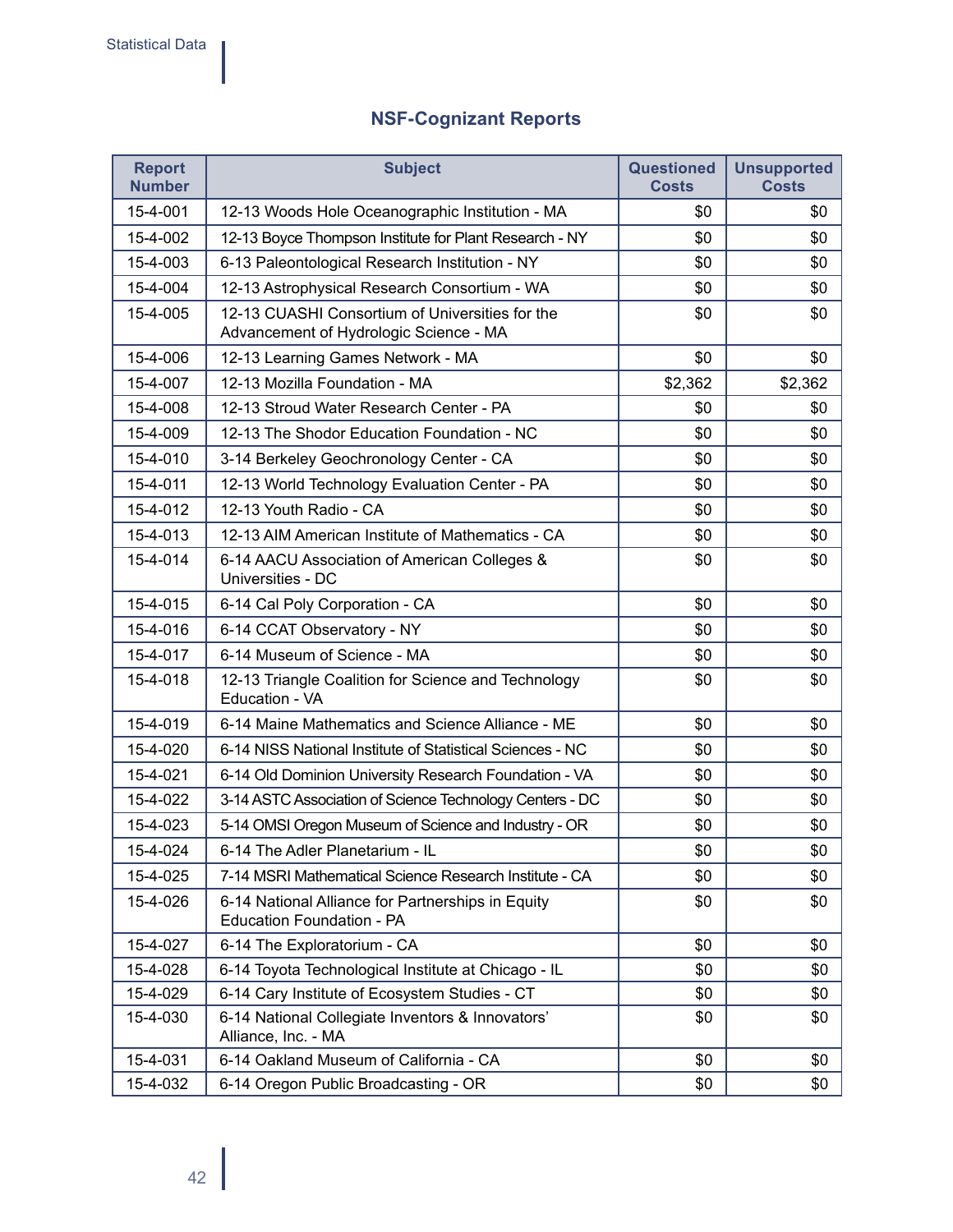| 15-4-033 | 6-14 Pacific Science Center Foundation - WA                                          | \$0      | \$0     |
|----------|--------------------------------------------------------------------------------------|----------|---------|
| 15-4-034 | 6-14 The New Mexico Consortium - NM                                                  | \$0      | \$0     |
| 15-4-035 | 8-14 Twin Cities Public Television - MN                                              | \$0      | \$0     |
| 15-4-036 | 6-14 University Enterprises, Inc. - CA                                               | \$0      | \$0     |
| 15-4-037 | 6-14 WGBH Educational Foundation - MA                                                | \$0      | \$0     |
| 15-4-038 | 9-14 Arctic Research Consortium of the US - AK                                       | \$0      | \$0     |
| 15-4-039 | 6-14 IRIS Incorporated Research Institutions for<br>Seismology - DC                  | \$0      | \$0     |
| 15-4-040 | 6-14 New York Hall of Science - NY                                                   | \$0      | \$0     |
| 15-4-041 | 6-14 University Enterprises Corporation at CSUSB - CA                                | \$0      | \$0     |
| 15-4-042 | 6-14 Los Angeles County Museum of Natural History<br>Foundation - CA                 | \$0      | \$0     |
| 15-4-043 | 6-14 Oregon Coast Community College - OR                                             | \$0      | \$0     |
| 15-4-044 | 6-14 The American Museum of Natural History - NY                                     | \$0      | \$0     |
| 15-4-045 | 6-14 The Science Museum of Minnesota - MN                                            | \$0      | \$0     |
| 15-4-046 | 6-14 Balboa Park Cultural Partnership - CA                                           | \$0      | \$0     |
| 15-4-047 | 6-14 Rancho Santa Ana Botanic Garden - CA                                            | \$0      | \$0     |
| 15-4-048 | 9-14 The Concord Consortium, Inc. - MA                                               | \$0      | \$0     |
| 15-4-049 | 6-14 The Fred Rogers Company - PA                                                    | \$0      | \$0     |
| 15-4-050 | 6-14 The New York Botanical Garden - NY                                              | \$0      | \$0     |
| 15-4-051 | 6-14 Bigelow Laboratory for Ocean Sciences - ME                                      | \$0      | \$0     |
| 15-4-052 | 6-14 Center for Aquatic Sciences, Inc. (fka NJ Academy<br>for Aquatic Sciences) - NJ | \$0      | \$0     |
| 15-4-053 | 6-14 Institute for Advanced Study - NJ                                               | \$0      | \$0     |
| 15-4-054 | 6-14 Kennesaw State University Research & Service<br>Foundation - GA                 | \$0      | \$0     |
| 15-4-055 | 9-14 KQED, Inc. - CA                                                                 | \$0      | \$0     |
| 15-4-056 | 6-14 California Academy of Sciences - CA                                             | \$0      | \$0     |
| 15-4-057 | 9-14 NEON National Ecological Observatory Network - CO                               | \$15,000 | \$0     |
| 15-4-058 | 9-14 UCAR University Corporation for Atmospheric<br>Research - CO                    | \$0      | \$0     |
| 15-4-059 | Intentionally left blank                                                             | \$0      | \$0     |
| 15-4-060 | Intentionally left blank                                                             | \$0      | \$0     |
| 15-4-061 | 9-14 Museum of Science, Inc. & Museum of Science<br>Endowment Fund - FL              | \$0      | \$0     |
| 15-4-062 | 6-14 New York Public Radio - NY                                                      | \$0      | \$0     |
| 15-4-063 | 6-14 REVISED Rancho Santa Ana Botanic Garden - CA                                    | \$0      | \$0     |
|          | <b>Total:</b>                                                                        | \$17,362 | \$2,362 |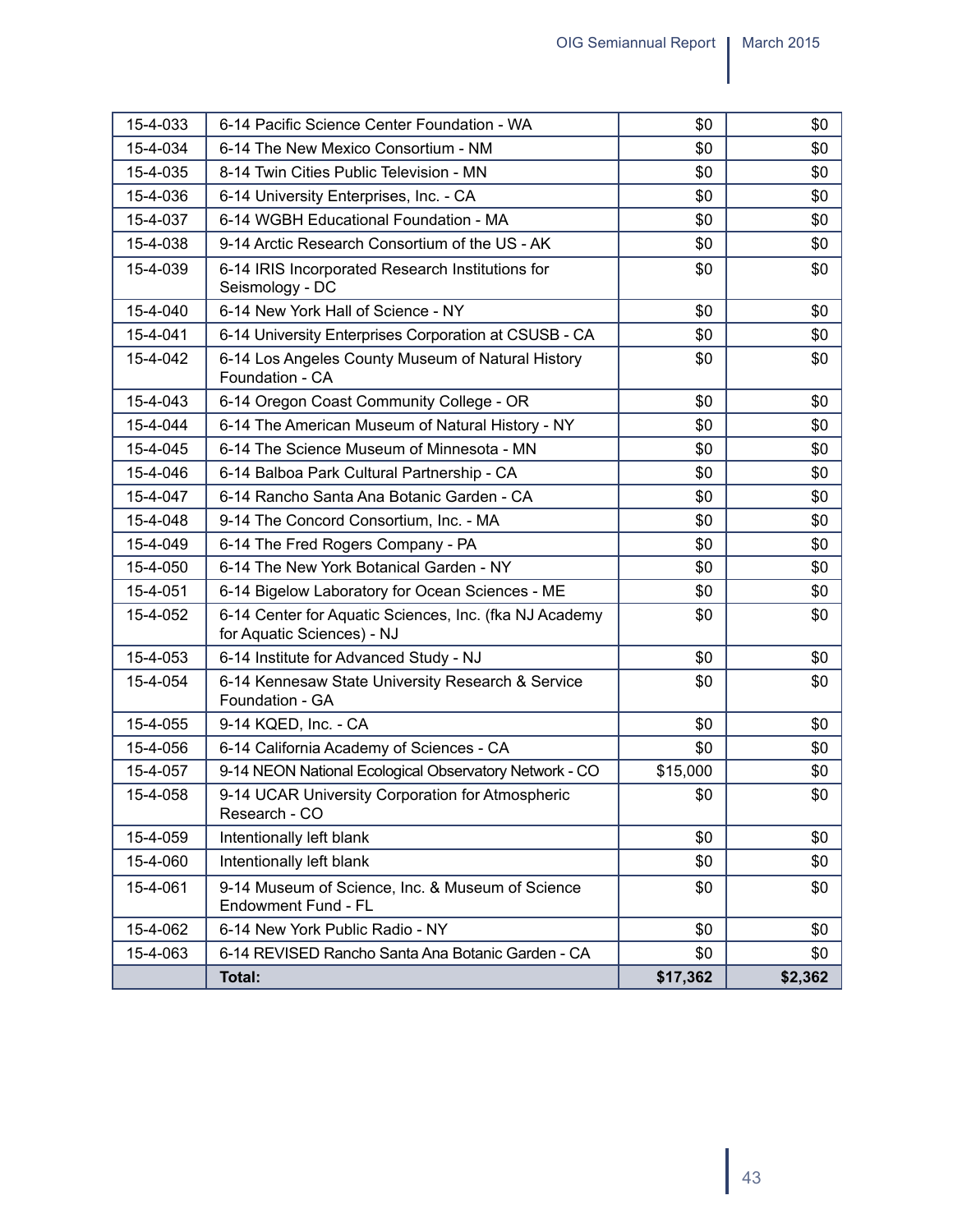#### **Other Federal Reports**

| <b>Report</b><br><b>Number</b> | <b>Subject</b>                                          | <b>Costs</b> | Questioned   Unsupported<br><b>Costs</b> |
|--------------------------------|---------------------------------------------------------|--------------|------------------------------------------|
| 15-5-002                       | 12-13 International Food Policy Research Institute - DC | \$219        | \$219                                    |
|                                | Total:                                                  | \$219        | \$219                                    |

#### **Audit Reports With Outstanding Management Decisions**

This section identifies audit reports involving questioned costs, and funds put to better use where management had not made a final decision on the corrective action necessary for report resolution with six months of the report's issue date. At the end of the reporting period there were 13 reports remaining that met this condition. The status of recommendations that involve internal NSF management is described on page 40.

| <b>Report</b><br><b>Number</b> | <b>Subject</b>                                                                         | <b>Questioned</b><br><b>Costs</b> | <b>Unsupported</b><br><b>Costs</b> | <b>Better Use</b><br>of Funds |
|--------------------------------|----------------------------------------------------------------------------------------|-----------------------------------|------------------------------------|-------------------------------|
| 09-1-014                       | University of Michigan                                                                 | \$1,604,713                       | \$1,418,889                        | \$0                           |
| 09-5-048*                      | 8-07 College of the Mainland - TX33                                                    | \$110,629                         | \$0                                | \$0                           |
| $12 - 5 - 143*$                | 9-11 Fort Berthold Community<br>College - ND                                           | \$25,343                          | \$24,659                           | \$0                           |
| 13-1-001                       | <b>REVISED University of Wisconsin</b><br><b>ICE CUBE</b>                              | \$2,134,379                       |                                    |                               |
| 13-1-002*                      | Jackson State University                                                               | \$943,475                         | \$844,241                          | \$0                           |
| 13-1-004                       | <b>ARRA Cornell University</b>                                                         | \$794,221                         | \$19,703                           |                               |
| 13-5-094*                      | 6-12 Fort Berthold Community<br>College - ND                                           | \$28,154                          | \$28,154                           | \$0                           |
| 14-1-002                       | Virginia Polytechnic Institute & State<br><b>University</b>                            | \$1,604,129                       | \$0                                | \$0                           |
| 14-1-004                       | <b>UCLA</b>                                                                            | \$2,358,380                       | \$131,139                          | \$0                           |
| 14-1-005                       | <b>Audit of AURA Cost Book Evaluation</b><br>for the Rebaselined ATST/DKIST<br>Project |                                   |                                    | \$11,714,680                  |
| 14-1-006                       | University of Illinois Urbana<br>Champaign                                             | \$173,290                         | \$63,725                           |                               |
| 14-4-109                       | 12-13 Marine Biological Laboratory - MA                                                | \$751,581                         |                                    |                               |
| 14-5-119                       | 6-13 Fisk University - TN                                                              | \$3,750                           | \$0                                | \$0                           |
|                                | Total: 13                                                                              | \$10,532,044                      | \$2,530,510                        | \$11,714,680                  |

<sup>33</sup> This report was on hold at the request of OIG.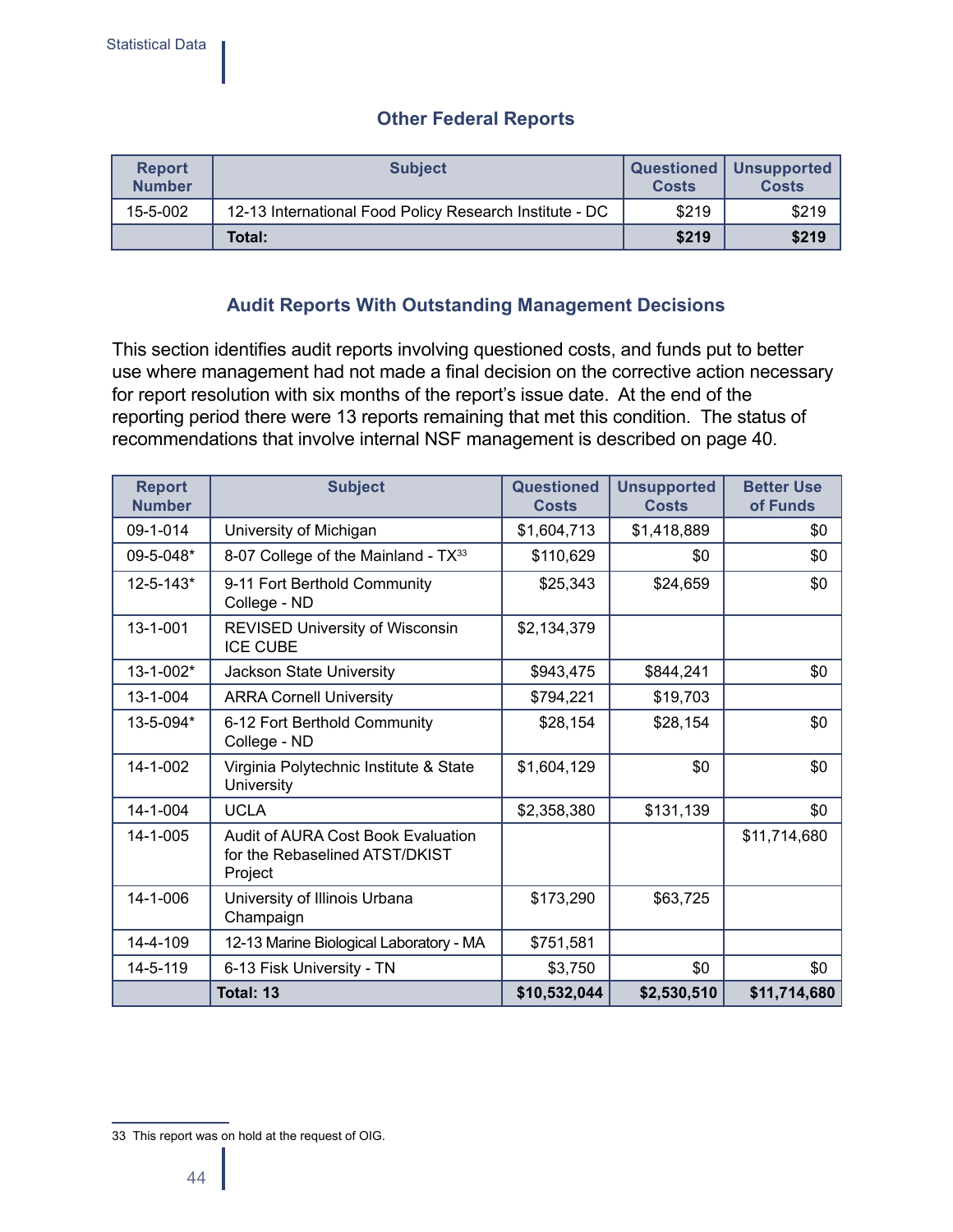#### **Investigative Activities**

#### **Investigative Case Statistics**

|                               | Preliminary | Civil/Criminal | Administrative |
|-------------------------------|-------------|----------------|----------------|
| Active at Beginning of Period | 8           | 124            | 110            |
| Opened                        |             | 24             | 40             |
| Closed                        | 10          | 42             | 36             |
| Active at End of Period       | 5           | 106            | 114            |

#### **Freedom of Information Act and Privacy Act Requests**

Our office responds to requests for information contained in our files under the Freedom of Information Act ("FOIA," 5 U.S.C. § 552) and the Privacy Act (5 U.S.C. § 552a). During this reporting period:

| <b>Requests Received</b>  | 6 |
|---------------------------|---|
| <b>Requests Processed</b> | 8 |
| <b>Appeals Received</b>   |   |
| Appeals Upheld            |   |

Response times ranged between 8 days and 31 days, with the median around 23.5 days and the average around 23.5 days.

<sup>34</sup> During the most recent reporting period, three NSF awards that had been suspended per our recommendations were terminated by NSF when the awards expired, putting the remaining funds to better use. We did not learn of these recovered funds until this reporting period. This total includes these previously unreported funds.

<sup>35</sup> NSF accompanies some actions with a certification and/or assurance requirement. For example, for a specified period, the subject may be required to confidentially submit to OIG a personal certification and/or institutional assurance that any newly submitted NSF proposal does not contain anything that violates NSF regulations.